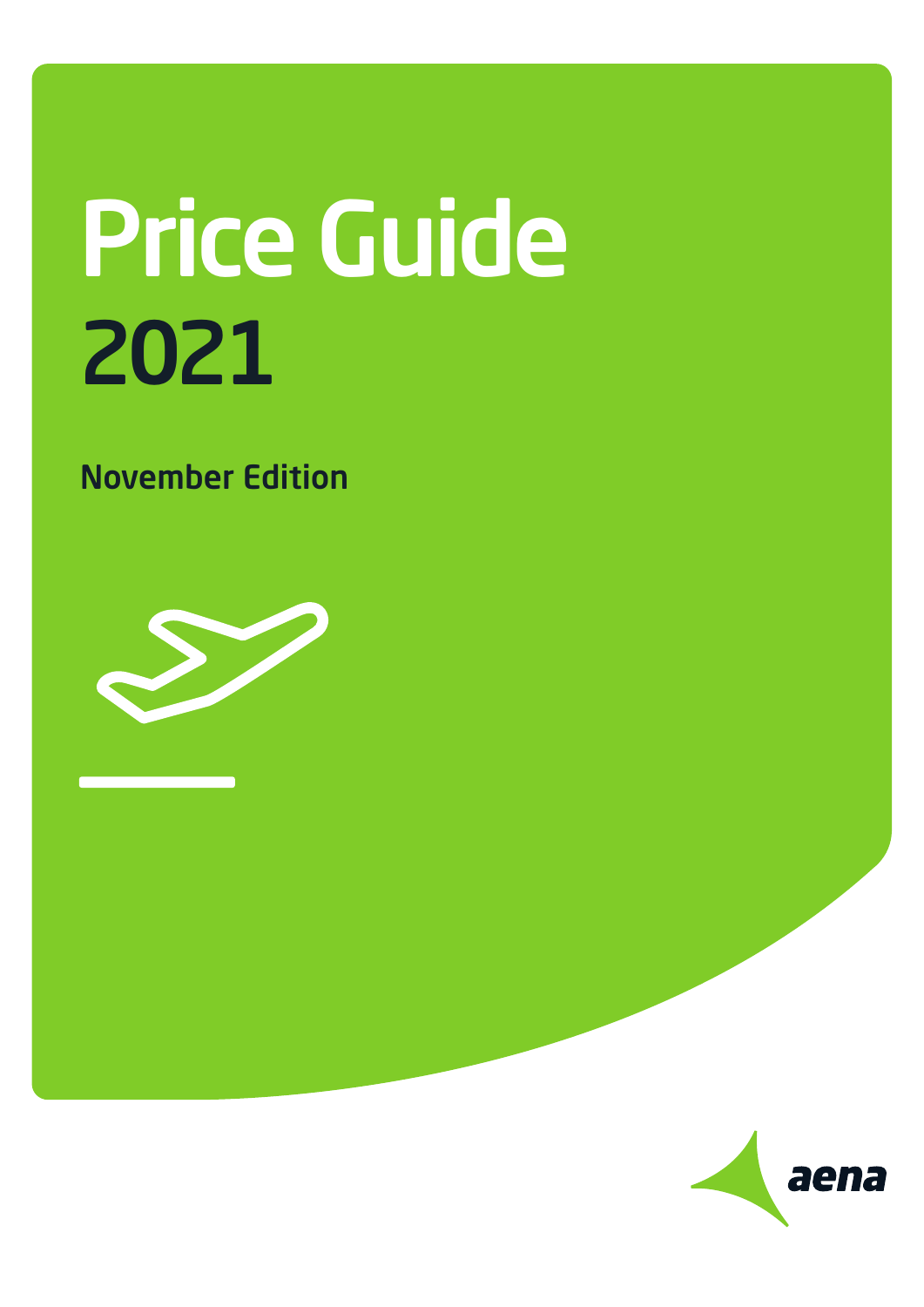*This guide is issued exclusively for informative purposes, with the objective of providing information as regards the charges applied on Spanish Airports. Aena SME S.A. should not be held responsible for such information, which may not be complete, updated or may contain errors.*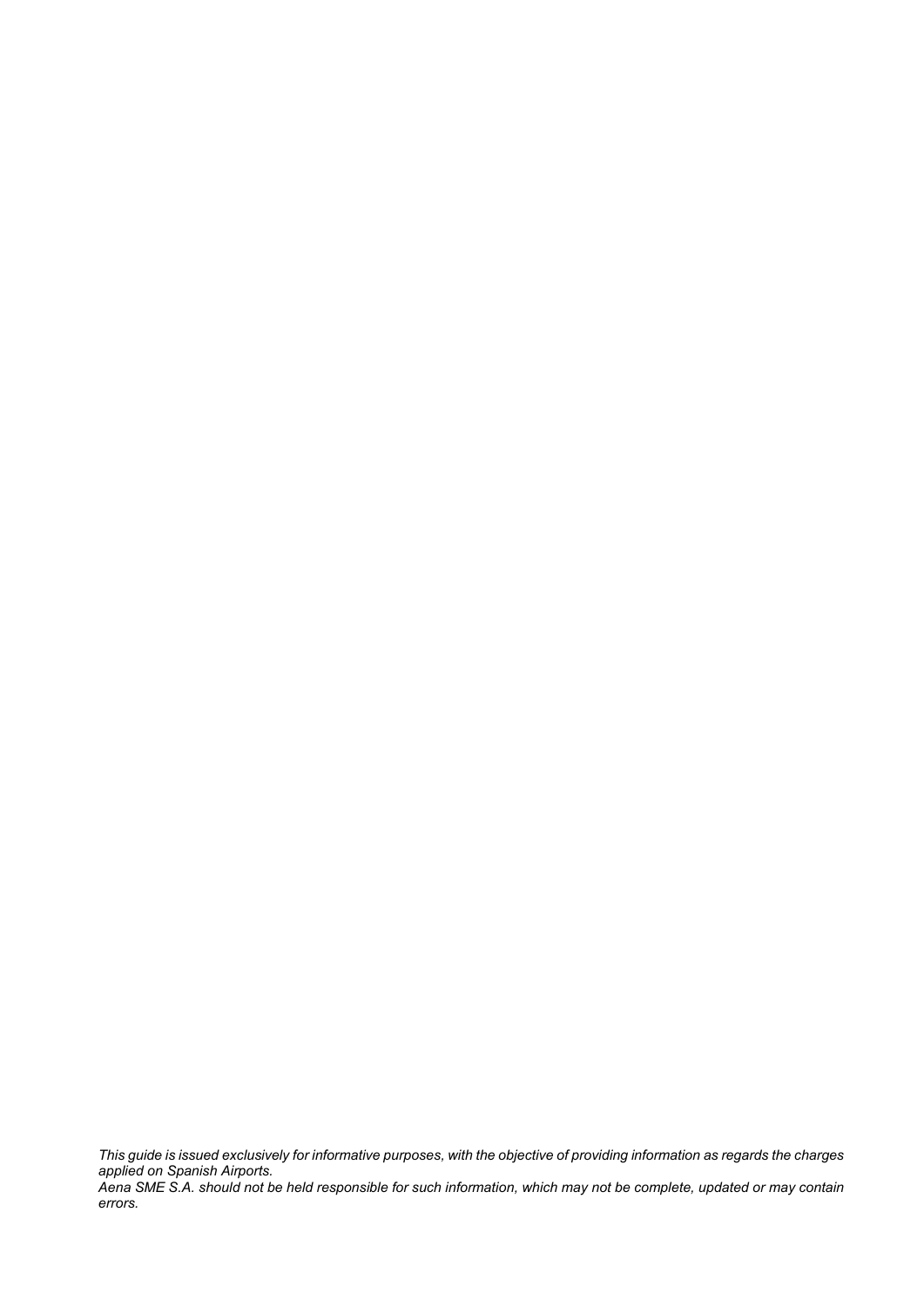## **INDEX**

|      | 1. INTRODUCTION                                                                        | 3  |
|------|----------------------------------------------------------------------------------------|----|
| 1.1. | PROCEDURE TO OPERATE                                                                   | 4  |
| 1.2. | <b>GOVERNING LAWS</b>                                                                  | 5  |
|      | 2. AERONAUTICAL CHARGES                                                                | 9  |
| 2.1  | LANDING AND AERODROME SERVICE                                                          | 9  |
| 2.2  | PASSENGERS, PRMs AND SECURITY                                                          | 13 |
| 2.3  | <b>AIRCRAFT PARKING</b>                                                                | 14 |
| 2.4  | USE OF AIR BRIDGES                                                                     | 16 |
| 2.5  | <b>FUEL AND LUBRICANT</b>                                                              | 17 |
| 2.6  | USE OF INFRAESTRUCTURES FOR PROVIDE GROUND HANDLING SERVICES                           | 17 |
| 2.7  | METEOROLOGICAL SERVICES                                                                | 19 |
| 3.   | <b>OTHER AIRPORT SERVICES</b>                                                          | 23 |
| 3.1. | <b>CHECK-IN DESKS</b>                                                                  | 23 |
| 3.2. | <b>SELF BAG DROP</b>                                                                   | 24 |
| 3.3. | PASSENGER SELF-SERVICE CHECK- IN DEVICES (CUSS)                                        | 25 |
| 3.4. | 400 HZ ENERGY SYSTEM                                                                   | 26 |
| 3.5. | FIRE FIGHTING SERVICES                                                                 | 26 |
| 3.6. | ACCESS OF VEHICLES TO RESTRICTED AREAS                                                 | 27 |
| 3.7. | WITHDRAWAL OF VEHICLES FOR SECURITY REASONS                                            | 27 |
| 3.8. | <b>SECURITY CARDS</b>                                                                  | 28 |
| 3.9. | AIRCRAFT ENGINES TEST FACILITY                                                         | 29 |
|      | 4. REAL ESTATE SERVICES                                                                | 33 |
| 4.1. | OFFICES, PREMISES AND COMMERCIAL DESKS                                                 | 33 |
| 4.2. | <b>SURFACES</b>                                                                        | 34 |
| 4.3. | <b>GENERAL &amp; SPECIAL STORES</b>                                                    | 36 |
| 4.4. | <b>AIRCRAFT HOUSING</b>                                                                | 36 |
|      | 4.5. FUEL FACILITIES                                                                   | 37 |
| 5.   | PRICES FOR COMMERCIAL SERVICES                                                         | 41 |
| 5.1. | <b>CAR PARK.</b>                                                                       | 41 |
| 5.2. | NON-DELIMITED AREAS AND LOUNGES                                                        | 41 |
| 5.3. | CINEMATOGRAPHIC FILMING AND RECORDING, ADVERTISING & PHOTOGRAPHIC<br><b>INTERVIEWS</b> | 49 |
| 5.4. | SURVEYS                                                                                | 50 |
| 5.5. | <b>FAST TRACK &amp; FAST LANE</b>                                                      | 51 |
| 5.6. | <b>VIP PACK</b>                                                                        | 51 |
| 5.7. | <b>MEET &amp; ASSIST</b>                                                               | 55 |
| 5.8. | LEFT LUGGAGE OFFICE                                                                    | 55 |
| 5.9. | ADVERTISING STANDS                                                                     | 56 |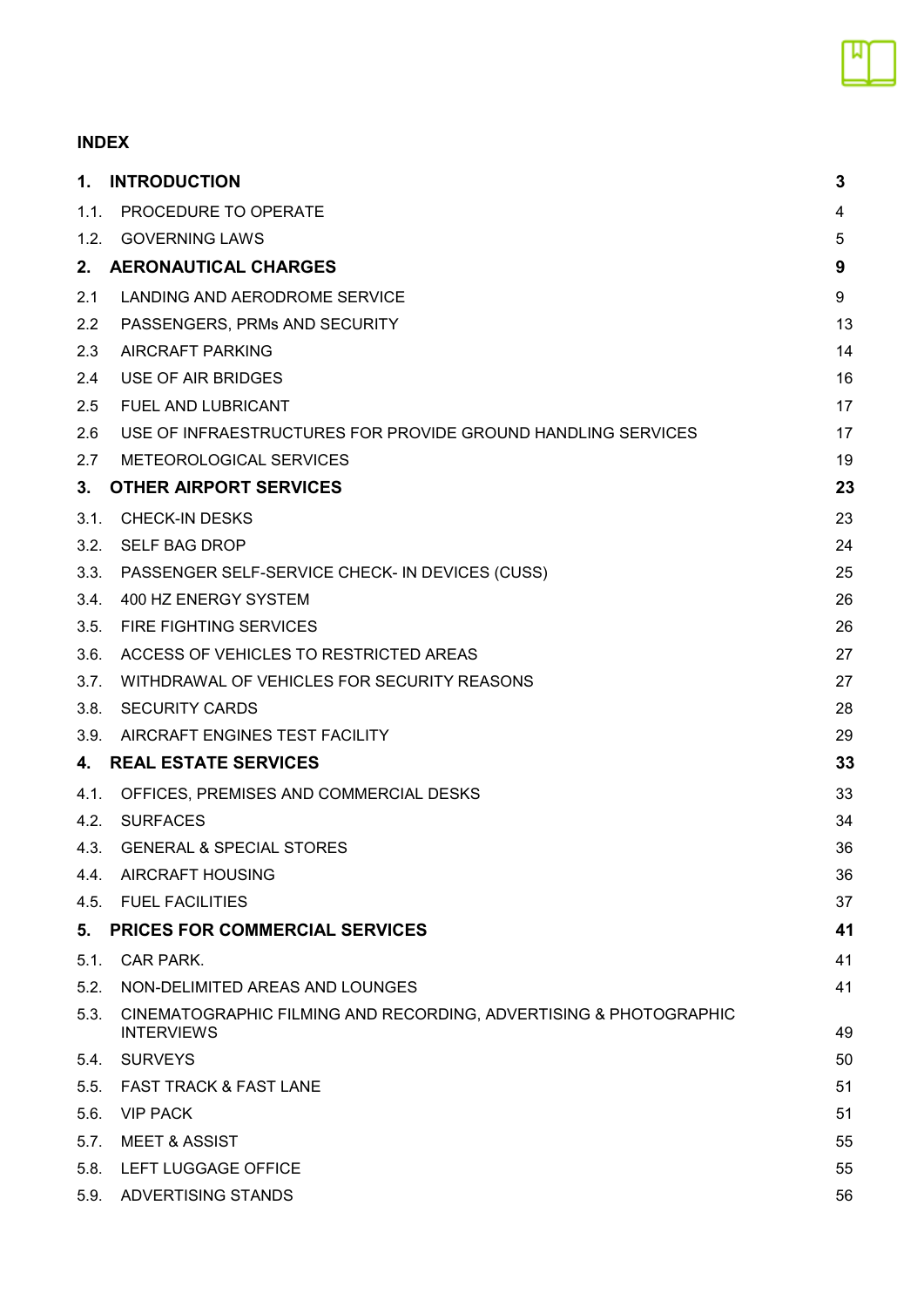| 5.10. OTHER USES OF THE AIRPORT                      | 57 |
|------------------------------------------------------|----|
| 5.11. SUPPLIES AND OTHER SERVICES                    | 57 |
| 5.12. TELECOMMUNICATIONS                             | 59 |
| 5.13. COMMERCIAL ACTIVITIES.                         | 61 |
| <b>INCENTIVES</b><br>6.                              | 65 |
| 7. TAXES AND CHARGES OF ENTITIES DIFFERENT FROM AENA | 71 |
| 7.1<br>SAFETY & SECURITY TAX                         | 71 |
| 7.2<br>CHARGE ON SLOT ALLOCATION                     | 71 |
| <b>HANDLING SERVICE</b><br>8.                        | 75 |
| <b>CONTACT DETAILS</b><br>9.                         | 83 |

णि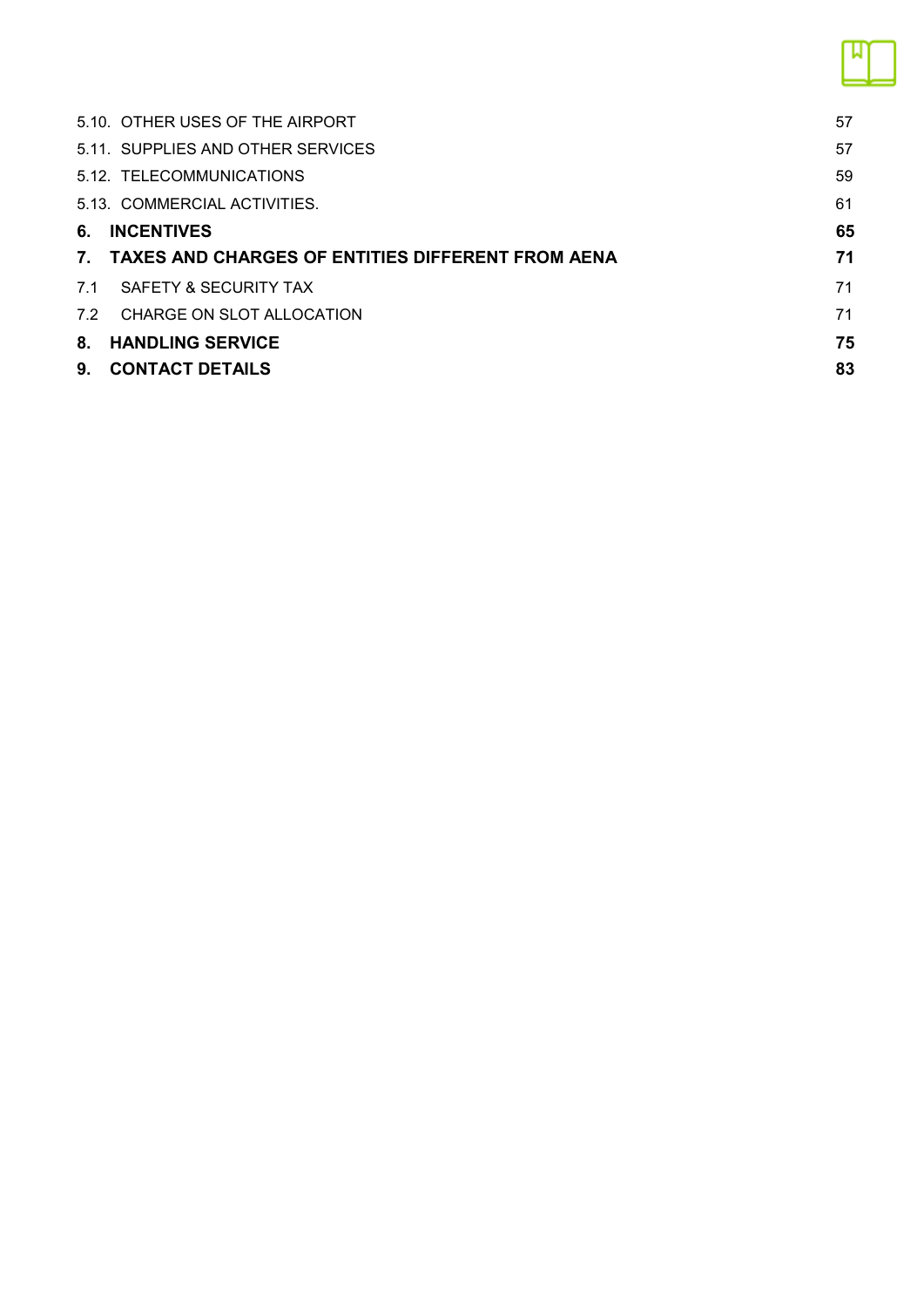

#### <span id="page-4-0"></span>**1. INTRODUCTION**

Royal Decree-Law 13/2010, of December 3, has introduced an important modernization process, dividing the airport and air navigation management functions that in Spain had been performed by the Entidad Pública Empresarial Aena, with the objective of improving the efficiency and effectiveness of the Spanish airport system.

Aena Aeropuertos is created within this modernization process and it shall be responsible for the management of the airports which until now had been managed by Entidad Pública Empresarial Aena.

The Council of Ministers on June 3, 2011 approved an agreement which authorizes the asset transfer from Aena to Aena Aeropuertos and a rise in the capital stock of the new company. These measures are necessary for Aena Aeropuertos to start functioning effectively, from June 8, 2011.

Aena Aeropuertos shall carry out all the duties and obligations developed by Entidad Pública Empresarial Aena until June 7, 2011 as regards management and operation of airport services, and any others that national or international law gives to the airport operator, in relation to the network integrated by airports and heliports managed by Aena.

From July 5, 2014, Aena Aeropuertos S.A changes its name into Aena SME, S.A. The airports and heliports that it manages are the following:

Adolfo Suarez Madrid-Barajas and Josep Tarradellas Barcelona-El Prat.

Alicante Elche, Gran Canaria, Tenerife Sur, Málaga-Costa del Sol and Palma de Mallorca.

Bilbao, Fuerteventura, Girona, Ibiza, César Manrique-Lanzarote, Menorca, Santiago, Sevilla, Tenerife Norte and Valencia.

Almería, Asturias, Coruña, Granada-Jaén, Jerez, La Palma, Reus, Seve Ballesteros, Santander, Vigo and Zaragoza.

Albacete, Algeciras, Badajoz, Burgos, Ceuta, Córdoba, Madrid Cuatro Vientos, Hierro, Huesca, La Gomera, León, Logroño, Melilla, Sabadell, Salamanca, San Sebastián, Son Bonet, Pamplona, Vitoria and Valladolid.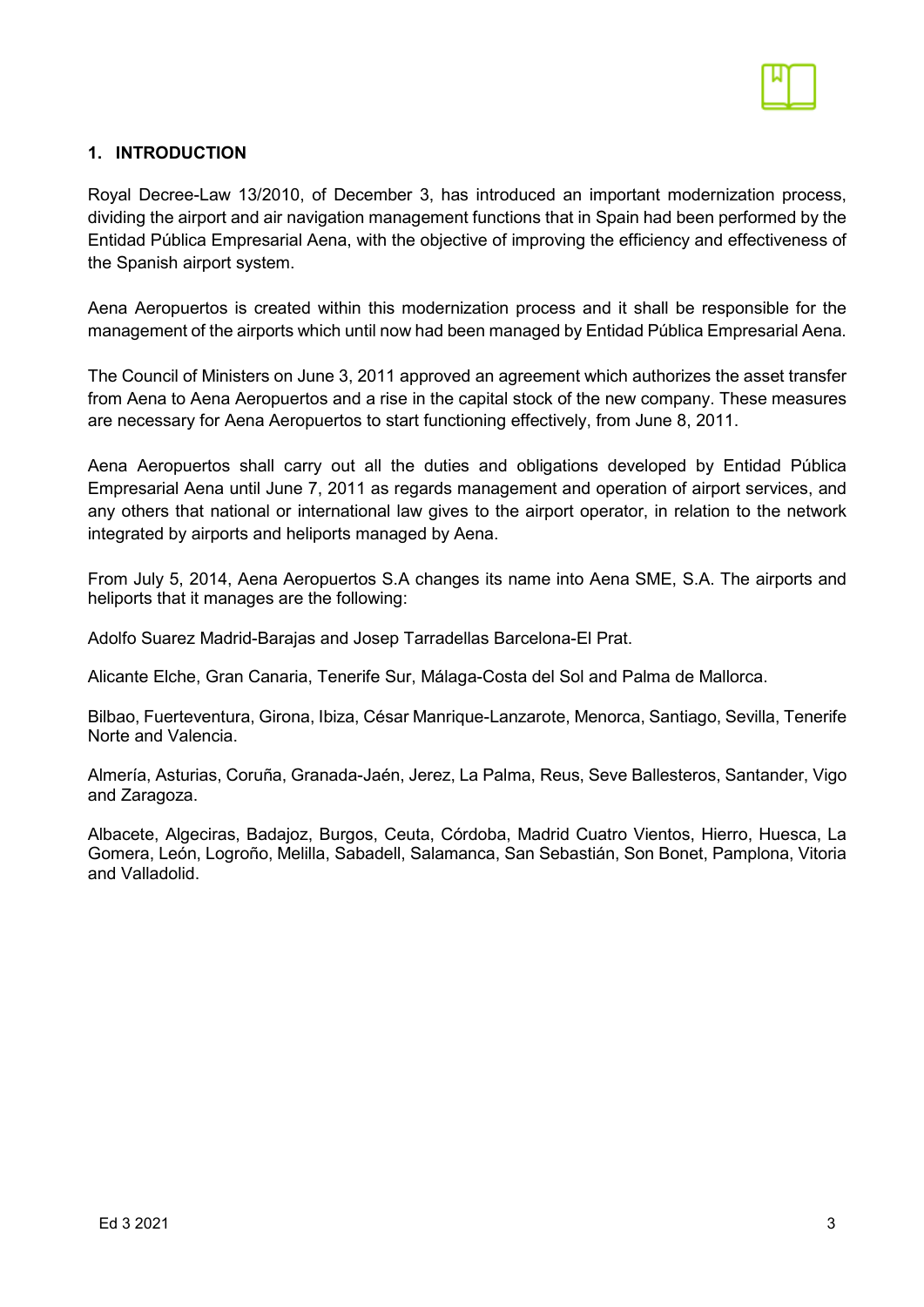

#### <span id="page-5-0"></span>**1.1.PROCEDURE TO OPERATE**

Flights landing, taking-off or flying over the Spanish territory shall be subject to the Spanish law as regards civil aviation and to the public security, police and penal regulations in force in Spain.

Information about requirements and authorizations needed to operate in Spain is available in AIS (available Internet) or in the following address:

#### **DIRECCIÓN GENERAL DE AVIACIÓN CIVIL (CIVIL AVIATION OFFICE)**

Subdirección General de Explotación del Transporte Aéreo AESA Avda. General Perón, 40 portal B 1ª planta 28020 Madrid Fax:+34 917 705 469 E-mail: [licexplotacion.aesa@seguridadaerea.es](mailto:licexplotacion.aesa@seguridadaerea.es) [www.seguridadaerea.gob.es](http://www.seguridadaerea.gob.es/)

In order to optimize the use of the capacities available in airports under the Spanish sovereignty, it is needed to coordinate arrival and departure hours of every commercial flight to avoid congestions and delays. Therefore, every flight operating in Adolfo Suarez Madrid Barajas and commercial flights operating in other Aena airports shall coordinate their service times through:

#### **Asociación Española para la Coordinación y Facilitación de Franjas Horarias (AECFA)**

Edificio de Servicios Generales Avda. Central,  $1 -$  Oficce 422  $4<sup>th</sup>$  Floor. Centro de Carga Aérea. Aeropuerto de Adolfo Suárez Madrid Barajas 28042 Madrid Tf: +34-913 937 750 Fax: +34-913 937 751 E-mail: [slot.coord.admin@aecfa.es](mailto:slot.coord.admin@aecfa.es) [www.slotcoordination.es](http://www.slotcoordination.es/)

In order to operate at Spanish airports, it will be necessary to complete the form: "Formulario Estadístico de Tránsito Aéreo" both at arrival and departure.

#### **AIRPORT SERVICE TIMETABLE:**

Service times of Spanish airports are duly published and updated in de AD card of each airport of AIP Spain.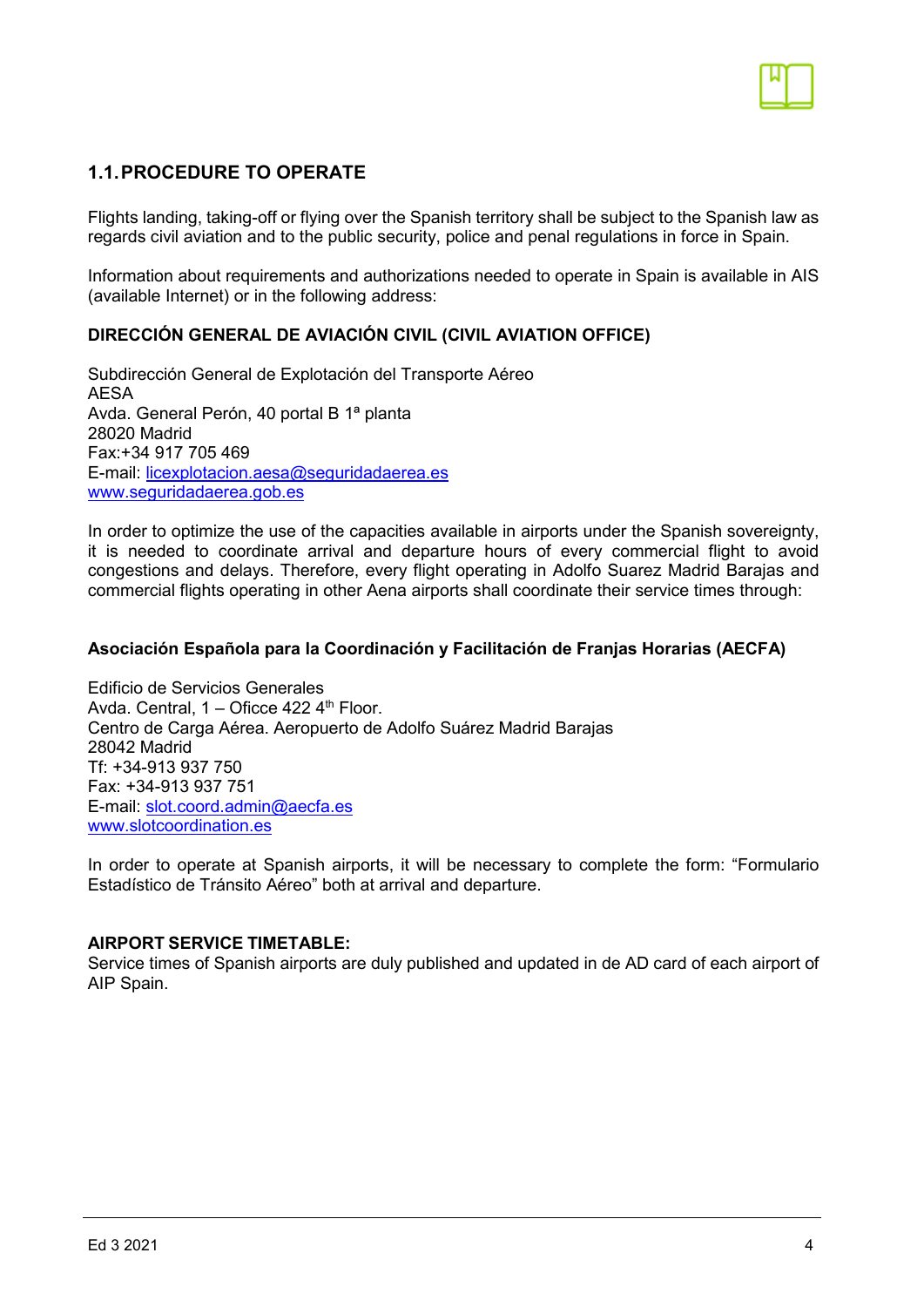

## <span id="page-6-0"></span>**1.2.GOVERNING LAWS**

Law 18/2014 of 15 October, provides the regulatory framework for basic airport services.

This Law observes the principle of legal reservation regarding the regulation of airport revenues, Law 21/2003, amended by Law 1/2011 of 4 March.

This guide shows the basic airport services charges, that revenues generated by them are considered as public patrimonial benefits, prices for commercial services and charges of services provided by entities other than Aena (Aena has the duty of their invoicing but incomes collected are not part of Aena's revenues).

List of Laws that have amended Law 21/2003:

Law 2/2012 de 29 de junio de Presupuestos Generales del Estado para el año 2012.

Real Decreto-ley 20/2012, de 13 de julio.

Law 17/2012 de 27de diciembre de Presupuestos Generales del Estado para el año 2013. Real Decreto-ley 11/2013 de 2 de agosto.

Law 22/2013 de 23 de diciembre de Presupuestos Generales del Estado para el año 2014. Real Decreto-ley 8/2014 de 4 de julio, de aprobación de medidas urgentes para el crecimiento, la competitividad y la eficiencia.

Ley 18/2014, de 15 de octubre, de aprobación de medidas urgentes para el crecimiento, la competitividad y la eficiencia.

Real Decreto-ley 17/2014, de 26 de diciembre.

Law 36/2014, de 26 de diciembre, Presupuestos Generales del Estado para el año 2015.

Law 48/2015, de 29 de octubre, Presupuestos Generales del Estado para el año 2016

Law 3/2017, de 27 de junio, Presupuestos Generales del Estado para el año 2017.

Law 6/2018 de 3 de julio, Presupuestos Generales del Estado para el año 2018.

Real Decreto-ley 9/2019 de 29 de marzo.

Real Decreto-ley 38/2020 de 29 de diciembre.

Law 11/2020, de 30 de diciembre, Presupuestos Generales del Estado para el año 2021.

#### **Agreement of the Council of Ministers of 27th of January 2017, that approves the Airport Regulation Document for 2017-2021. Published in the Resolution of 20th of February 2017, of Civil Aviation Authority, BOE num 49, of 27 de February de 2017**

**Legislation of charges for those services provided by entities other than Aena, although they are invoiced by Aena: approved by the "Documento de Regulación Aeroportuaria 2017-2021" (DORA).**

- Safety and security tax (Tasa de seguridad aérea): Law 9/2013
- Charge on slot allocation (Asignación franjas horarias): Real Decreto-ley 1/2014, de 24 de enero.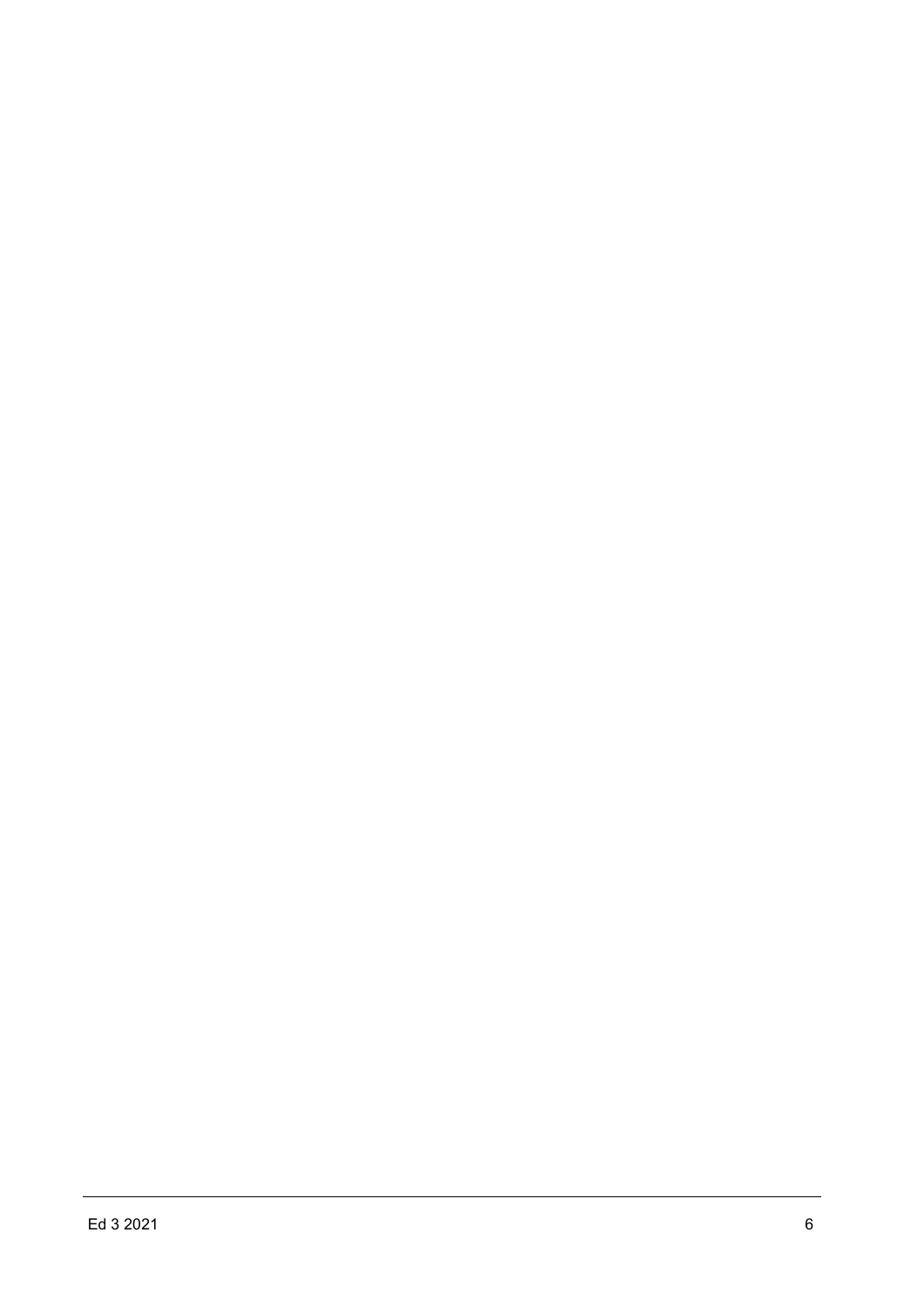# **AERONAUTICAL CHARGES**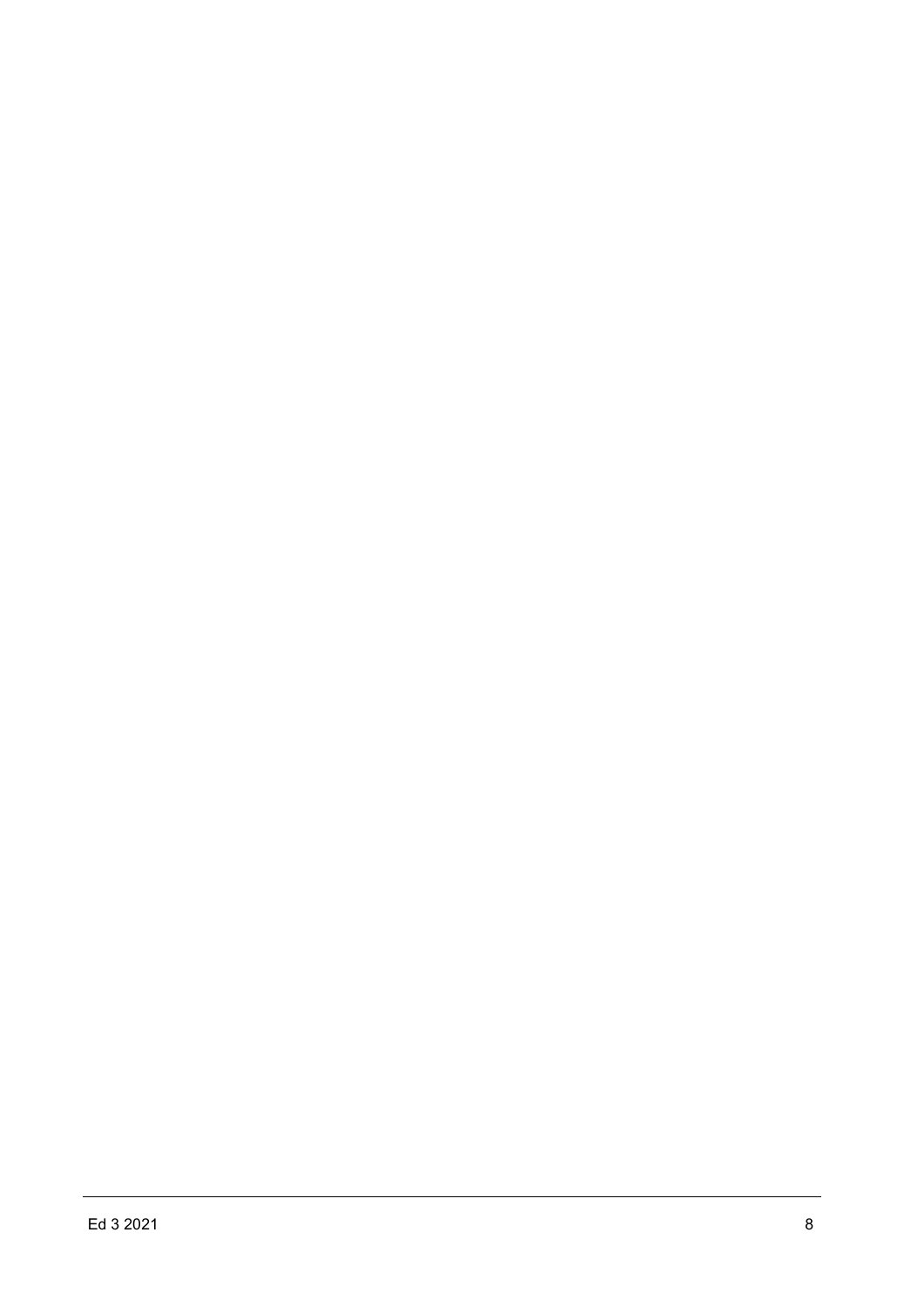

#### <span id="page-10-0"></span>**2. AERONAUTICAL CHARGES**

**Rates are shown without indirect taxes unless otherwise indicated.**

#### <span id="page-10-1"></span>**2.1 LANDING AND AERODROME SERVICE**

#### **Definition:**

Use of the runways by an aircraft and the rendering of the services needed for such use different from ground handling, to aircraft, passengers, and goods as well as aerodrome services provided by the airport operator.

#### **Taxpayer:**

Airlines, legal entities or persons receiving the above mentioned services.

#### **Rates:**

It is determined according to the maximum takeoff weight (MTOW), and varies depending on the type, class of flight, and the noise level of the aircraft.

When the aerodrome service is provided in the form of Aerodrome Flight Information Service (AFIS), the amount of the rate of aerodrome service will be reduced by sixty percent.

#### **2.1.1 Flights within European Area and International flights**

|                                                                                                                                                                                                                        | <b>LANDING</b>     |                                |                    | <b>AERODROME SERVICE</b>              |
|------------------------------------------------------------------------------------------------------------------------------------------------------------------------------------------------------------------------|--------------------|--------------------------------|--------------------|---------------------------------------|
| <b>Airport</b>                                                                                                                                                                                                         | $\epsilon$ per Ton | <b>Minimum</b><br>charge $(E)$ | $\epsilon$ per Ton | <b>Minimum</b><br>charge $(\epsilon)$ |
| Adolfo Suarez Madrid-Barajas                                                                                                                                                                                           | 8,269210           | 149,89                         | 3,199274           | 65,29                                 |
| Josep Tarradellas Barcelona-El Prat                                                                                                                                                                                    | 7,285036           | 132,02                         | 3,179525           | 64,91                                 |
| Alicante-Elche, Gran Canaria, Tenerife Sur, Málaga-Costa del Sol<br>and Palma de Mallorca                                                                                                                              | 6.910621           | 93.95                          | 3,120278           | 46,49                                 |
| Bilbao, Fuerteventura, Girona, Ibiza, César Manrique-Lanzarote,<br>Menorca, Santiago, Sevilla, Tenerife Norte and Valencia                                                                                             | 5,798074           | 13,55                          | 2,863547           | 7,05                                  |
| Almería, Asturias, Coruña, FGL Granada-Jaén, Jerez, La Palma, Murcia<br>San Javier, Reus, Seve Ballesteros Santander, Vigo and Zaragoza                                                                                | 4,246929           | 9,99                           | 2,241467           | 5,57                                  |
| Albacete, Algeciras, Badajoz, Burgos, Ceuta, Córdoba, Madrid Cuatro<br>Vientos, Hierro, Huesca, La Gomera, León, Logroño, Melilla, Sabadell,<br>Salamanca, San Sebastián, Son Bonet, Pamplona, Vitoria and Valladolid. | 2,802760           | 5,43                           | 1.905740           | 3,89                                  |

The minimum charge will not be applied in the case of helicopter regular commercial operations with origin at the heliports of Ceuta and Algeciras.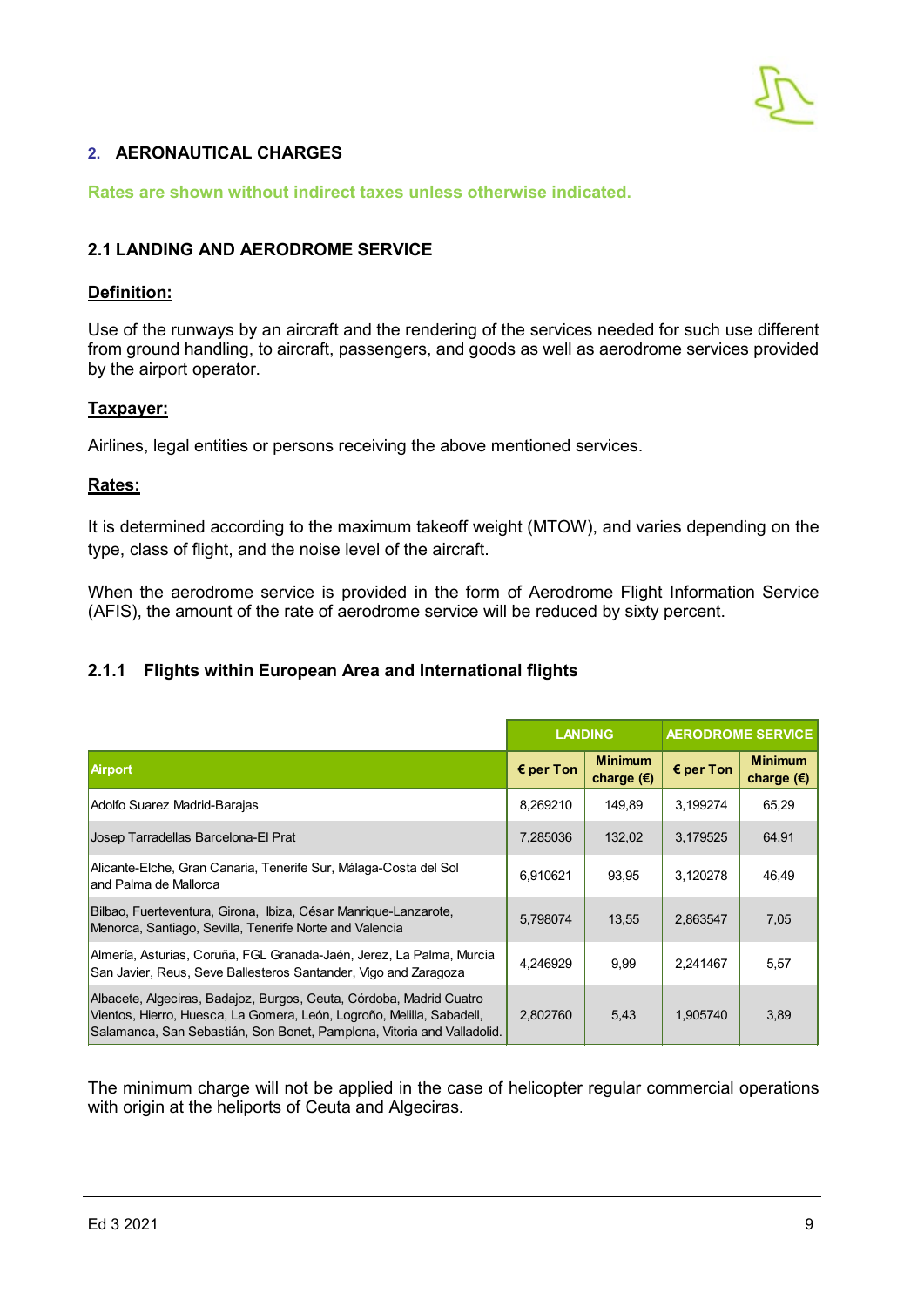

#### **2.1.2 Domestic flights in Canary Islands, Balearic Islands, Ceuta and Melilla (except interisland)**

|                                                                            | <b>LANDING</b>     |                                       | <b>AERODROME SERVICE</b> |                                       |
|----------------------------------------------------------------------------|--------------------|---------------------------------------|--------------------------|---------------------------------------|
| <b>Airport</b>                                                             | $\epsilon$ per Ton | <b>Minimum</b><br>charge $(\epsilon)$ | $\epsilon$ per Ton       | <b>Minimum</b><br>charge $(\epsilon)$ |
| Gran Canaria, Tenerife Sur and Palma de Mallorca                           | 5,874028           | 79,86                                 | 3,120278                 | 46,49                                 |
| Fuerteventura, Ibiza, César Manrique-Lanzarote, Menorca and Tenerife Norte | 4,928363           | 11,52                                 | 2,863547                 | 7,05                                  |
| La Palma                                                                   | 3,609890           | 8,49                                  | 2,241467                 | 5,57                                  |
| Ceuta, Hierro, La Gomera, Melilla and Son Bonet.                           | 2,382346           | 4,62                                  | 1,905740                 | 3,89                                  |

Rates for private flights will be the ones under paragraph 2.1.1

#### **2.1.3 Inter-Islands flights in Canary and Balearic Islands**

|                                                                            | <b>LANDING</b>     |                                | <b>AERODROME SERVICE</b> |                                       |
|----------------------------------------------------------------------------|--------------------|--------------------------------|--------------------------|---------------------------------------|
| <b>Airport</b>                                                             | $\epsilon$ per Ton | <b>Minimum</b><br>charge $(€)$ | $\epsilon$ per Ton       | <b>Minimum</b><br>charge $(\epsilon)$ |
| Gran Canaria, Tenerife Sur and Palma de Mallorca                           | 2,073186           | 28,19                          | 3.120278                 | 46,49                                 |
| Fuerteventura, Ibiza, César Manrique-Lanzarote, Menorca and Tenerife Norte | 1,739423           | 4,07                           | 2,863547                 | 7,05                                  |
| La Palma                                                                   | 1,274079           | 3,00                           | 2.241467                 | 5,57                                  |
| Hierro, La Gomera and Son Bonet.                                           | 0,840829           | 1,63                           | 1,905740                 | 3,89                                  |

#### **2.1.4 Surcharges according to the noise level of the aircraft**

At Alicante-Elche, Barcelona-El Prat, Bilbao, Gran Canaria, Ibiza, Adolfo Suarez Madrid-Barajas, Málaga-Costa del Sol, Palma de Mallorca, Sevilla, Tenerife North, Tenerife South and Valencia Airports, for civil subsonic jet airplanes, the amounts resulting from the application of the amounts referred to in points 2.1.1 to 2.1.3. of this section shall be increased by the following percentages according to the noise level of each aircraft and to the schedule of the landing or take off:

| <b>Noise category</b> | $07:00 - 22:59$ 23:00 - 06:59<br>(local time) | (local time) |
|-----------------------|-----------------------------------------------|--------------|
| Category 1            | 70%                                           | 140%         |
| Category 2            | 20%                                           | 40%          |
| Category 3            | 0%                                            | 0%           |
| Category 4            | 0%                                            | 0%           |

The criterion applied to determine the noise category for each aircraft is as follows:

- Category 1: Aircrafts with accumulative margin up to 5 EPNdB.
- Category 2: Aircrafts with accumulative margin between 5 EPNdB and 10 EPNdB.
- Category 3: Aircrafts with accumulative margin between 10 EPNdB and 15 EPNdB.
- Category 4: Aircrafts with accumulative margin over 15 EPNdB.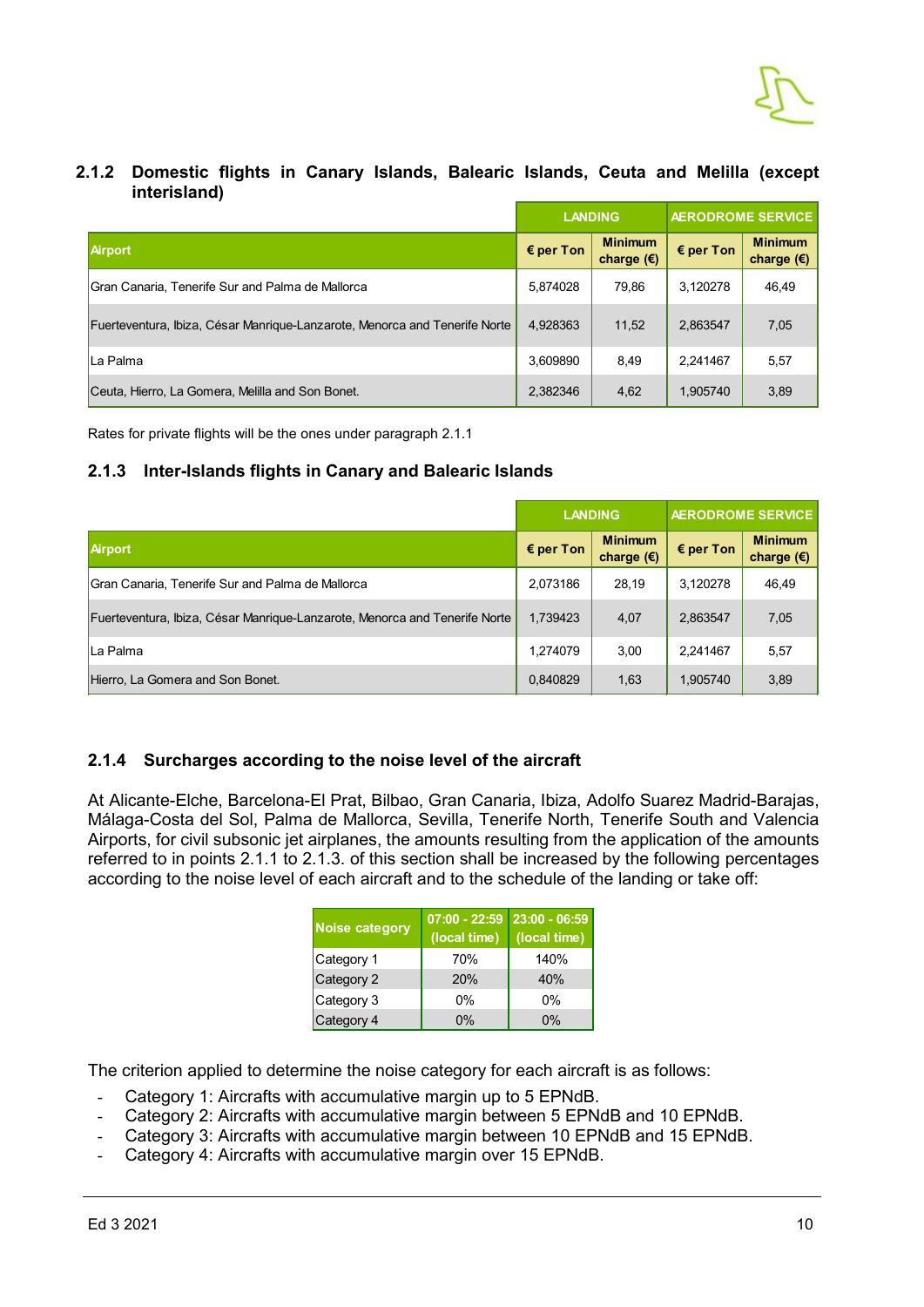

Accumulative margin: The figure, in EPNdB (Effective Perceived Noise in Decibels), is obtained after summing up the differences between noise calculated and noise certificated at each of the three points of reference defined in the Convention on International Civil Aviation, volume 1, second part, chapter 3, annex 16.

#### **2.1.5 Training and school flights.**

#### **Definition:**

Training flights are those performed for pilot training or qualification in order to confirm or keep licenses.

School flights are those for the purpose of teaching and training pilots, carried out in school or flying club aircraft authorized by Agencia Estatal de Seguridad Aérea (Air Security State Agency), provided that the beginning and the end of the operation is performed at the same airport. Student pilots will be required to prove their status when presenting the Flight Plan to the Oficina de Notificación de los Servicios de Tránsito Aéreo (Air Traffic Services Notification Office)

#### **Rates:**

|                                                                                                                                                                                                                        | <b>LANDING</b>     | <b>AERODROME</b><br><b>SERVICE</b> |
|------------------------------------------------------------------------------------------------------------------------------------------------------------------------------------------------------------------------|--------------------|------------------------------------|
| <b>Airport</b>                                                                                                                                                                                                         | $\epsilon$ per Ton | $\epsilon$ per Ton                 |
| Adolfo Suarez Madrid-Barajas                                                                                                                                                                                           | 5,676892           | 3,544873                           |
| Josep Tarradellas Barcelona-El Prat                                                                                                                                                                                    | 5,468565           | 3,525125                           |
| Alicante-Elche, Gran Canaria, Tenerife Sur, Málaga-Costa del Sol and Palma<br>de Mallorca                                                                                                                              | 4.906084           | 3.465879                           |
| Bilbao, Fuerteventura, Girona, Ibiza, César Manrique-Lanzarote, Menorca,<br>Santiago, Sevilla, Tenerife Norte and Valencia                                                                                             | 4,906084           | 3,179525                           |
| Almería, Asturias, Coruña, FGL Granada-Jaén, Jerez, La Palma, Murcia San<br>Javier, Reus, Seve Ballesteros Santander, Vigo and Zaragoza                                                                                | 4,385269           | 2.498197                           |
| Albacete, Algeciras, Badajoz, Burgos, Ceuta, Córdoba, Madrid Cuatro Vientos,<br>Hierro, Huesca, La Gomera, León, Logroño, Melilla, Sabadell, Salamanca, San<br>Sebastián, Son Bonet, Pamplona, Vitoria and Valladolid. | 3,874869           | 2,113100                           |

Additionally, for undertaking maneuvers, approach operations or landing simulation, the total amount to be paid will be the result of adding to the above mentioned rates the result of the application of the following multiply coefficients for each 90 minutes or period, independently of the number of operations, to the previous rates.

| <b>WEIGHT SECTIONS (Kg)</b> |         | <b>Multiplier</b><br>coefficient per 90<br>minutes or part |
|-----------------------------|---------|------------------------------------------------------------|
| From                        | To      | thereof                                                    |
| 1                           | 4.999   | 2                                                          |
| 5.000                       | 40.000  | 6                                                          |
| 40.001                      | 100.000 | 5                                                          |
| 100.001                     | 250.000 | 4                                                          |
| 250.001                     | 300.000 | 3                                                          |
| 300.001                     |         | $\mathcal{P}$                                              |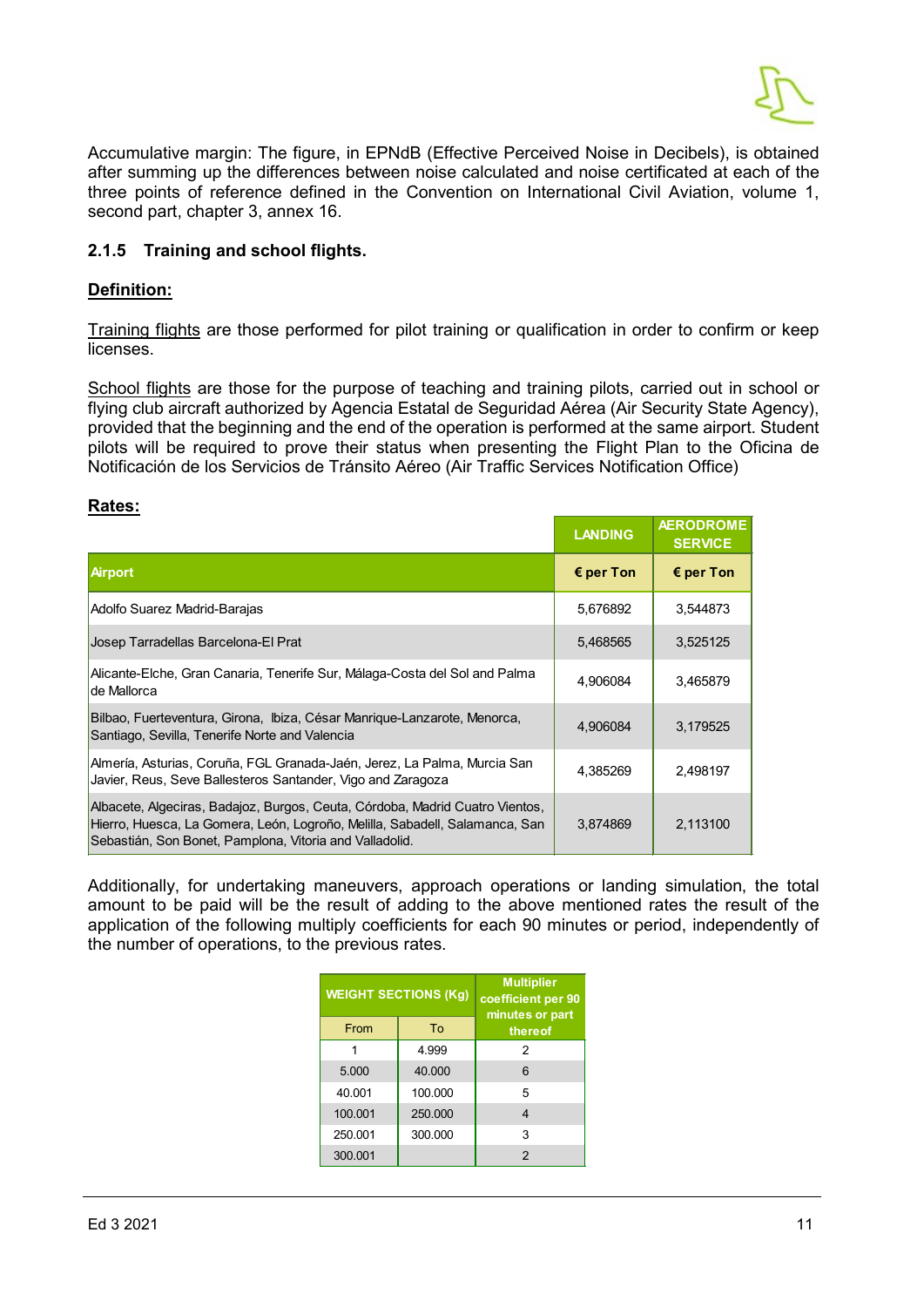

#### **2.1.6 Out of operational service time**

In airports with operational service time less than 24 hours, the amount corresponding to operations that take place out of operational service time published in the AD card for each airport in the AIP SPAIN, will be as follows. Notwithstanding, at airports whose operating schedule is the entire period between zero and six local time, the rates for flights out of operational service time will be the stated at paragraphs 2.1.1, 2.1.2 and 2.1.3:

#### **2.1.6.1 Flights within European Economic Area airports and International flights:**

|                                                                                                                                                                                                                  | <b>LANDING</b>     | <b>AERODROME</b><br><b>SERVICE</b> |
|------------------------------------------------------------------------------------------------------------------------------------------------------------------------------------------------------------------|--------------------|------------------------------------|
| <b>Airport</b>                                                                                                                                                                                                   | $\epsilon$ per Ton | $\epsilon$ per Ton                 |
| Bilbao, Fuerteventura, Ibiza, César Manrique-Lanzarote, Menorca, Sevilla and<br>Tenerife Norte                                                                                                                   |                    | 7.05                               |
| Almería, Asturias, Coruña, FGL Granada-Jaén, Jerez, La Palma, Murcia San<br>Javier, Reus, Seve Ballesteros Santander, Vigo and Zaragoza                                                                          | 30.669892          | 5.57                               |
| Albacete, Algeciras, Badajoz, Burgos, Ceuta, Córdoba, Madrid Cuatro Vientos,<br>Hierro, Huesca, La Gomera, León, Logroño, Melilla, Sabadell, Salamanca, San<br>Sebastián, Son Bonet, Pamplona and Valladolid (*) |                    | 3.89                               |

(\*) The amounts established in section 2.1.1 will be applied to the cargo flights of these airports

#### **2.1.6.2 Domestic flights in Canary Islands, Balearic Islands, Ceuta and Melilla (except Inter-Islands)**

|                                                                            | <b>LANDING</b>     | <b>AERODROME</b><br><b>SERVICE</b> |
|----------------------------------------------------------------------------|--------------------|------------------------------------|
| <b>Airport</b>                                                             | $\epsilon$ per Ton | $\epsilon$ per Ton                 |
| Fuerteventura, Ibiza, César Manrique-Lanzarote, Menorca and Tenerife Norte |                    | 7,05                               |
| La Palma                                                                   | 26,069408          | 5,57                               |
| Ceuta, Hierro, La Gomera, Melilla and Son Bonet (*)                        |                    | 3,89                               |

 $(*)$  The amounts established in section 2.1.2 will be applied to the cargo flights of these airports

For private flights rates are the listed in paragraph 2.1.6.1.

#### **2.1.6.3 Inter-Islands flights**

|                                                                            | <b>LANDING</b>     | <b>AERODROME</b><br><b>SERVICE</b> |
|----------------------------------------------------------------------------|--------------------|------------------------------------|
| <b>Airport</b>                                                             | $\epsilon$ per Ton | $\epsilon$ per Ton                 |
| Fuerteventura, Ibiza, César Manrique-Lanzarote, Menorca and Tenerife Norte |                    | 7,05                               |
| La Palma                                                                   | 9,200968           | 5,57                               |
| Hierro, La Gomera and Son Bonet $(*)$                                      |                    | 3,89                               |

(\*) The amounts established in section 2.1.3 will be applied to the cargo flights of these airports

For private flights rates are the listed in paragraph 2.1.6.1.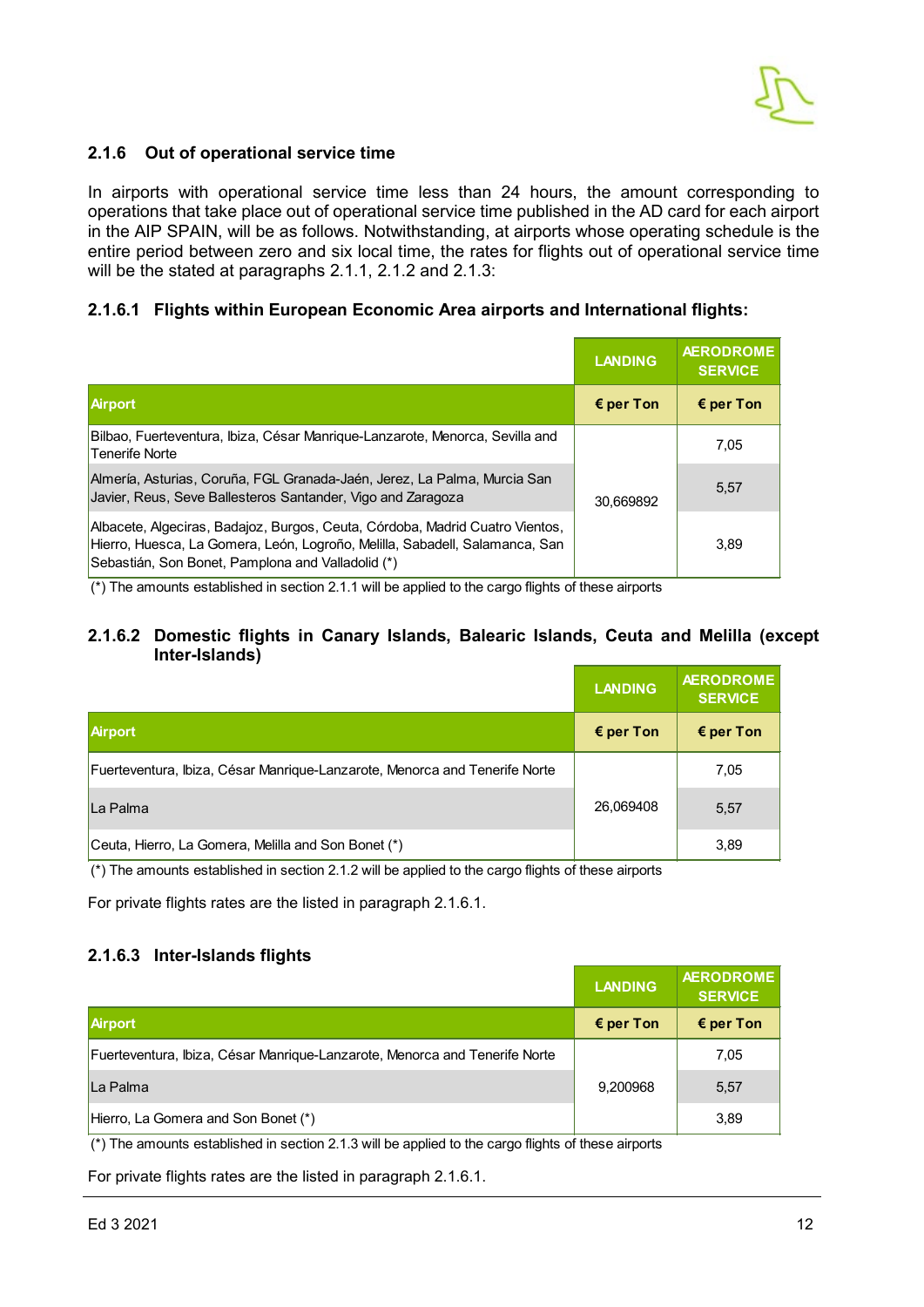#### <span id="page-14-0"></span>**2.2 PASSENGERS, PRMs AND SECURITY**

#### **Definition**:

Passenger charge applies for the provision of airport facilities not accessible to visitors in terminals, aprons and runways, in order to make effective the contract of air carriage.

Security charge applies for baggage inspection and passenger control services as well as for the facilities and equipment required for the provision of control and surveillance services at aircraft movement areas, free access areas, controlled access zones and security restricted areas around the airport area.

PRMs charge applies for services that allow general mobility of passengers and necessary assistance to persons with reduced mobility (PRMs) to enable them to move from a point of arrival at the airport until the aircraft, or from there to an exit point, including boarding and disembarking.

#### **Taxpayer:**

Airlines, administrations, organizations and individuals carrying passengers who board at an airport managed by Aena, regardless of subsequent intermediate stages that the flight may perform and of its destination.

The amount of these charges may be passed on to passengers on the ticket price in a disaggregated way or not.

#### **Rates**:

Rates are shown in the following tables. Passengers on private flights, carried on aircrafts weighing less than 5 tons, will not pay these charges.

Passenger and security rates applicable to transfer passengers are reduced by 40%. For these purposes, transfer passenger means a passenger landing in an airport managed by Aena SME, S.A., on a flight, and board a new flight with the same ticket and at the same airport, within a maximum of 12 hours, with a different flight number and destination other than the origin.

From November to March, passenger and security rates at Palma de Mallorca, Menorca, Ibiza and Son Bonet Airports will be reduced by 20%.

#### **2.2.1 Flights within European Economic Area airports and International flights:**

|                                                                                                                                                                                                                                    |        | <b>Passenger</b>     | <b>PRM</b> | <b>Security</b> |
|------------------------------------------------------------------------------------------------------------------------------------------------------------------------------------------------------------------------------------|--------|----------------------|------------|-----------------|
| <b>Airport</b>                                                                                                                                                                                                                     | E.E.A. | <b>International</b> |            |                 |
| Adolfo Suarez Madrid-Barajas                                                                                                                                                                                                       | 14.24  | 20,15                |            |                 |
| Josep Tarradellas Barcelona-El Prat                                                                                                                                                                                                | 13,25  | 16,22                |            |                 |
| Alicante-Elche, Gran Canaria, Tenerife Sur, Málaga-Costa del Sol and<br>Palma de Mallorca                                                                                                                                          | 5,92   | 8,90                 |            |                 |
| Bilbao, Fuerteventura, Ibiza, César Manrique-Lanzarote, Menorca,<br>Santiago, Sevilla, Tenerife Norte and Valencia                                                                                                                 | 5,03   | 7.56                 | 0.71       | 3,38            |
| Almería, Asturias, Coruña, Girona, FGL Granada-Jaén, Jerez, La Palma,<br>Murcia San Javier, Reus, Seve Ballesteros Santander, Vigo and Zaragoza                                                                                    | 3,61   | 5,42                 |            |                 |
| Albacete, Algeciras, Badajoz, Burgos, Ceuta, Córdoba, Madrid Cuatro<br>Vientos, Hierro, Huesca Pirineos, La Gomera, León, Logroño, Melilla,<br>Sabadell, Salamanca, San Sebastián, Son Bonet, Pamplona, Vitoria and<br>Valladolid. | 2,36   | 3,55                 |            |                 |

€ per departing passenger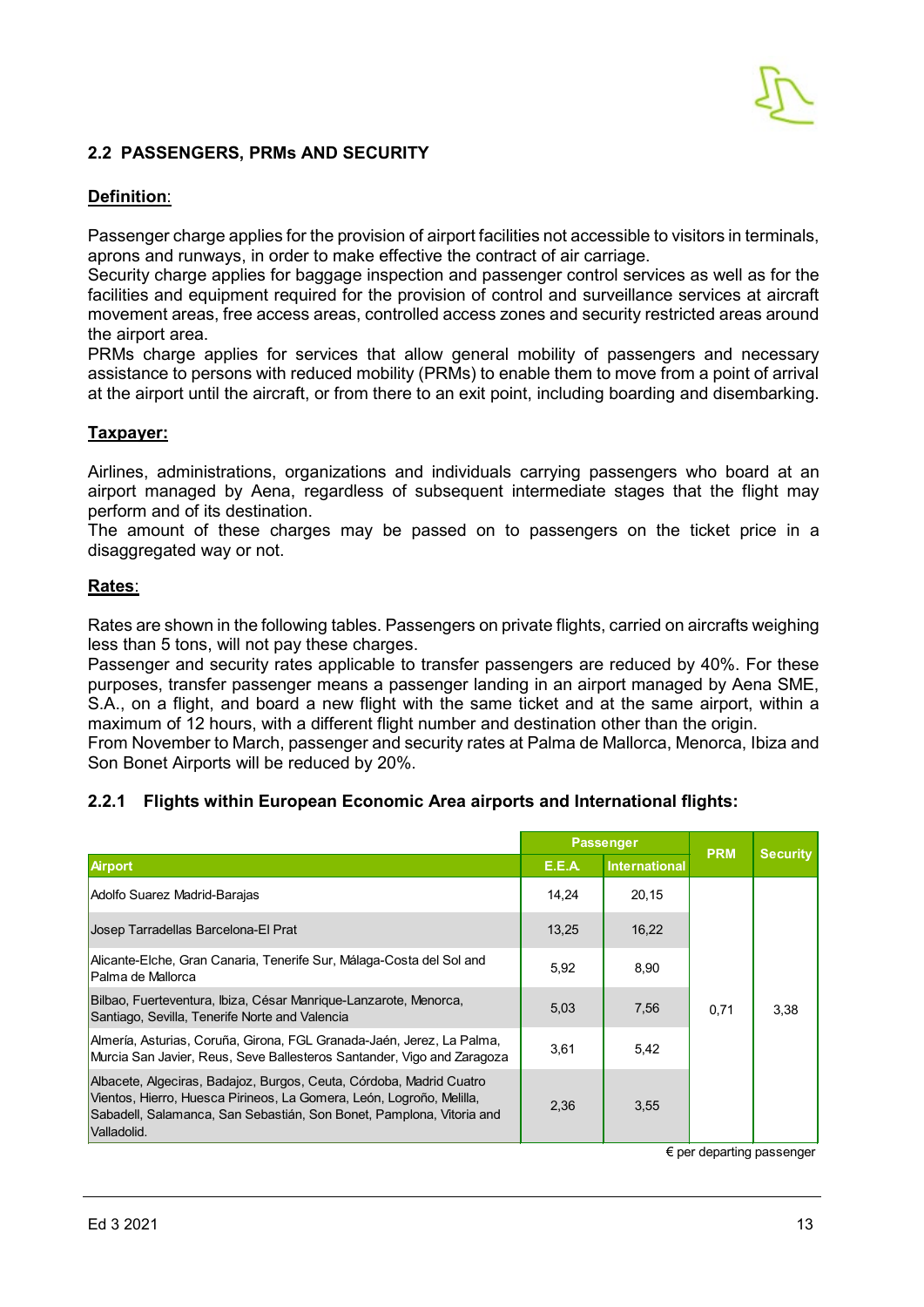

#### **2.2.2 Domestic flights in Canary Islands, Balearic Islands, Ceuta and Melilla with the Peninsula:**

| <b>Airport</b>                                                             | <b>Passenger</b> | <b>PRM</b> | <b>Security</b> |
|----------------------------------------------------------------------------|------------------|------------|-----------------|
| Gran Canaria, Palma de Mallorca and Tenerife Sur                           | 5,03             |            |                 |
| Fuerteventura, Ibiza, César Manrique-Lanzarote, Menorca and Tenerife Norte | 4,28             |            |                 |
| La Palma                                                                   | 3,07             | 0,60       | 2,87            |
| Ceuta, Hierro, La Gomera, Melilla and Son Bonet                            | 2,01             |            |                 |

Rates for private flights will be the ones under paragraph 2.2.1

€ per departing passenger

#### **2.2.3 Inter-Islands flights in Canary and Balearic Islands:**

| <b>Airport</b>                                                             | <b>Passenger</b> | <b>PRM</b> | <b>Security</b>                    |
|----------------------------------------------------------------------------|------------------|------------|------------------------------------|
| Gran Canaria, Palma de Mallorca and Tenerife Sur                           | 1,78             |            |                                    |
| Fuerteventura, Ibiza, César Manrique-Lanzarote, Menorca and Tenerife Norte | 1,51             | 0,21       | 0,51                               |
| La Palma                                                                   | 1,08             |            |                                    |
| Hierro, La Gomera and Son Bonet                                            | 0,71             |            |                                    |
|                                                                            |                  |            | $\epsilon$ per departing passenger |

Rates for private flights will be the ones under paragraph 2.2.1

#### <span id="page-15-0"></span>**2.3 AIRCRAFT PARKING**

#### **Definition**

The use of the authorized aircraft parking zones in the airport.

This rate will not be applied when the aircraft is at an air bridge position or in a hangar. Parking time will be considered as the time in block time.

This rate will not be applied between 00:00 and 6:00, local time.

Airlines, administrations, organizations, and individuals whose aircrafts are parked.

#### **Rates**

**2.3.1 At Adolfo Suarez Madrid Barajas, Josep Tarradellas Barcelona-El Prat, Alicante-Elche, Gran Canaria, Tenerife Sur, Málaga-Costa del Sol, Palma de Mallorca, Bilbao, Fuerteventura, Girona, Ibiza, César Manrique-Lanzarote, Menorca, Santiago, Sevilla, Tenerife Norte y Valencia airports,** this rate will be calculated with the following formula:

 $E = e^*Tm^*F_t$ , where:

E: total amount to pay for the service e: unit rate Tm: aircraft MTOW, in tons  $F_t$ : parking time per 15 minutes or part thereof.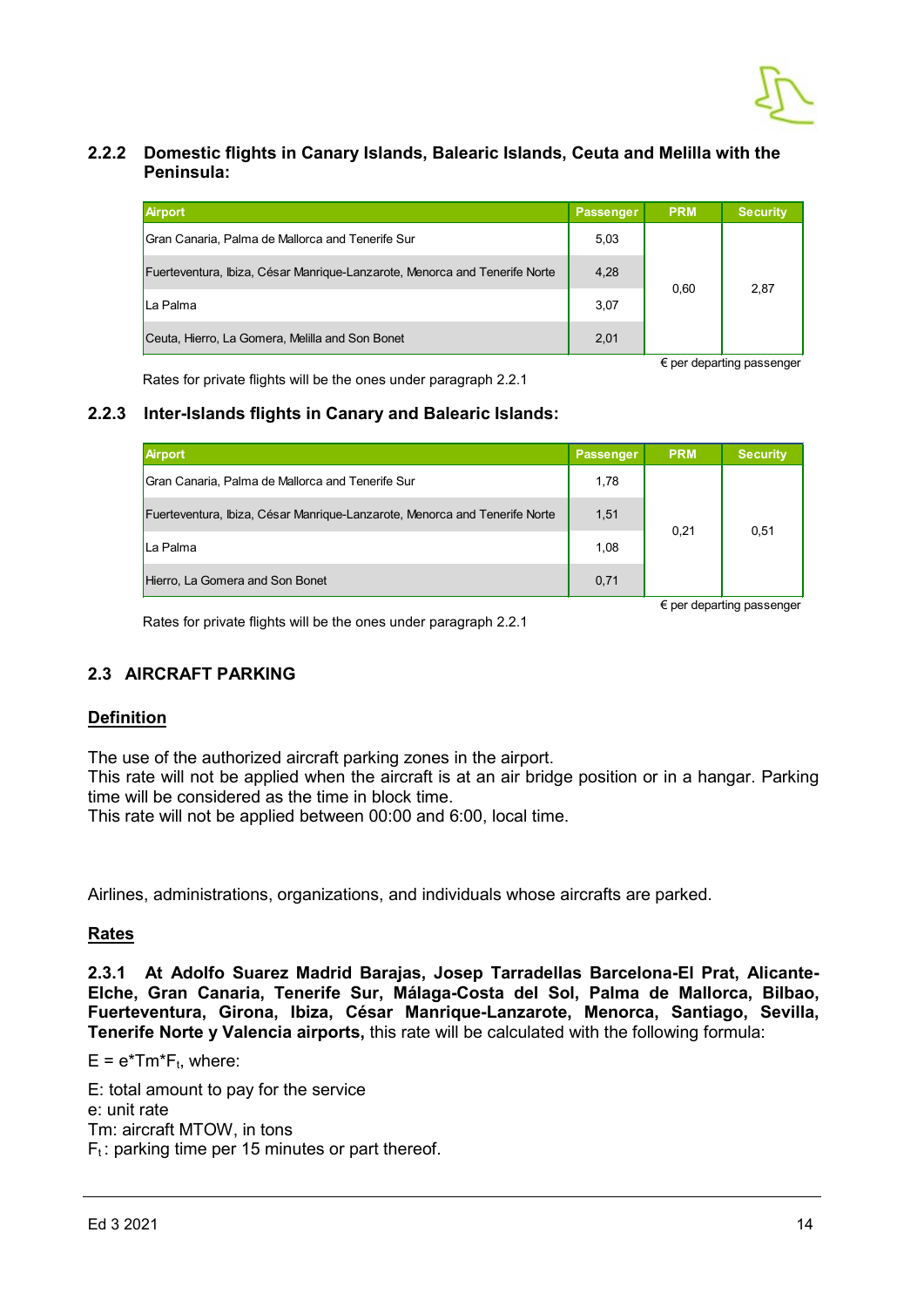

The amount of the unit rates for each airport is as follows:

|                                                                                                                            |                                                   |                   | Maximum amount $\epsilon$                            |
|----------------------------------------------------------------------------------------------------------------------------|---------------------------------------------------|-------------------|------------------------------------------------------|
| <b>Airport</b>                                                                                                             | $\epsilon$ per quarter<br>hour or part<br>thereof | first 24<br>hours | maximum<br>per 24 hours<br>since 2 <sup>nd</sup> day |
| Adolfo Suarez Madrid-Barajas                                                                                               | 0,143318                                          |                   |                                                      |
| Josep Tarradellas Barcelona-El Prat                                                                                        | 0,136712                                          |                   |                                                      |
| Alicante-Elche, Gran Canaria, Tenerife Sur, Málaga-Costa del<br>Sol and Palma de Mallorca                                  | 0.135465                                          | 1.810,92          | 987.01                                               |
| Bilbao, Fuerteventura, Girona, Ibiza, César Manrique-Lanzarote,<br>Menorca, Santiago, Sevilla, Tenerife Norte and Valencia | 0,075271                                          |                   |                                                      |

**2.3.2 At A Coruña, Albacete, Algeciras, Almería, Asturias, Badajoz, Burgos, Ceuta, Córdoba, Madrid Cuatro Vientos, Hierro, Huesca-Pirineos, FGL Granada-Jaén, Jerez, La Gomera, La Palma, León, Logroño, Melilla, Murcia-San Javier, Pamplona, Reus, Sabadell, Salamanca, San Sebastián, Seve Ballesteros Santander, Son Bonet, Valladolid, Vigo, Vitoria and Zaragoza airports,** the following rates will be applied by day of parking or period of time higher than two hours, according to aircraft weight:

#### **General rates:**

|                                                                                                                                                                                                                                   | MTOW Aircraft up to 10 tonnes    |                               |                                             | MTOW Aircraft over 10       |
|-----------------------------------------------------------------------------------------------------------------------------------------------------------------------------------------------------------------------------------|----------------------------------|-------------------------------|---------------------------------------------|-----------------------------|
| <b>Airport</b>                                                                                                                                                                                                                    |                                  | 0-1.5 Tm 1.5-2.7 Tm 2.7-10 Tm |                                             | tonnes                      |
| A Coruña, Albacete, Algeciras, Almería, Asturias, Badajoz, Burgos, Ceuta,<br>Córdoba, Madrid Cuatro Vientos, Hierro, Huesca-Pirineos, FGL Granada-Jaén,<br>Jerez, La Gomera, La Palma, León, Logroño, Melilla, Murcia San Javier, | 16.68€                           | 22,23 €                       | 24.45€                                      | 0,998623 €/ton              |
| Pamplona, Reus, Sabadell, Salamanca, San Sebastián, Seve Ballesteros<br>Santander, Son Bonet, Valladolid, Vigo, Vitoria and Zaragoza                                                                                              |                                  |                               |                                             | Minimum charge: 24,45 $\in$ |
| Son Bonet (July & August)                                                                                                                                                                                                         | 41.69€<br>55.59€                 |                               | 61.14 €                                     | 2,496557 €/ton              |
|                                                                                                                                                                                                                                   |                                  |                               |                                             | Minimum charge: 61,14 $\in$ |
|                                                                                                                                                                                                                                   | $\epsilon$ / day or part thereof |                               | $\epsilon$ / ton per day or part<br>thereof |                             |

For aircrafts up to 5 Tons of MTOW rates above will be applied by day of parking or period of time higher than three hours.

#### **Rates for subscriptions per month:**

| <b>MTOW Aircraft up to 10 tonnes</b>                                                    |                                      |              |           | <b>MTOW Aircraft over 10</b> |  |
|-----------------------------------------------------------------------------------------|--------------------------------------|--------------|-----------|------------------------------|--|
|                                                                                         | $0-1,5$ Tm                           | $1,5-2,7$ Tm | 2,7-10 Tm | tonnes                       |  |
| Monthly ticket                                                                          | 83,42€                               | 139,04 €     | 231,75€   | 0,832686 €/ton*MTOW*30       |  |
| $\sqrt{\frac{1}{100}}$ (for clients with contracts signed with the airport)             | €/month                              |              |           | €/month                      |  |
|                                                                                         | <b>MTOW Aircraft up to 10 tonnes</b> |              |           |                              |  |
|                                                                                         |                                      |              |           | <b>MTOW Aircraft higher</b>  |  |
|                                                                                         | $0-1,5$ Tm                           | $1,5-2,7$ Tm | 2,7-10 Tm | than 10 tonnes               |  |
| Monthly ticket<br>$\sqrt{\frac{1}{1}}$ (for clients without contracts with the airport) | 125,15€                              | 231,75€      | 370,78€   | 1,242117 €/ton*MTOW*30       |  |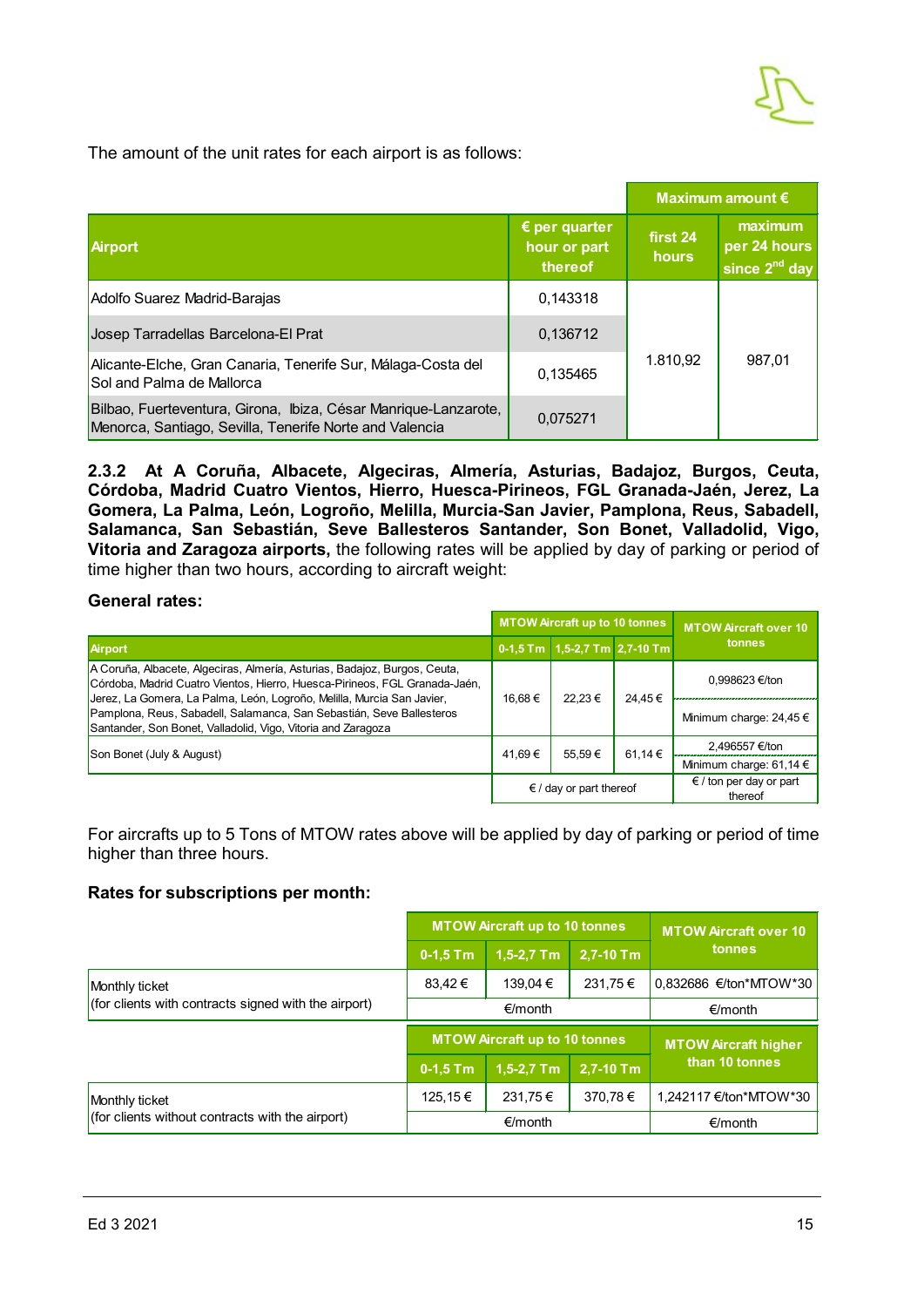

#### <span id="page-17-0"></span>**2.4 USE OF AIR BRIDGES**

#### **Definition**:

Use of airport facilities to provide boarding and disembarking services to passengers through air bridges or the use of an apron position that impedes the use of air bridges to other users.

**Taxpayer** The company that runs the aircraft.

**Rates**: This rate will be calculated by considering the aircraft's weight and time at the air bridge with the following formula:

 $P = (p_1 + p_2^* Tm)^* F_t$ , where:

P: Total amount to pay for the service.  $p_1$ : unit rate for the time in position at air bridge. p2: unit rate for the aircraft's weight and time at the air bridge. Tm: maximum take-off weight of the aircraft, in tons. Ft : time that the aircraft remains at the air bridge, per 15 minutes or period.

Unit rates for  $p_1$  and  $p_2$  are shown in the table below:

| <b>Airport</b>                                                                                                                                                                                                                  | $P_1(\epsilon)$ | $P_2$ ( $\epsilon$ ) |
|---------------------------------------------------------------------------------------------------------------------------------------------------------------------------------------------------------------------------------|-----------------|----------------------|
| Adolfo Suárez Madrid-Barajas                                                                                                                                                                                                    | 25,677524       | 0,00                 |
| Josep Tarradellas Barcelona-El Prat                                                                                                                                                                                             | 23,280197       | 0,00                 |
| Alicante-Elche, Gran Canaria, Tenerife Sur, Málaga-Costa del Sol and<br>l Palma de Mallorca                                                                                                                                     | 20,473658       | 0,00                 |
| Bilbao, Fuerteventura, Girona, Ibiza, César Manrique-Lanzarote, Menorca,<br>Santiago, Sevilla, Tenerife Norte and Valencia                                                                                                      | 19,686174       | 0,00                 |
| Almería, Asturias, Coruña, FGL Granada-Jaén, Jerez, La Palma, Murcia San<br>Javier, Reus, Seve Ballesteros Santander, Vigo and Zaragoza                                                                                         | 19,686174       | 0,00                 |
| Albacete, Algeciras, Badajoz, Burgos, Ceuta, Córdoba, Madrid Cuatro Vientos,<br>Hierro, Huesca Pirineos, La Gomera, León, Logroño, Melilla, Sabadell,<br>Salamanca, San Sebastián, Son Bonet, Pamplona, Vitoria and Valladolid. | 19,686174       | 0,00                 |

For those aircrafts connected to more than an air bridge simultaneously, and parked in apron positions specially designed for this purpose, the rates for each additional air bridge will be reduced by 75%.

Between zero and six, local time, when an aircraft is in an apron position and the operating company requests a remote parking position but at that time that place is not available, or if the airport operator decides not to change it due to operational reasons, the airport shall disconnect the apron service and shall interrupt the computation of time for charging purposes. However, the company will be forced to move the aircraft to a remote parking position when it will be required because there is available position or because the previous reasons have disappeared. Failure to do this and the fact that it cannot be used by any other users, upon request, the rate to apply will be the one that would have been payable if such uses are not made.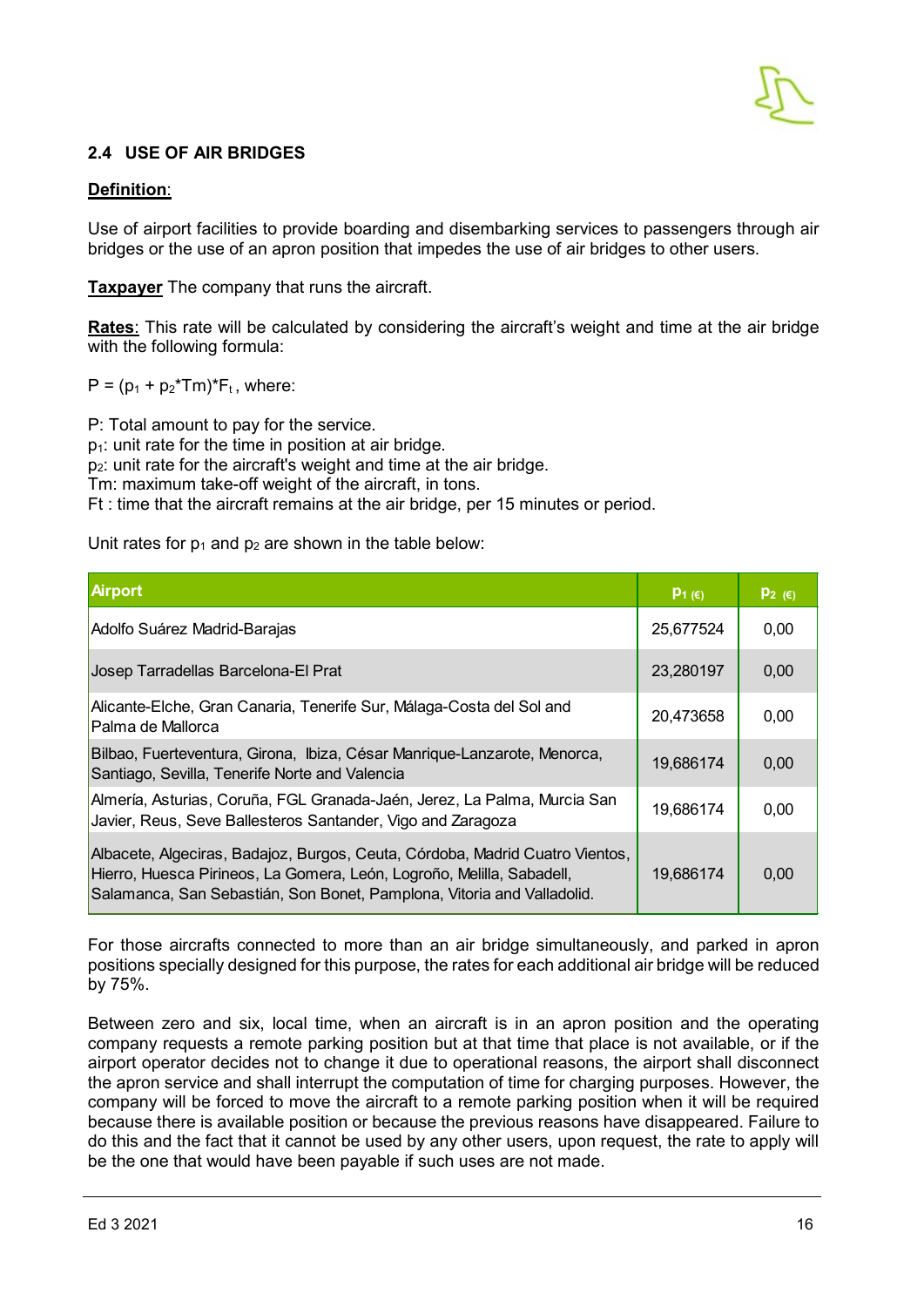

#### <span id="page-18-0"></span>**2.5 FUEL AND LUBRICANT**

**Definition:** Use of the airport infrastructures to transport and supply fuel and lubricant, by any means of transport or supply.

**Taxpayer:** Product suppliers.

#### **Rates**

| <b>Kerosene</b>   | 0,003771 |
|-------------------|----------|
| Aviation gasoline | 0,006416 |
| Lubricants        | 0,006416 |
|                   | ∈/l itre |

#### <span id="page-18-1"></span>**2.6 USE OF INFRAESTRUCTURES FOR PROVIDE GROUND HANDLING SERVICES**

**Definition:** Use of the airport property to provide ground assistance services.

**Taxpayer:** Persons authorized to perform ground handling services in their own aircrafts or in third parties' ones are required to pay.

#### **Rates**

#### **2.6.1 Assistance to Aircraft:**

#### **a) Ramp services.**

#### **a.1. Baggage handling services (Service group 3).**

Rate per aircraft whose MTOW is between 56-71 metric tons of weight or fraction: 70,64  $\epsilon$ .

#### **a.2. Ramp handling services (Service group 5).**

Rate per aircraft whose MTOW is between 56 and 71 metric tons of weight or fraction: 22,44 €.

**b) Cleaning of the aircraft and aircraft services** (Service group 6 except the removal of snow and ice and the de-icing from the aircraft.)

Rate per aircraft whose MTOW is between 56 and 71 metric tons of weight or fraction: 12,32 €.

**c) Services for the removal of snow and ice and the de-icing from the aircraft.** (Part of group 6.b.)

Rate per aircraft whose MTOW is between 56 and 71 metric tons of weight or fraction:  $3.34 \in$ .

#### **d) Maintenance services assistance in line (Service group 8).**

Rate per aircraft whose MTOW is between 56 and 71 metric tons of weight or fraction: 3,34 €.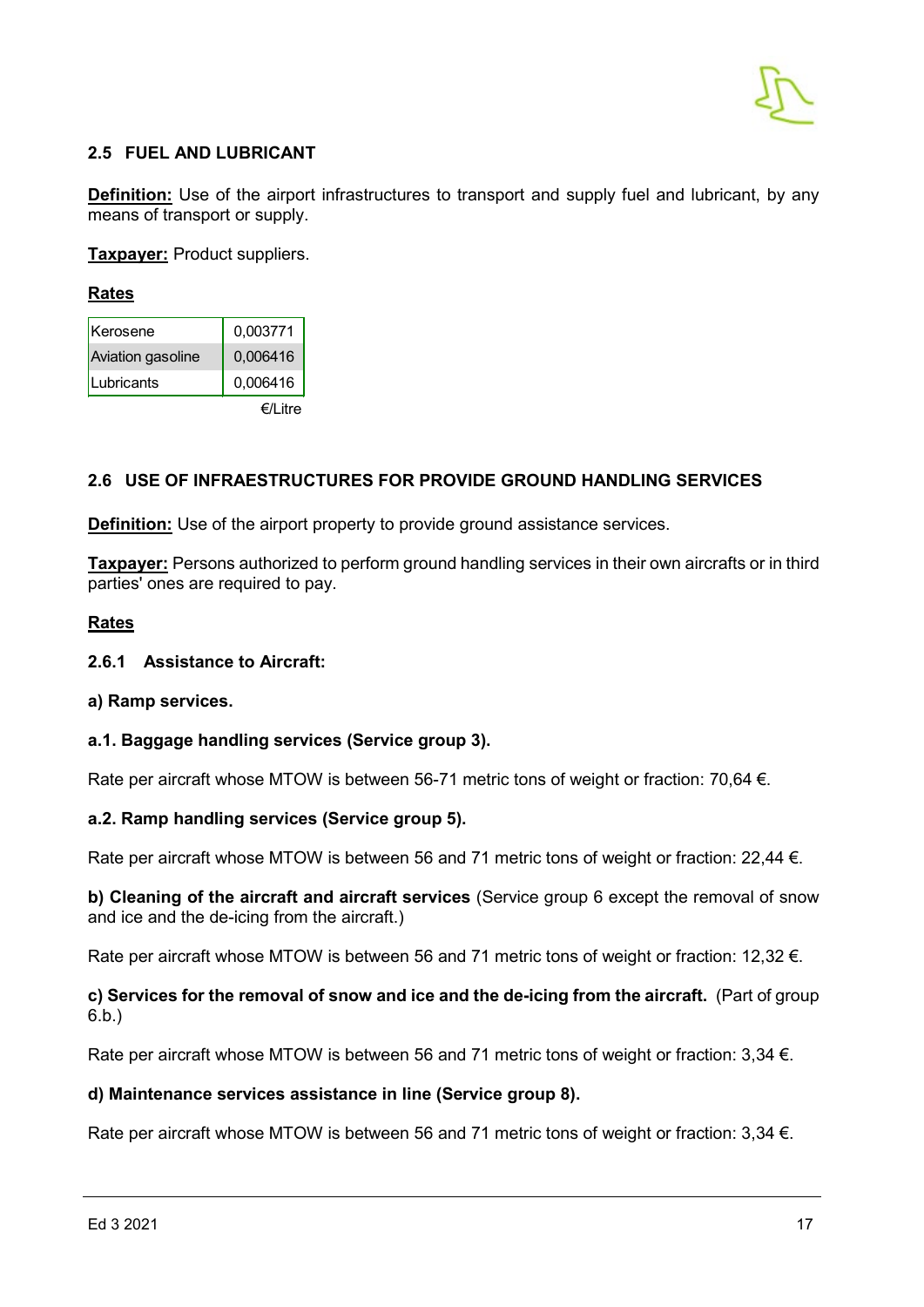

#### **e) Catering services assistance (Service group 11).**

Rates per aircraft (MTOW is between 56 and 71 tons of weight) are the following:

| <b>Airport</b>                                                                                                                                                                                                                 | <b>EEA</b> | <b>International</b> |
|--------------------------------------------------------------------------------------------------------------------------------------------------------------------------------------------------------------------------------|------------|----------------------|
| Adolfo Suarez Madrid-Barajas                                                                                                                                                                                                   | 28,88      | 48.15                |
| Josep Tarradellas Barcelona-El Prat                                                                                                                                                                                            | 20,22      | 33.69                |
| Alicante-Elche, Gran Canaria, Tenerife Sur, Málaga-Costa del Sol and Palma<br>de Mallorca                                                                                                                                      | 18,77      | 31,30                |
| Bilbao, Fuerteventura, Girona, Ibiza, César Manrique-Lanzarote, Menorca,<br>Santiago, Sevilla, Tenerife Norte and Valencia                                                                                                     | 14,44      | 24.07                |
| Almería, Asturias, Coruña, FGL Granada-Jaén, Jerez, La Palma, Murcia San<br>Javier, Reus, Seve Ballesteros Santander, Vigo and Zaragoza                                                                                        | 10,12      | 16.86                |
| Albacete, Algeciras, Badajoz, Burgos, Ceuta, Córdoba, Madrid Cuatro Vientos,<br>Hierro, Huesca Pirineos, La Gomera, León, Logroño, Melilla, Sabadell,<br>Salamanca, San Sebastián, Son Bonet, Pamplona, Vitoria and Valladolid | 5,79       | 9,63                 |

€/aircraft

The MTOW must be as contained in the Certificate of Airworthiness or the flight manual of the aircraft or any other equivalent official document. When the MTOW of the aircraft is not between 56 and 71 metric tons the following coefficients will be applied to the above amounts depending on the weight range in which the aircraft is included:

| <b>MTOW</b>                                 | <b>Coefficient</b> |
|---------------------------------------------|--------------------|
| Aircraft between 0 and less than 16 Tons    | 13,16%             |
| Aircraft between 16 and less than 22 Tons   | 17,51%             |
| Aircraft between 22 and less than 38 Tons   | 28,04%             |
| Aircraft between 38 and less than 56 Tons   | 77,88%             |
| Aircraft between 56 and less than 72 Tons   | 100%               |
| Aircraft between 72 and less than 86 Tons   | 120,33%            |
| Aircraft between 86 and less than 121 Tons  | 135,30%            |
| Aircraft between 121 and less than 164 Tons | 150,28%            |
| Aircraft between 164 and less than 191 Tons | 179,37%            |
| Aircraft between 191 and less than 231 Tons | 202,50%            |
| Aircraft between 231 and less than 300 Tons | 264,81%            |
| Aircraft over 300 Tons                      | 314.64%            |

#### **2.6.2 Assistance to Passengers:**

Rates for use of the airport to provide ground assistance services to passengers (Service group 2): 0,0491 Euros per departing passenger.

All references to service groups for ground handling services are based on the Annex of Royal Decree 1161/1999 of July 2 concerning ground handling services.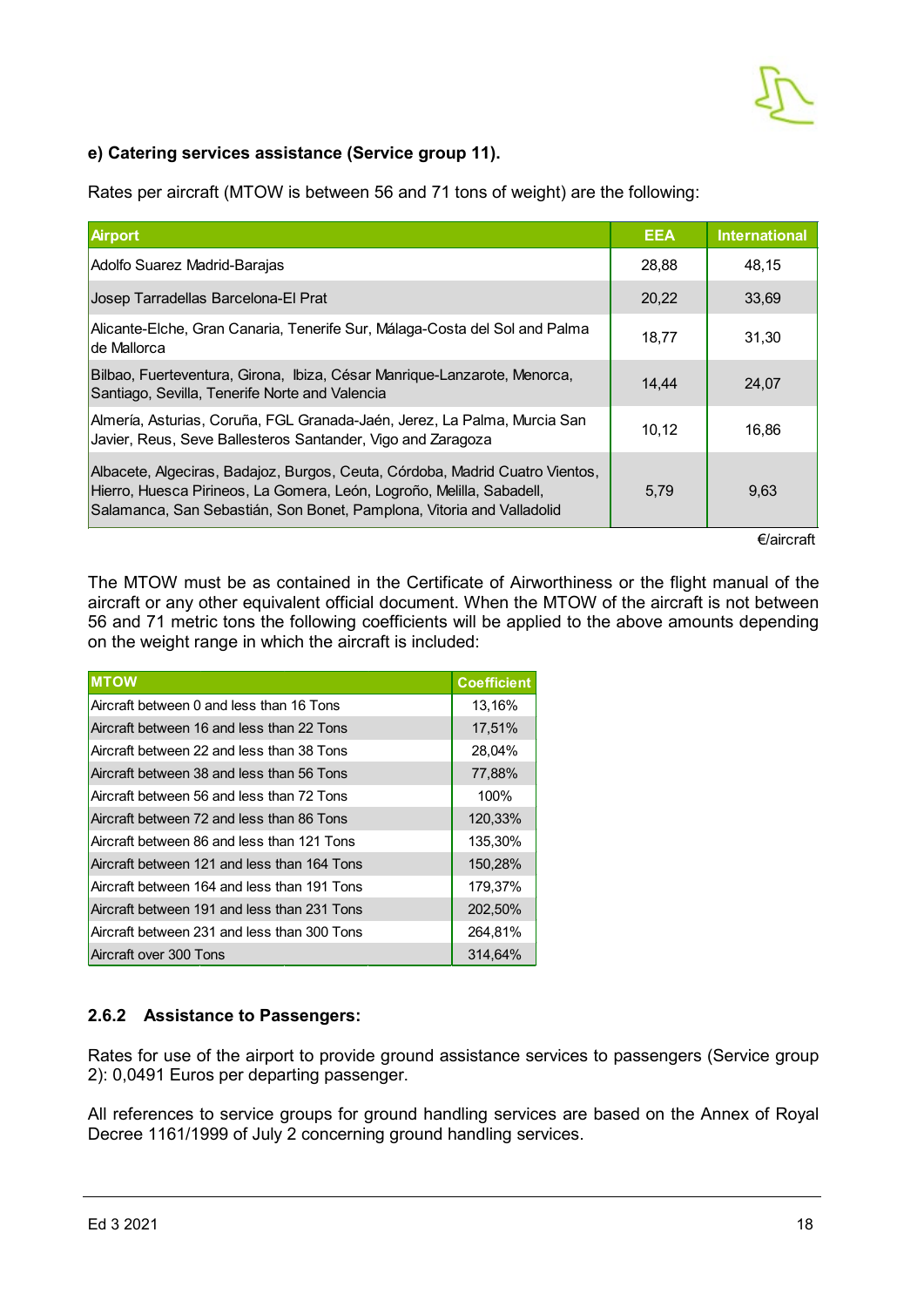

#### <span id="page-20-0"></span>**2.7 METEOROLOGICAL SERVICES**

#### **Definition**

Meteorological services provided by the airport operator, notwithstanding that such services were provided by service providers meteorological properly certified.

#### **Tax payer**

Airlines and other individuals, corporations or entities receiving the services defined in the previous section, for each landing at an airport or heliport operated by Aena.

#### **Rate**

The amount to be paid will be 0,181781 euros per ton.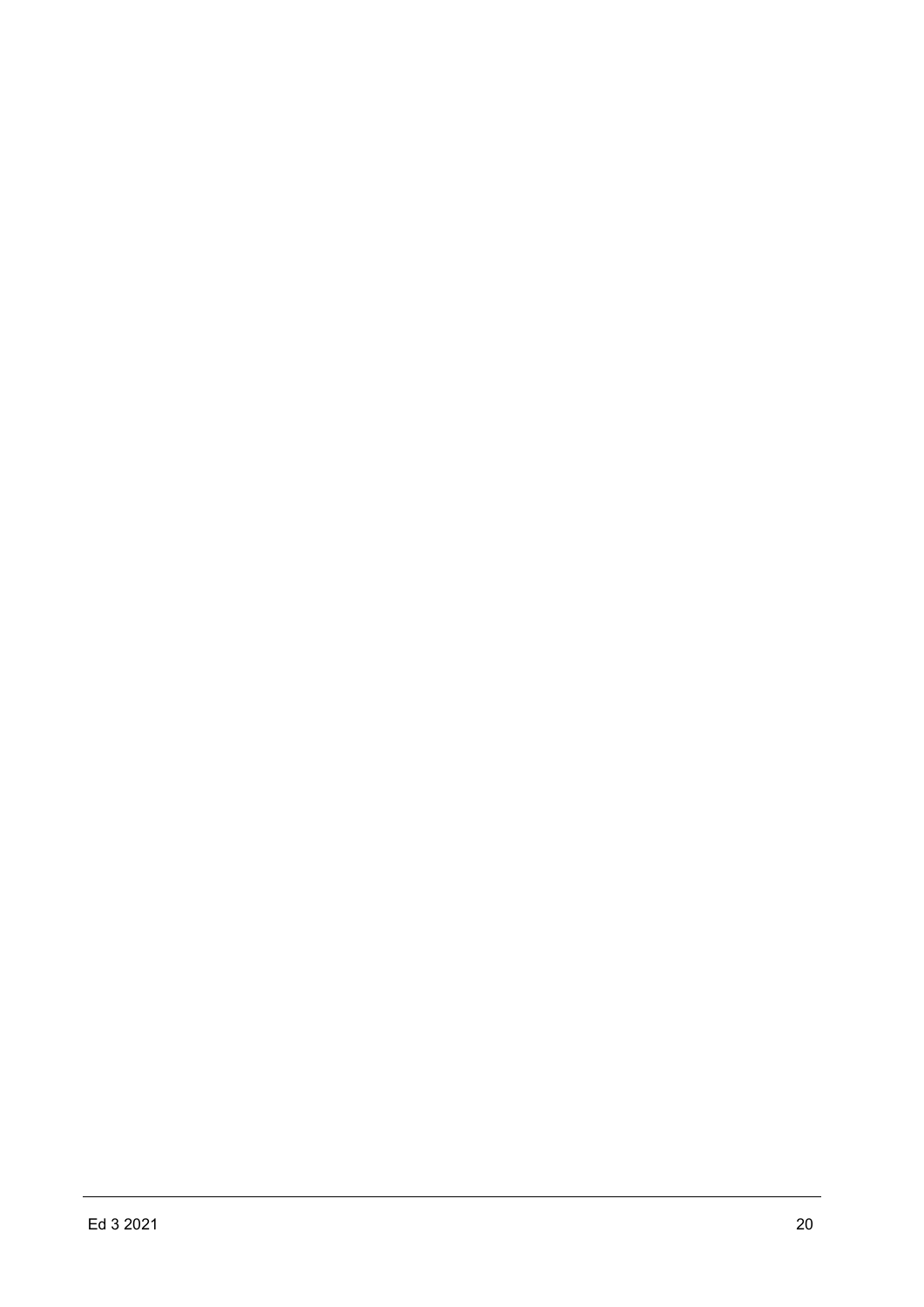## **OTHER AIRPORT SERVICES**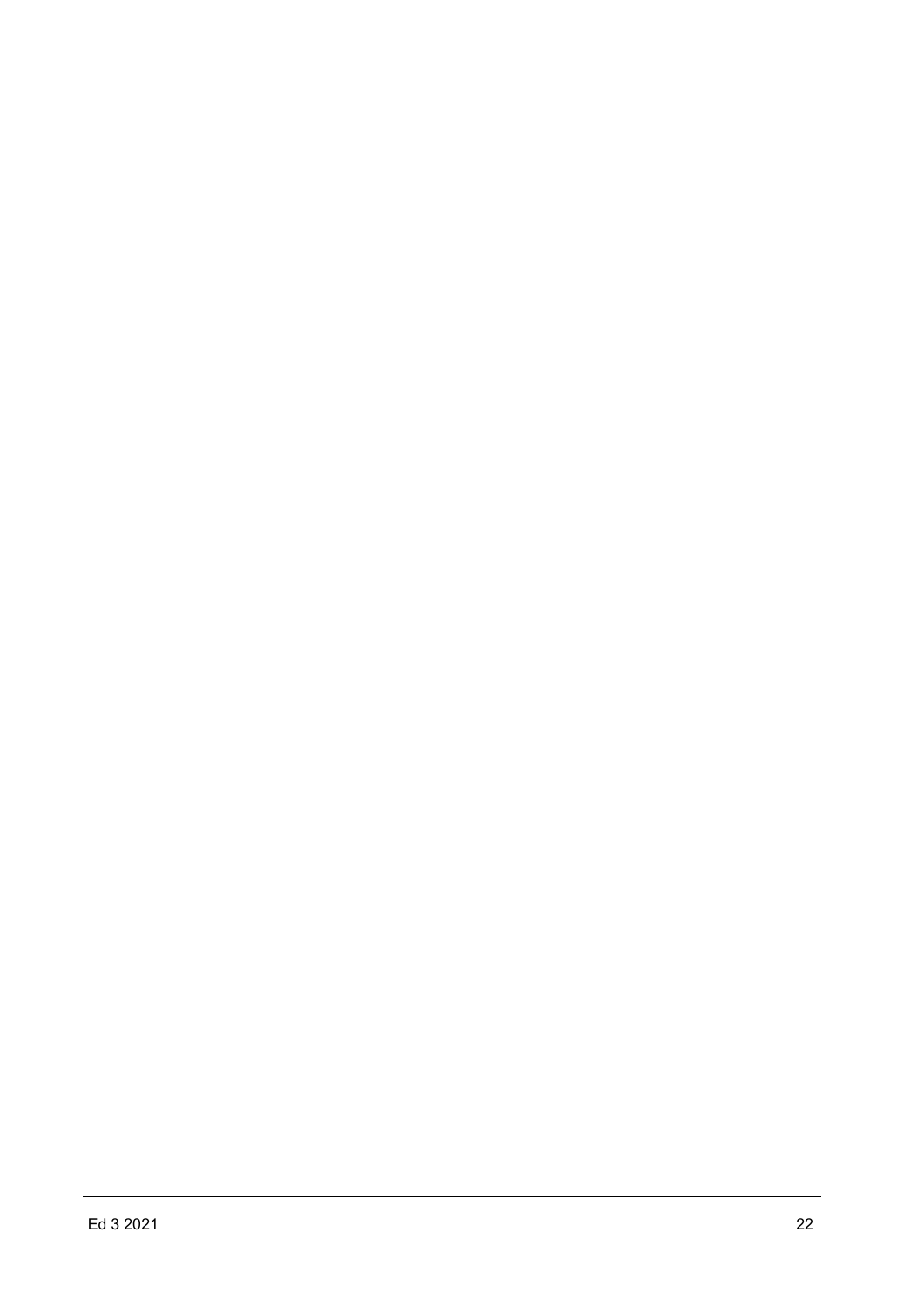

#### <span id="page-24-0"></span>**3. OTHER AIRPORT SERVICES**

#### <span id="page-24-1"></span>**3.1. CHECK-IN DESKS**

#### **3.1.1. Airports with check-in counters only on hourly rates**

| <b>Airports</b>                                                                                                                                                                                                                                                                                        | <b>First hour</b><br>or part<br>thereof | <b>ADITIONAL</b><br>quarter<br>or part thereof | <b>Maximum</b><br>daily amount |
|--------------------------------------------------------------------------------------------------------------------------------------------------------------------------------------------------------------------------------------------------------------------------------------------------------|-----------------------------------------|------------------------------------------------|--------------------------------|
| A.S, Madrid Barajas, J.T. Barcelona El Prat, Palma de Mallorca,<br>Alicante-Elche, Málaga-Costa del Sol, Ibiza, Santiago, Girona,<br>Reus, César Manrique Lanzarote, Fuerteventura, Menorca, Bilbao,<br>Sevilla, Jerez, La Palma, Tenerife Norte, Gran Canaria, Almería,<br>Tenerife Sur and Valencia. | 10,12€                                  | 2.53€                                          | 80.96€                         |

(\*) MAD and BCN airports up to 01/11/2019 PMI airport up to 16/03/2020. AGP airport up to 21/04/2020. ALC, IBZ, SCQ, GRO, REU, ACE, FUE, MAH, BIO and SVQ airports up to 01/04/2020. XRY airport up to 01/08/2020. SPC airport up to 01/10/2020 TFN airport up to 01/11/2020 LPA airport up to 01/12/2020 LEI airport up to 01/02/2021 TFS airport up to 20/02/2021 VLC airport up to 07/10/2021

#### **3.1.2. Airports with check-in counters leased on annual rates and/or on hourly rates**

**Rates** for contracted desks for annual periods:

| <b>ARPORTS</b>                                                                                                                                                                                                                                                     | <b>WITH WEIGHING</b><br><b>CONVEYOR</b> | <b>WITH REAR-</b><br><b>MOUNTED BELT</b><br><b>WITHOUT WEIGHING</b><br><b>CONVEYOR</b> | <b>WITHOUT</b><br><b>BELT</b> |
|--------------------------------------------------------------------------------------------------------------------------------------------------------------------------------------------------------------------------------------------------------------------|-----------------------------------------|----------------------------------------------------------------------------------------|-------------------------------|
| Asturias, Federico G <sup>a</sup> Lorca Granada-Jaén, La Coruña and<br>Vigo                                                                                                                                                                                        | 1.287,39                                | 243.44                                                                                 | 21,58                         |
| Albacete, Algeciras, Badajoz, Burgos, Ceuta, Córdoba, Madrid<br>Cuatro Vientos, Hierro, Huesca, La Gomera, León, Logroño,<br>Melilla, Pamplona, Sabadell, Salamanca, San Sebastián, Seve<br>Ballesteros Santander, Son Bonet, Valladolid, Vitoria and<br>Zaragoza. | 1.287.39                                | 161.17                                                                                 | 14.31                         |

€ / month / desk

For season concessions (between 5-7 month periods) rates for check in desks will be the ones for the use of desks for annual periods plus an increase of 25%.

Exceptionally, the use of desks may be authorized for periods of one month and the rate to apply will be the amount established for the use of desks for annual periods increased by 50%.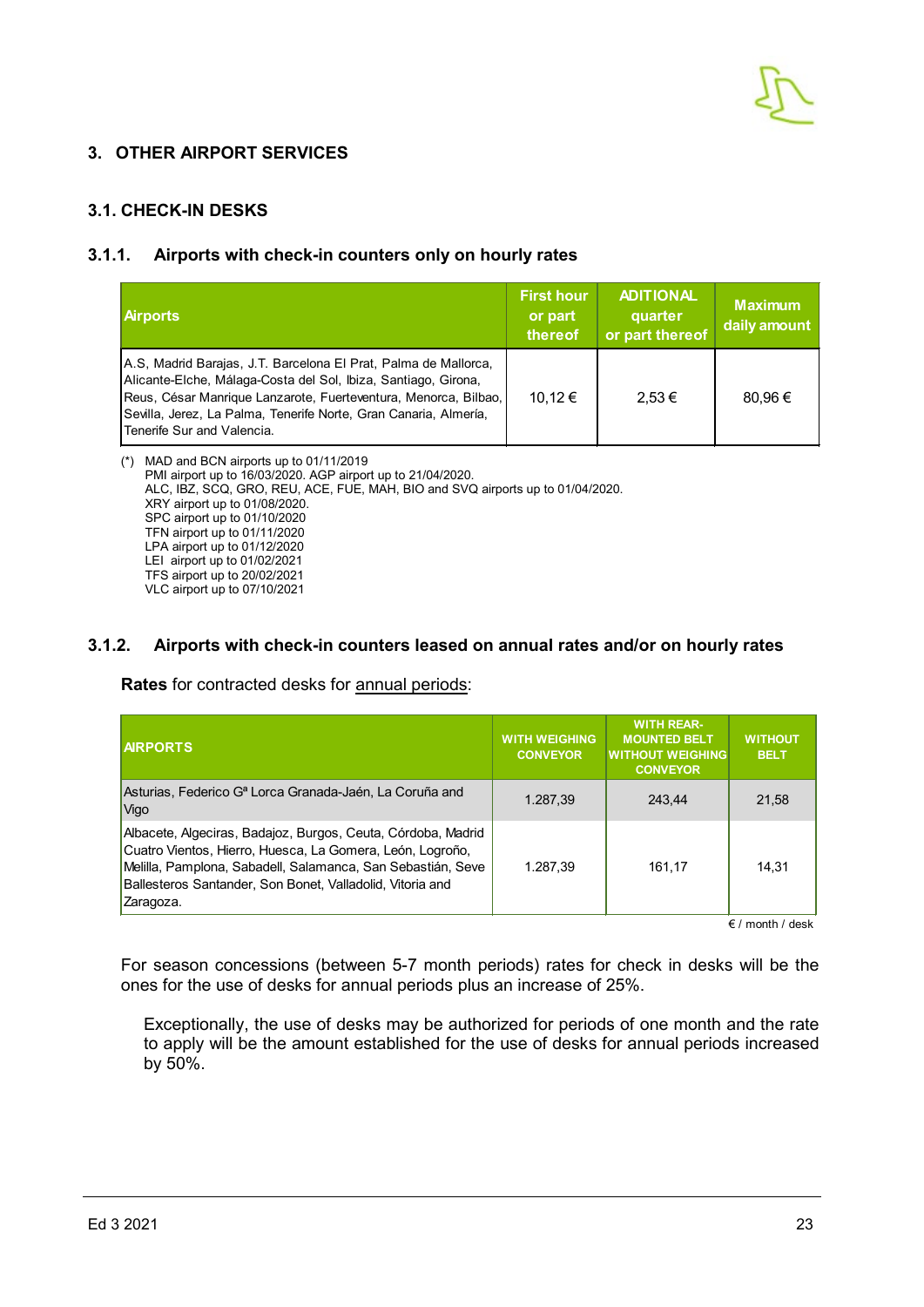#### **Rates** for desks rented for hour or part thereof:

| Euros                                            | $1st$ HOUR OR<br><b>PART THEREOF</b> | <b>ADITIONAL QTH</b><br><b>OR PART</b><br><b>THEREOF</b> |
|--------------------------------------------------|--------------------------------------|----------------------------------------------------------|
| With weighing conveyor                           | 15.92                                | 3.98                                                     |
| With rear-mounted belt without weighing conveyor | 9,27                                 | 2,32                                                     |

For check-in desks rented per hour or fraction, within the space availability and at the discretion of the airport, the longest of the following shall be considered as time of use of the desk:

- Allocation time, meaning time that the lessee has reserved.
- Effective period of time of occupation.

For the purpose of computing the time of use, will be considered which occurs before, the scheduled time or the actual start of occupation. As the end of the period of use, will be considered which occurs after, the scheduled time or the actual start of occupation. Minimum period considered will be one hour.

The allocation of desks in any of the above ways of use shall be provided by the airport authority in terms of the operational capacity of the airport.

The lessee shall be responsible for any other expenditure for consumption, services or supplies resulting from this lease, which are provided by Aena S.A, directly or indirectly.

#### <span id="page-25-0"></span>**3.2. SELF BAG DROP**

SBD kiosks used by passengers for self-service baggage drop-off. This rate is linked to the use of a check-in desk.

#### **Rates**

| Unit rate for SBD                                                                      | One step | <b>Two steps</b> |
|----------------------------------------------------------------------------------------|----------|------------------|
| $\left \epsilon\right $ month / kiosk                                                  | 663.00   | 527.00           |
| $\epsilon$ / per each BTP printing & per each baggage fed into the BHS / month / kiosk | 0.02     | 0.02             |

In case of one step there is a transaction for baggage tap printed (BTP) and another one for each baggage fed into the system.

In case of two steps the transaction is equivalent to each baggage dropped-off (BTP is printed in a self-service check-in kiosk (CUSS).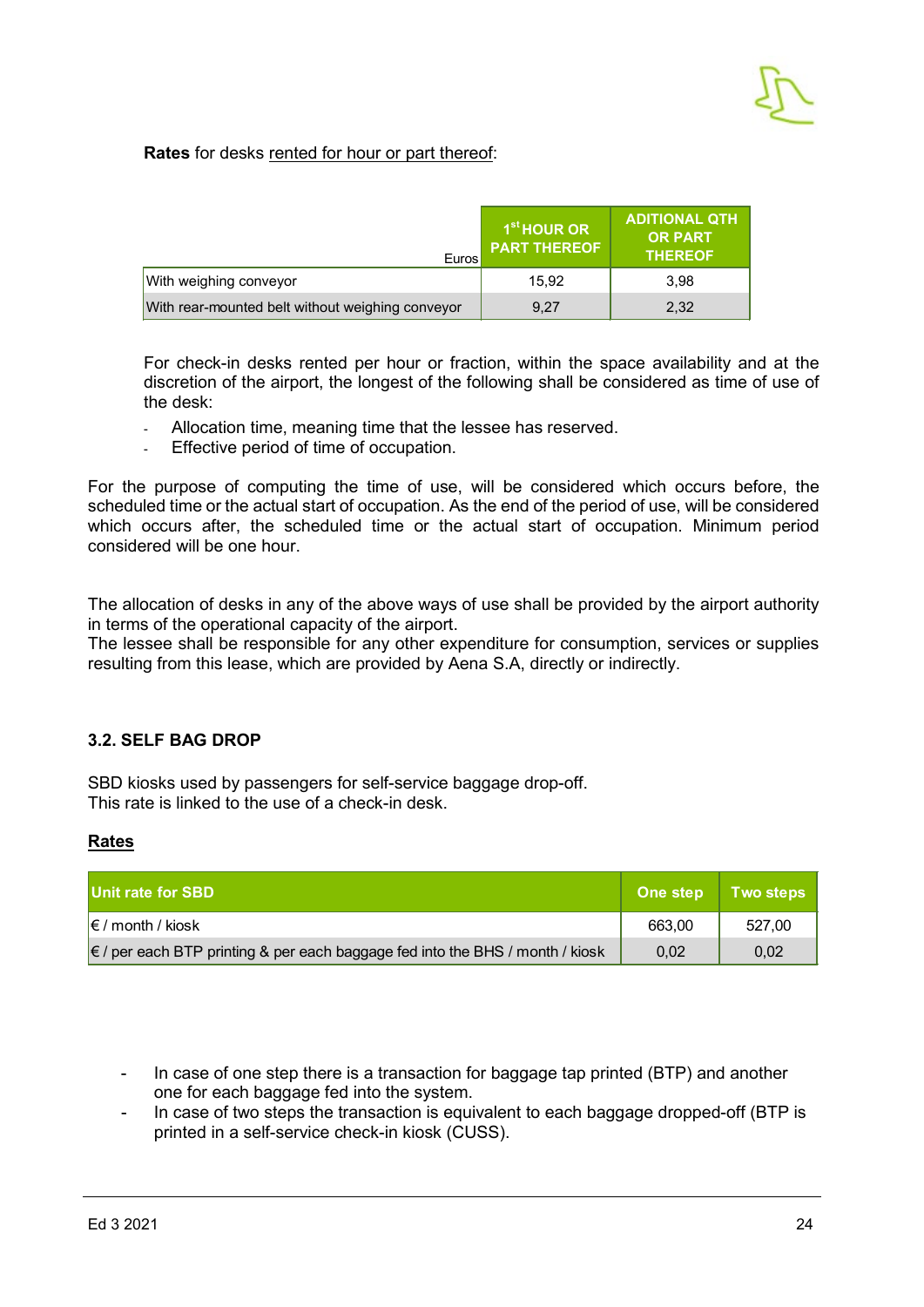#### <span id="page-26-0"></span>**3.3. PASSENGER SELF-SERVICE CHECK- IN DEVICES (CUSS)**

#### **Rates**

#### **3.3.1.Airlines' and Handling agents' self-service check in machines**

Authorization for the installation and operation of self-service check-in devices owned by airlines or handling agents that provide third passenger with assistance services. This authorization will not apply when the airport installs self-service check-in machines owned by Aena

| <b>ARPORT</b>                                                                                                                                                                                                                                                                | $\xi$ / month / kiosk |
|------------------------------------------------------------------------------------------------------------------------------------------------------------------------------------------------------------------------------------------------------------------------------|-----------------------|
| Alicante-Elche, Josep Tarradellas Barcelona-El Prat, Gran Canaria, Ibiza,<br>César Manrique-Lanzarote, Adolfo Suarez Madrid Barajas, Málaga Costa<br>del Sol, Palma de Mallorca, Tenerife Norte and Tenerife Sur                                                             | 210,72                |
| Bilbao, Fuerteventura, Menorca, Sevilla and Valencia                                                                                                                                                                                                                         | 210,72                |
| Almería, Asturias, Federico G <sup>a</sup> Lorca Granada-Jaén, Jerez, La Coruña, La<br>Palma, Santiago and Vigo                                                                                                                                                              | 151,76                |
| Albacete, Algeciras, Badajoz, Burgos, Ceuta, Córdoba, Madrid Cuatro<br>Vientos, Girona, Hierro, Huesca, La Gomera, León, Logroño, Melilla,<br>Pamplona, Reus, Sabadell, Salamanca, San Sebastián, Seve Ballesteros<br>Santander, Son Bonet, Valladolid, Vitoria and Zaragoza | 105,36                |

If the company requires space for an additional machine within the same zone, the rate per machine will increase by 10% successively. Machines are in the same zone if they are separated by a distance fewer than 10 meters.

#### **3.3.2. Machines owned by Aena SME, S.A.**

Rent for shared use of check-in machines, owned by Aena SME, S.A., assigned to airlines or handling agents that are authorized to provide third passenger with assistance services.

**3.3.2.1. Machines for customer use only: The devices are assigned to the sole and exclusive exploitation by a single client without any possibility of giving other customers access.**

| <b>SOLE AGENT KIOSK</b>                              | $\epsilon$ / month / kiosk |
|------------------------------------------------------|----------------------------|
| Kiosk with boarding pass printer                     | 1.788.93                   |
| Kiosk with boarding pass printer and bag tag printer | 1.848,63                   |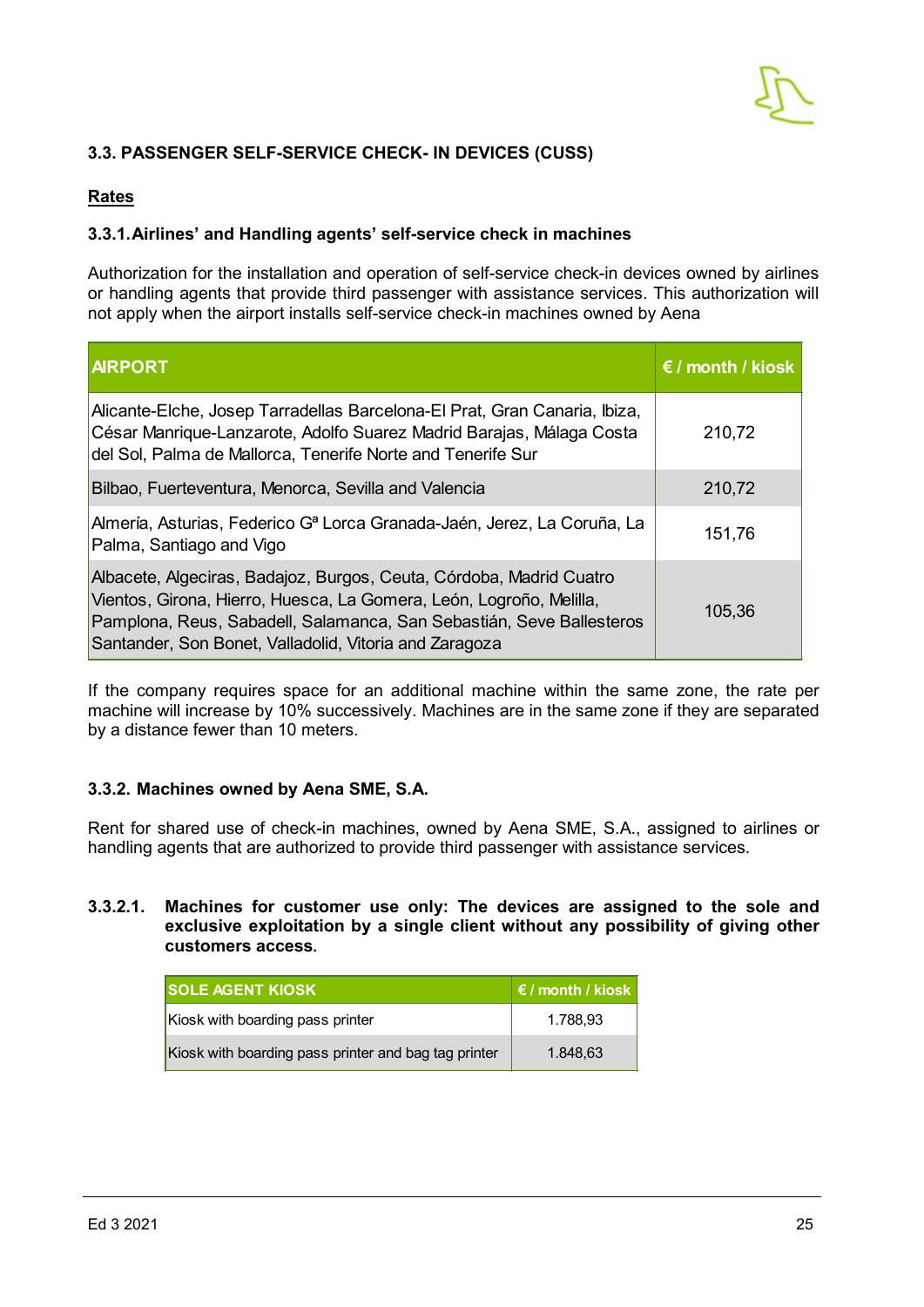

#### **3.3.2.2. Machines used by multiple clients: The devices are assigned to the use of one or more clients. In this case one of two following ways can be used:**

- One or more clients to operate a particular machine:

| <b>I COMMON USE KIOSK</b> | $\epsilon$ / month / kiosk | $\epsilon$ / printing /<br>month / kiosk |
|---------------------------|----------------------------|------------------------------------------|
| For all type of kiosks    | 376.27                     | 0.27                                     |

Charge per authorized user

- Customers operate a set of machines determined by the airport for the widespread use of passengers:

| <b>COMMON USE KIOSK</b> | $\epsilon$ / printing /<br>month / kiosk |
|-------------------------|------------------------------------------|
| For all type of kiosks  | 0.46                                     |

#### <span id="page-27-0"></span>**3.4. 400 HZ ENERGY SYSTEM**

**Definition:** Use of airport equipment and facilities to supply electric power converted into 400 Hz to aircrafts.

#### **Rates**

| <b>AIRCRAFT MTOW</b>          | $\epsilon$ per quarter hour<br>or part thereof |
|-------------------------------|------------------------------------------------|
| Less than 40 Tons             | 6,577900                                       |
| 40 Tons - less than 150 Tons  | 6,920039                                       |
| 150 Tons - less than 250 Tons | 13,500000                                      |
| 250 Tons - 400 Tons           | 15,000000                                      |
| Over 400 Tons                 | 30,000000                                      |

#### <span id="page-27-1"></span>**3.5. FIRE FIGHTING SERVICES**

#### **Definition**

Presence of firefighting service of Aena, with their crew and equipment, at the request of airlines as well as cleaning the aircraft parking apron for fuel spill, when, for the supplying of the aircraft, or by expansion and spillage of fuel in the tanks, or for any other reason, cleaning is necessary for safety reasons.

**Taxpayer:** Airlines receiving the service.

**Rates:** Per service: 143,39 € plus the amount of the product used.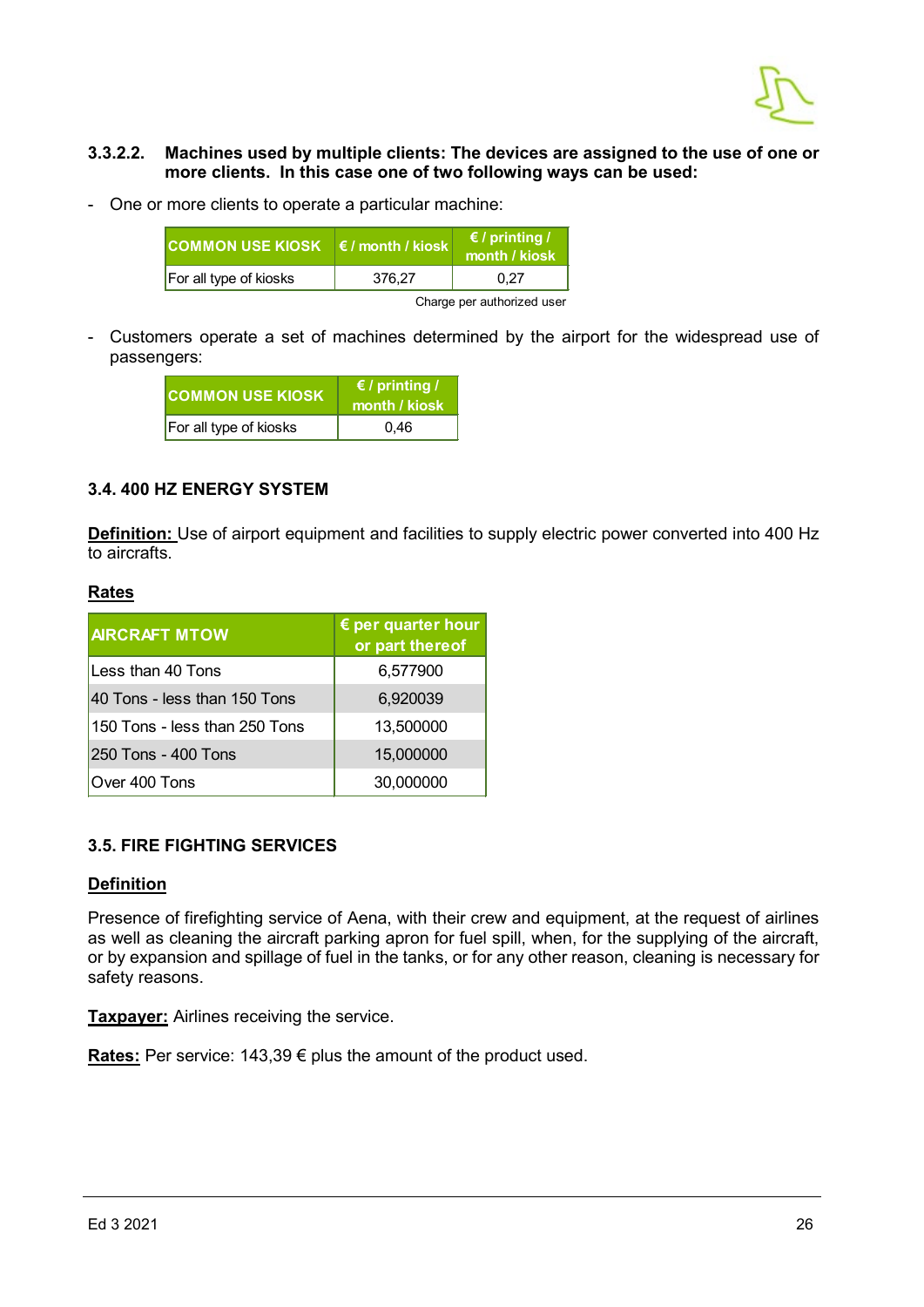

#### <span id="page-28-0"></span>**3.6. ACCESS OF VEHICLES TO RESTRICTED AREAS**

#### **Definition**

It includes the use and access of vehicles to load/unload restricted area, apron area, movement area and, in general, to the access restricted to public use.

#### **Taxpayer**

User or authorized people. Concessionaires or contractors that need to have access to those restricted area are exempt from this rates as a result of its contractual obligations with Aena SME, S.A.

#### **Rates:**

|                         | $\epsilon$ / vehicle |
|-------------------------|----------------------|
| Season ticket (Annual)  | 1.450,54             |
| Season ticket (Monthly) | 134.29               |
| Acces fee (each time)   | 11,68                |

#### <span id="page-28-1"></span>**3.7. WITHDRAWAL OF VEHICLES FOR SECURITY REASONS**

#### **Definition**:

Use of the withdrawal of vehicles services for security reasons, provided by Aena directly or indirectly.

#### **Rates**:

|                              | $\epsilon$ / Service                         |
|------------------------------|----------------------------------------------|
| <b>Per vehicle withdrawn</b> | 50,00 €                                      |
| Per day                      | Maximum per day rate<br>in force for parking |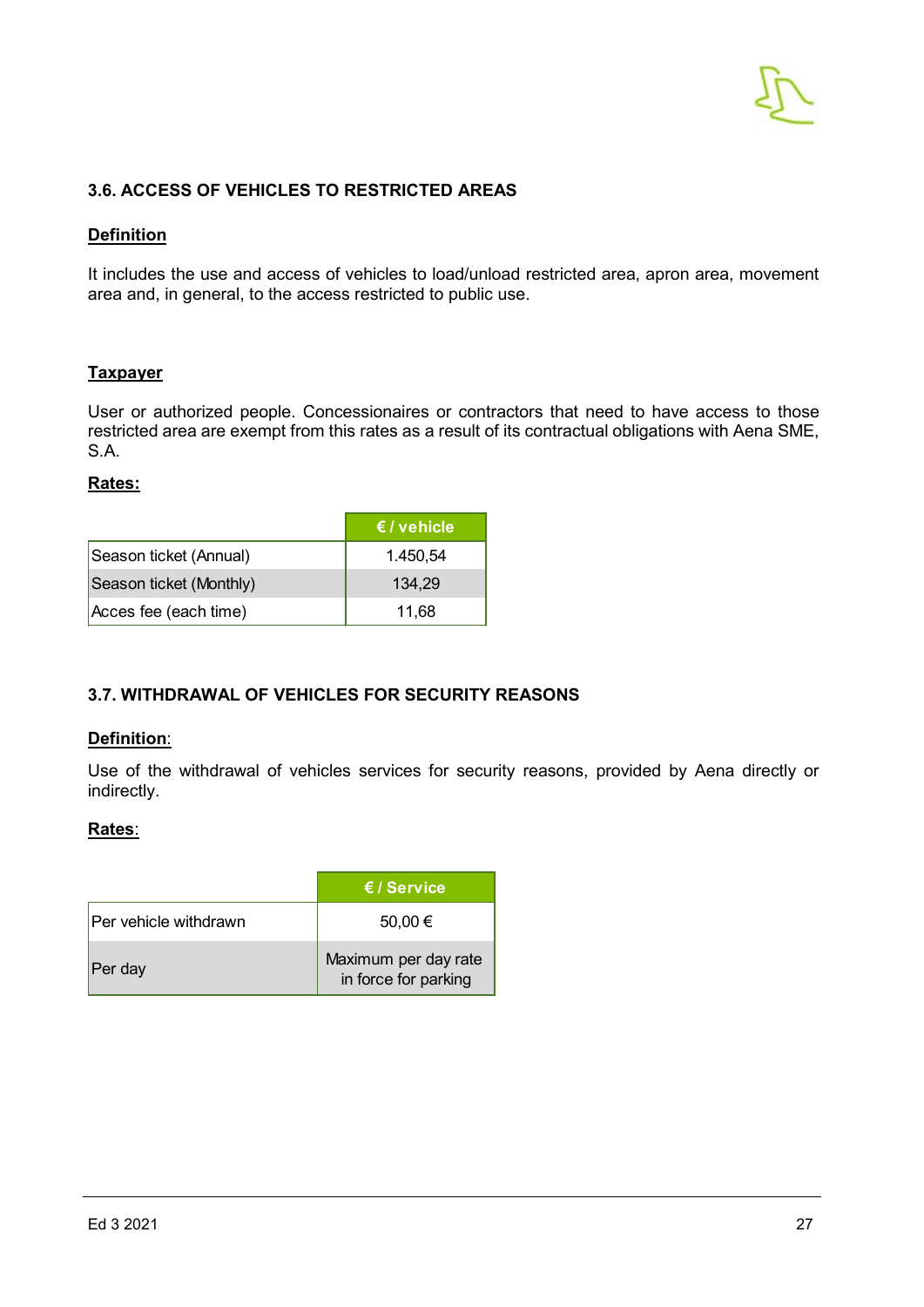#### <span id="page-29-0"></span>**3.8. SECURITY CARDS**

#### **Definition**:

It includes security cards and any other credentials issued for non-occasional access of persons to restricted areas of the airports directly or indirectly provided by the airport.

#### **Rates**:

#### • **Driving license in Apron (PCP)**

- Exam duties for such license: 13,08 Euros.
- Emission, renewal and duplicate: 4,75 Euros.

People not subject to payment of the service:

- Aena staff.
- The staff at the service of the State, autonomous communities or municipality where the airport is located.
- **Security cards issue** to identify people in the airport. The card includes the clamping device (pin, ribbon or other accessories)

| <b>Issuance and renewal of cards</b> | 9.96                |
|--------------------------------------|---------------------|
| Duplicates                           | 17,40               |
| <b>Issuance of provisional cards</b> | 7.30                |
|                                      | $\epsilon$ per card |

People not subject to payment of the service:

- The staff at the service of the State, autonomous communities or municipality where the airport is located.
- People, both visitors and workers, which must be accompanied by certified personnel of the airport.
- In the case of temporary cards per day, the diplomatic staff or consul, who due to their duties, needs access to the security restricted area.

In case of loss or deterioration, all staff must be subject.

<sup>-</sup> Aena staff.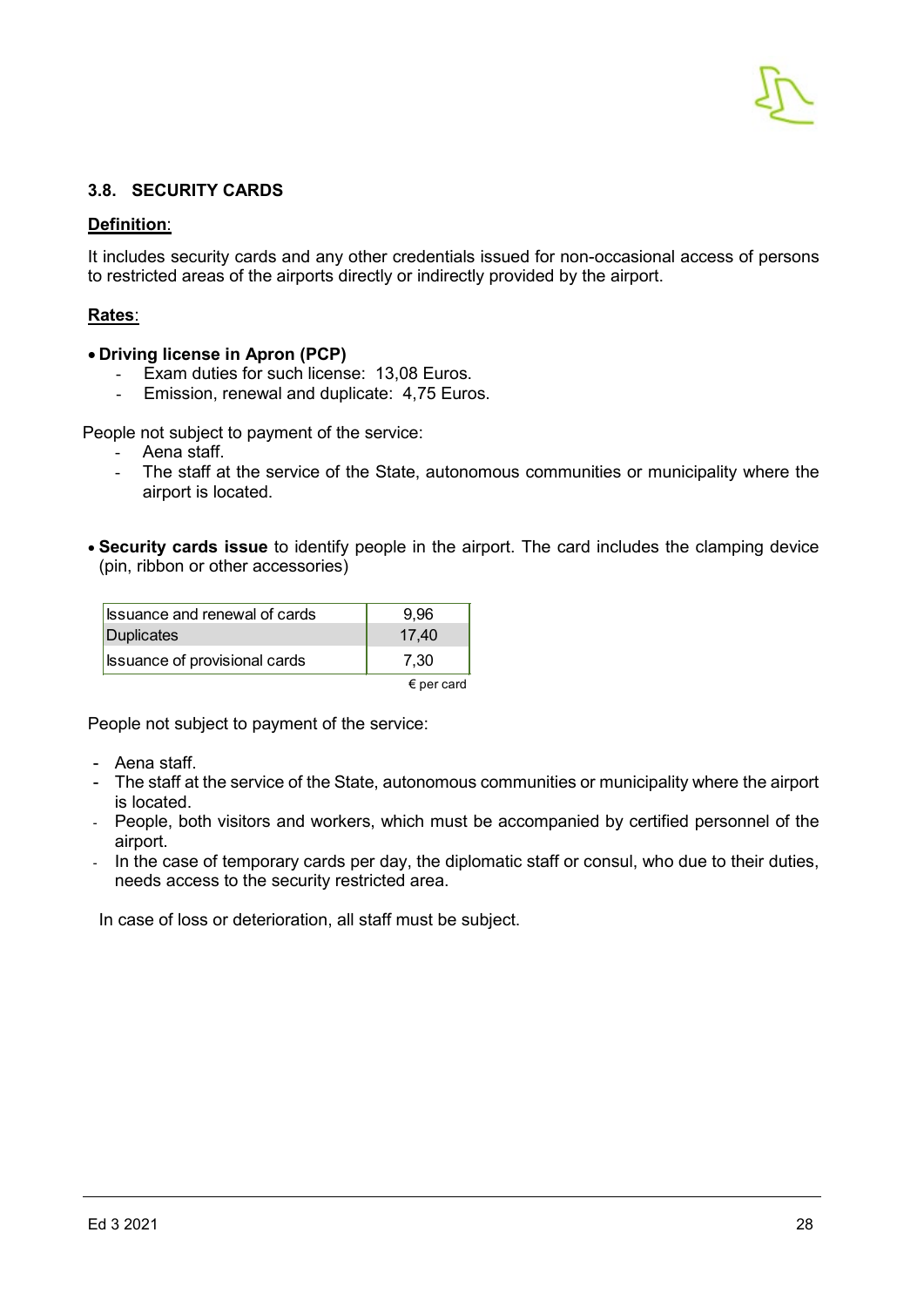#### <span id="page-30-0"></span>**3.9. AIRCRAFT ENGINES TEST FACILITY**

#### **Definition**:

Aircraft engines test is a facility at the Adolfo Suárez Madrid-Barajas airport where aircraft engines are tested carrying out the following checks and operations:

- Fuel leaks
- Adjustment of motors
- Engine power loss tests
- Internal motor flushing

#### **Rates**:

| <b>ARCRAFT MTOW</b>          | $\epsilon$ per quarter<br>hour or part<br>thereof | <i><u><b>€/</b></u></i> additional quarter<br>hour |
|------------------------------|---------------------------------------------------|----------------------------------------------------|
| Less than 90 Tons            |                                                   | 100€                                               |
| 90 Tons - less than 190 Tons | 0,573272 €/Tm                                     | 200€                                               |
| Over 190 tons                |                                                   | 300€                                               |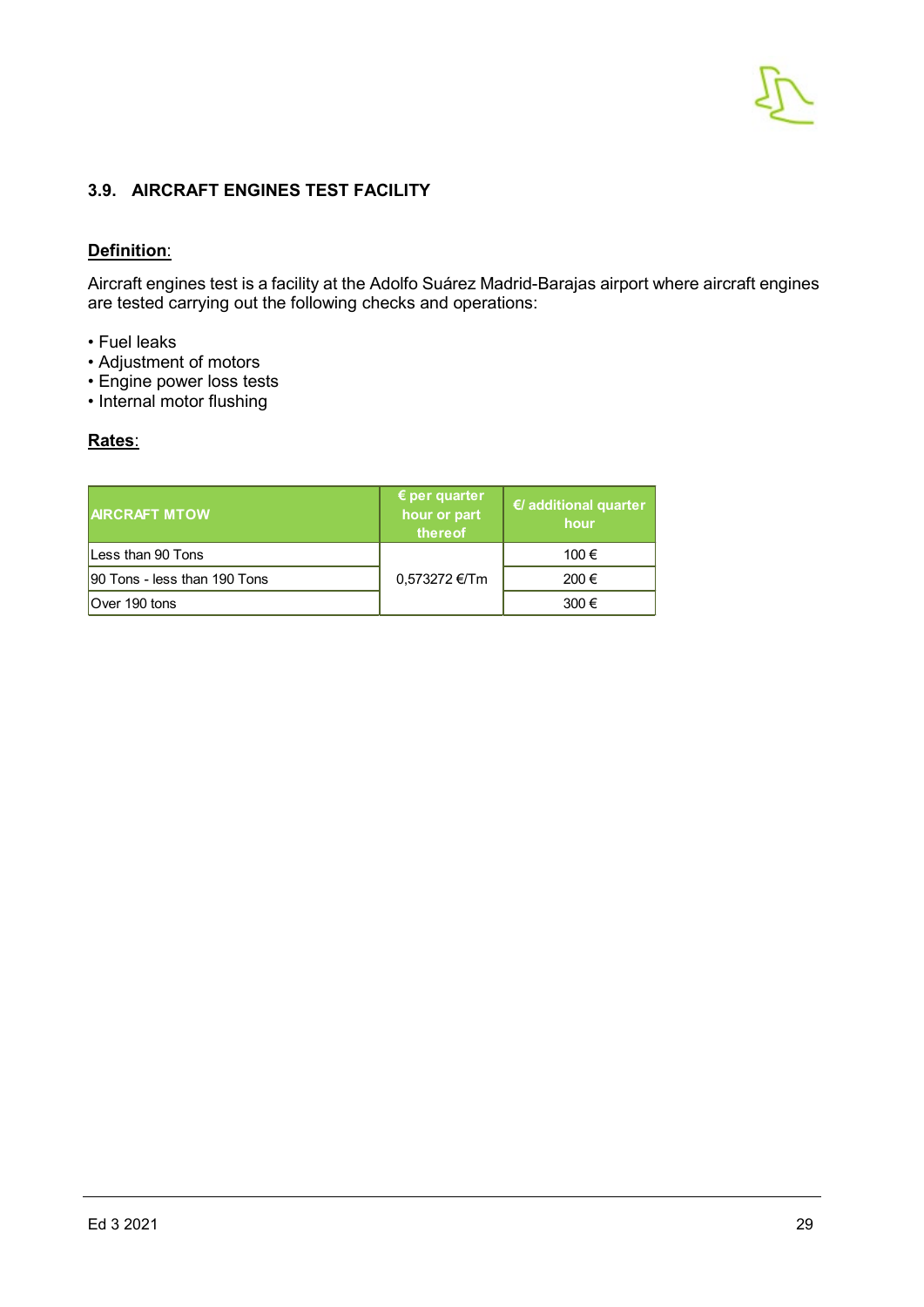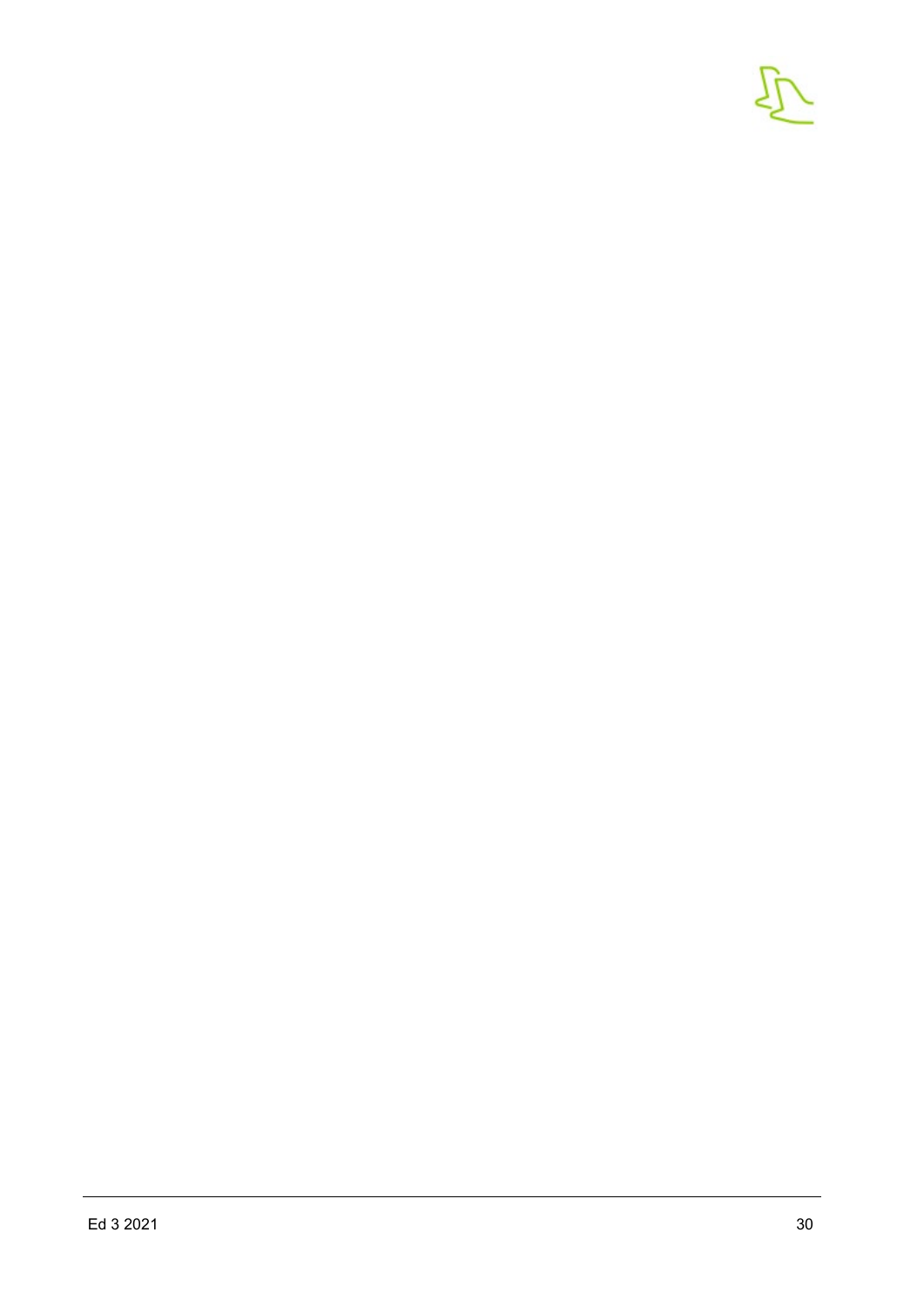## **REAL ESTATE SERVICES**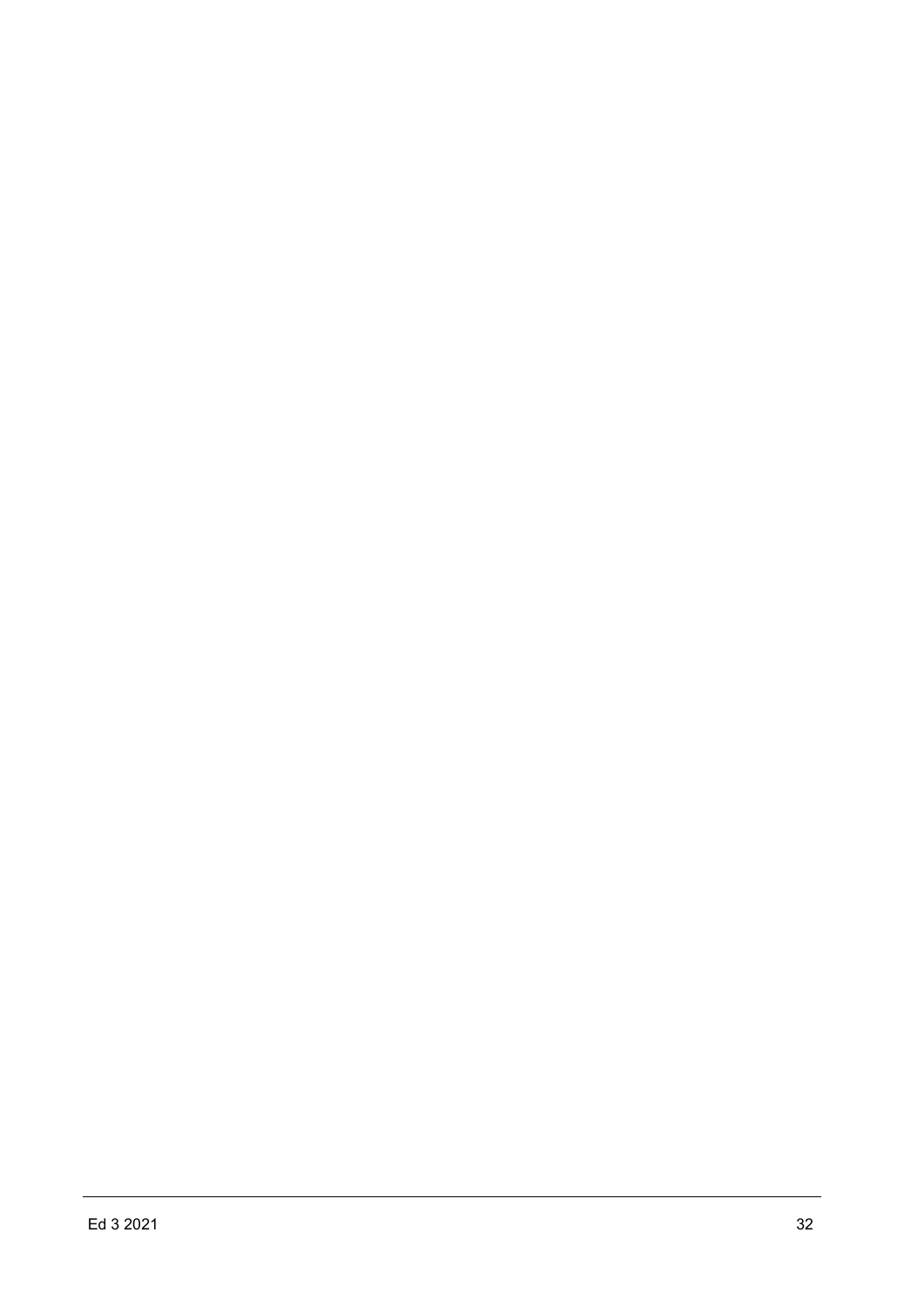

#### <span id="page-34-0"></span>**4. REAL ESTATE SERVICES**

#### <span id="page-34-1"></span>**4.1. OFFICES, PREMISES AND COMMERCIAL DESKS**

#### **Definition**

Use of offices and premises surfaces of preferential or non-preferential nature and commercial desks different from the check-in ones.

#### **Rates**

For contracts with a term equal or longer than six months. For contracts less than six months' term, rates will be increased by 25%. The minimum contractual period is one month.

| <b>AIRPORT</b>                                                                                                                                                                                                                                                   | <b>PREFERENTIAL</b><br><b>OFFICES</b> | <b>NON-PREFERENTIAL</b><br><b>OFFICES</b> |
|------------------------------------------------------------------------------------------------------------------------------------------------------------------------------------------------------------------------------------------------------------------|---------------------------------------|-------------------------------------------|
| Adolfo Suárez Madrid-Barajas, Josep Tarradellas Barcelona-El Prat                                                                                                                                                                                                | 25,13                                 | 17,27                                     |
| Alicante-Elche, Gran Canaria, Ibiza, César Manrique-Lanzarote, Málaga Costa del Sol, Palma<br>de Mallorca, Tenerife Norte and Tenerife Sur                                                                                                                       | 24,89                                 | 17,10                                     |
| Bilbao, Fuerteventura, Menorca, Sevilla and Valencia                                                                                                                                                                                                             | 22,06                                 | 17,10                                     |
| A Coruña, Asturias, Almeria, Federico G <sup>a</sup> Lorca Granada-Jaén, Jerez, La Palma, Santiago and<br>Vigo                                                                                                                                                   | 19,09                                 | 15,01                                     |
| Albacete, Algeciras, Badajoz, Ceuta, Córdoba, El Hierro, Girona-Costa Brava, Huesca-<br>Pirineos, La Gomera, Madrid Cuatro Vientos, Melilla, Pamplona, Reus, San Sebastián,<br>Sabadell, Salamanca, Seve Ballesteros Santander, Valladolid, Vitoria and Zaragoza | 16,08                                 | 11,04                                     |
| Burgos, Logroño-Agoncillo, León and Son Bonet                                                                                                                                                                                                                    | 15,77                                 | 10,82                                     |

€/m2/month

| <b>AIRPORT</b>                                                                                                                                                                                                                                                                                          | <b>COMMERCIAL DESKS</b> |
|---------------------------------------------------------------------------------------------------------------------------------------------------------------------------------------------------------------------------------------------------------------------------------------------------------|-------------------------|
| Adolfo Suárez Madrid-Barajas, Josep Tarradellas Barcelona-El Prat                                                                                                                                                                                                                                       | 59,21                   |
| Alicante-Elche, Gran Canaria, Ibiza, César Manrique-Lanzarote, Málaga Costa del Sol,<br>Palma de Mallorca, Tenerife Norte and Tenerife Sur                                                                                                                                                              | 58,62                   |
| Bilbao, Fuerteventura, Menorca, Sevilla and Valencia                                                                                                                                                                                                                                                    | 48,84                   |
| A Coruña, Almería, Asturias, Federico G <sup>a</sup> Lorca Granada-Jaén, Jerez, La Palma,<br>Santiago and Vigo                                                                                                                                                                                          | 29,06                   |
| Albacete, Algeciras, Badajoz, Burgos, Ceuta, Cordoba, Cuatro Vientos, Girona-Costa<br>Brava, El Hierro, Huesca-Pirineos, La Gomera, León, Logroño-Agoncillo, Melilla,<br>Pamplona, Reus, Sabadell, Salamanca, San Sebastián, Seve Ballesteros Santander,<br>Son Bonet, Valladolid, Vitoria and Zaragoza | 19,80                   |

€/m2/month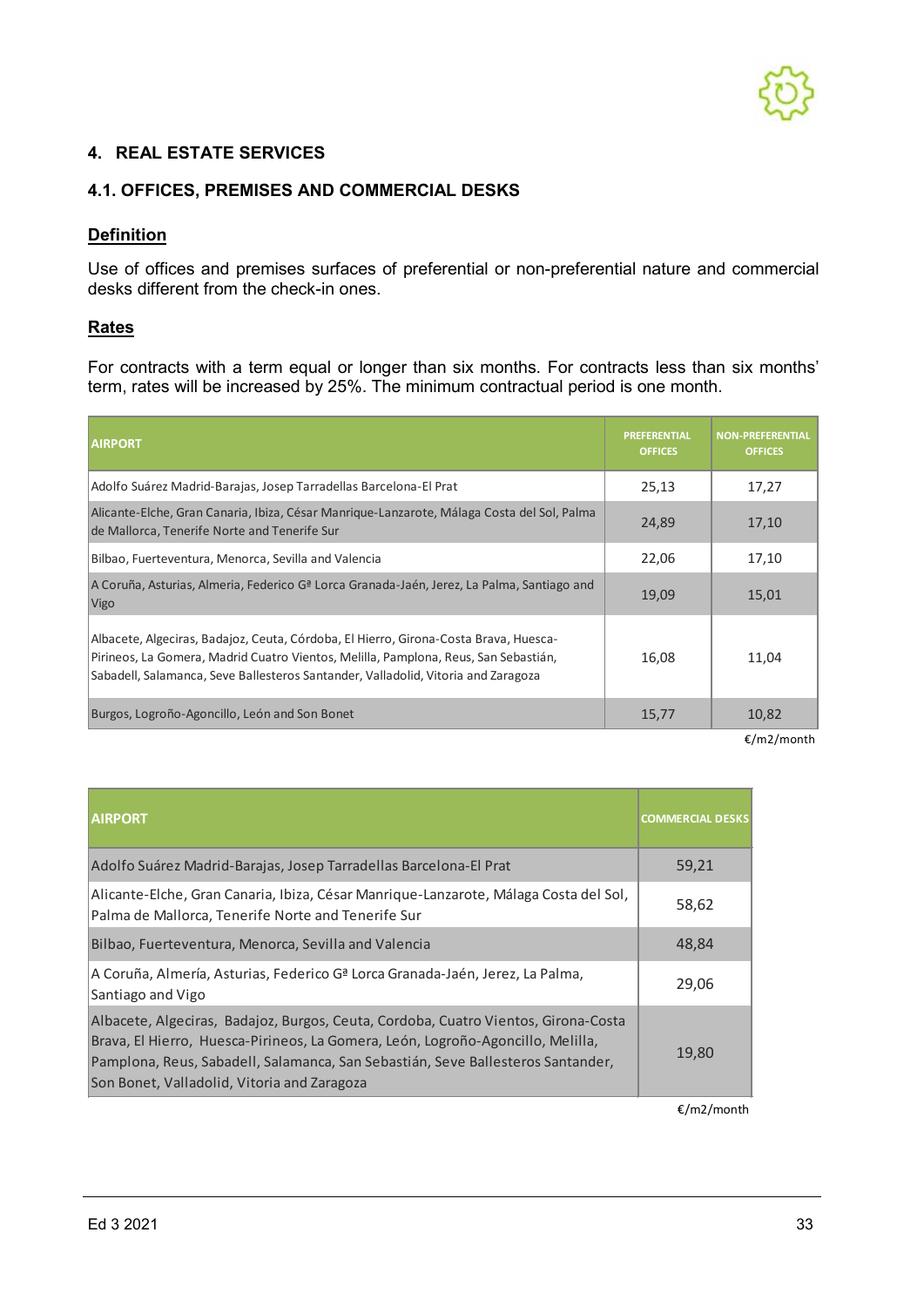

#### Exceptionally for commercial desks contracted per hours the following prices will be apply:

| <b>AIRPORT</b>                                                                                                                                                                                                                                                                                                                                                                                                     | Up to 2 hours | <b>Aditional hour or</b><br>part thereof |
|--------------------------------------------------------------------------------------------------------------------------------------------------------------------------------------------------------------------------------------------------------------------------------------------------------------------------------------------------------------------------------------------------------------------|---------------|------------------------------------------|
| Adolfo Suárez Madrid-Barajas, Josep Tarradellas Barcelona-El Prat                                                                                                                                                                                                                                                                                                                                                  | 2,57          | 1,54                                     |
| Alicante-Elche, Bilbao, Fuerteventura, Gran Canaria, Ibiza, César Manrique-<br>Lanzarote, Málaga Costa del Sol, Menorca, Palma de Mallorca, Sevilla, Tenerife<br>Norte, Tenerife Sur and Valencia                                                                                                                                                                                                                  | 2,55          | 1,53                                     |
| A Coruña, Albacete, Algeciras, Almería, Asturias, Badajoz, Burgos, Ceuta, Cordoba,<br>Cuatro Vientos, Federico G <sup>a</sup> Lorca Granada-Jaén, Girona-Costa Brava, Hierro, Huesca-<br>Pirineos, Jerez, La Gomera, La Palma, León, Logroño-Agoncillo, Melilla, Pamplona,<br>Reus, Sabadell, Salamanca, San Sebastián, Seve Ballesteros Santander, Santiago, Son<br>Bonet, Valladolid, Vigo, Vitoria and Zaragoza | 1.87          | 1,44                                     |

 $\frac{1}{2}$  / m<sup>2</sup> / hour

#### <span id="page-35-0"></span>**4.2. SURFACES**

#### **4.2.1.Non paved surfaces**

#### **Definition**

Non paved surfaces are considered as such lands, developed or not, that does not have paved infrastructure with slabs, asphalt spraying or similar material, and whose preferred use is the installation of removable modules. Build is not allowed.

**Rates.** For contracts with a term equal or longer than six months. For contracts less than six months' term, rates will be increased by 25%. The minimum contractual period is one month.

| <b>AIRPORT</b>                                                                                                                                                                                                                                                                                                                                                                                                                                                                 | <b>NON PAVED SURFACES</b> |
|--------------------------------------------------------------------------------------------------------------------------------------------------------------------------------------------------------------------------------------------------------------------------------------------------------------------------------------------------------------------------------------------------------------------------------------------------------------------------------|---------------------------|
| Alicante-Elche, Josep Tarradellas Barcelona-El Prat, Gran Canaria, Ibiza, César Manrique-Lanzarote,<br>Adolfo Suárez Madrid-Barajas, Málaga Costa del Sol, Palma de Mallorca, Tenerife Norte and Tenerife<br><b>Sur</b>                                                                                                                                                                                                                                                        | 0.85                      |
| A Coruña, Albacete, Algeciras, Almería, Asturias, Badajoz, Bilbao, Burgos, Ceuta, Córdoba, El Hierro,<br>Federico G <sup>a</sup> Lorca Granada-Jaén, Fuerteventura, Girona-Costa Brava, Huesca-Pirineos, Jerez, La<br>Gomera, La Palma, León, Logroño-Agoncillo, Madrid Cuatro Vientos, Melilla, Menorca, Pamplona,<br>Reus, Sabadell, Salamanca, San Sebastián, Seve Ballesteros Santander, Santiago, Sevilla, Son Bonet,<br>Valencia, Valladolid, Vigo, Vitoria and Zaragoza | 0.56                      |

€/m2/month

Additionally, in case of no paved surfaces fully or partially place over them temporarily removable facilities, the resultant amount of applying the above rates will be increased by the amount obtained by multiplying the total area by the 25% of the rates above.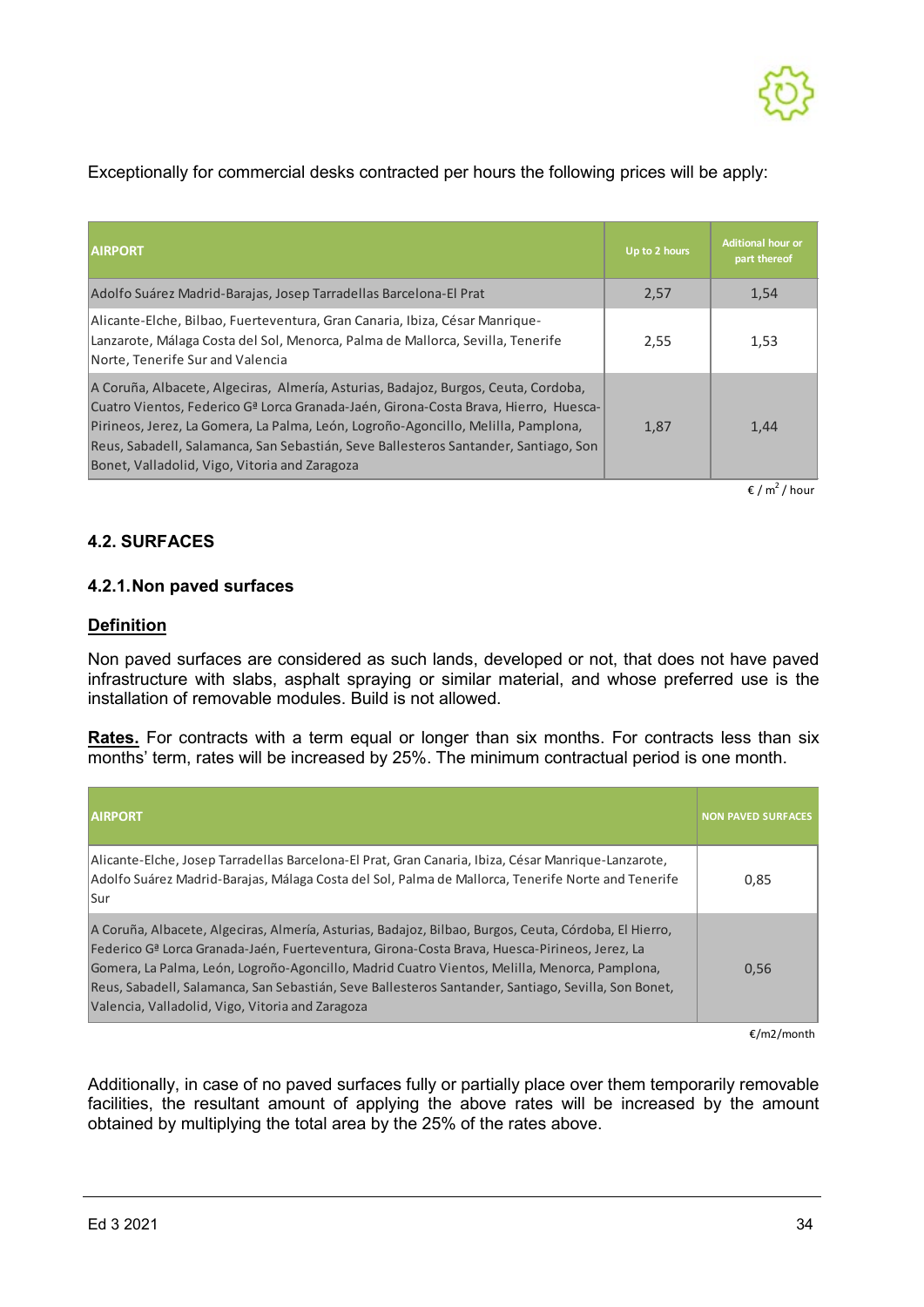#### **4.2.2.Paved surfaces**

#### **Definition**

Paved surfaces are considered as such lands, developed or not, that are not buildable to the airport whose primary feature or value consists in the provision of paved infrastructure with slabs, asphalt spraying or similar material, and whose preferred use is parking general vehicles, stairs, forks and other tools for handling or installing removable modules of miscellaneous uses.

Rates. For contracts with a term equal or longer than six months. For contracts less than six months' term, rates will be increased by 25%. The minimum contractual period is one month

| <b>AIRPORT</b>                                                                                                                                                                                                                                                                                                                                                                                                                                                           | <b>PAVED SURFACES</b> |
|--------------------------------------------------------------------------------------------------------------------------------------------------------------------------------------------------------------------------------------------------------------------------------------------------------------------------------------------------------------------------------------------------------------------------------------------------------------------------|-----------------------|
| Alicante-Elche, Josep Tarradellas Barcelona-El Prat, Gran Canaria, Ibiza, César Manrique-Lanzarote,<br>Adolfo Suárez Madrid-Barajas, Málaga Costa del Sol, Palma de Mallorca, Tenerife Norte and Tenerife<br><b>Sur</b>                                                                                                                                                                                                                                                  | 1,13                  |
| A Coruña, Albacete, Algeciras, Almería, Asturias, Badajoz, Bilbao, Burgos, Ceuta, Córdoba, Cuatro<br>Vientos, El Hierro, Federigo G <sup>a</sup> Lorca Granada-Jaén, Fuerteventura, Girona-Costa Brava, Huesca-<br>Pirineos, Jerez, La Gomera, La Palma, León, Logroño-Agoncillo, Melilla, Menorca, Pamplona, Reus,<br>Sabadell, Salamanca, San Sebastián, Seve Ballesteros Santander, Santiago, Sevilla, Son Bonet,<br>Valencia, Valladolid, Vigo, Vitoria and Zaragoza | 0.73                  |

€/m2/month

Additionally, in case paved surfaces fully or partially place over them temporarily removable facilities, the resultant amount of applying the above rates will be increased by the amount obtained by multiplying the total area by the 25% of the rates above.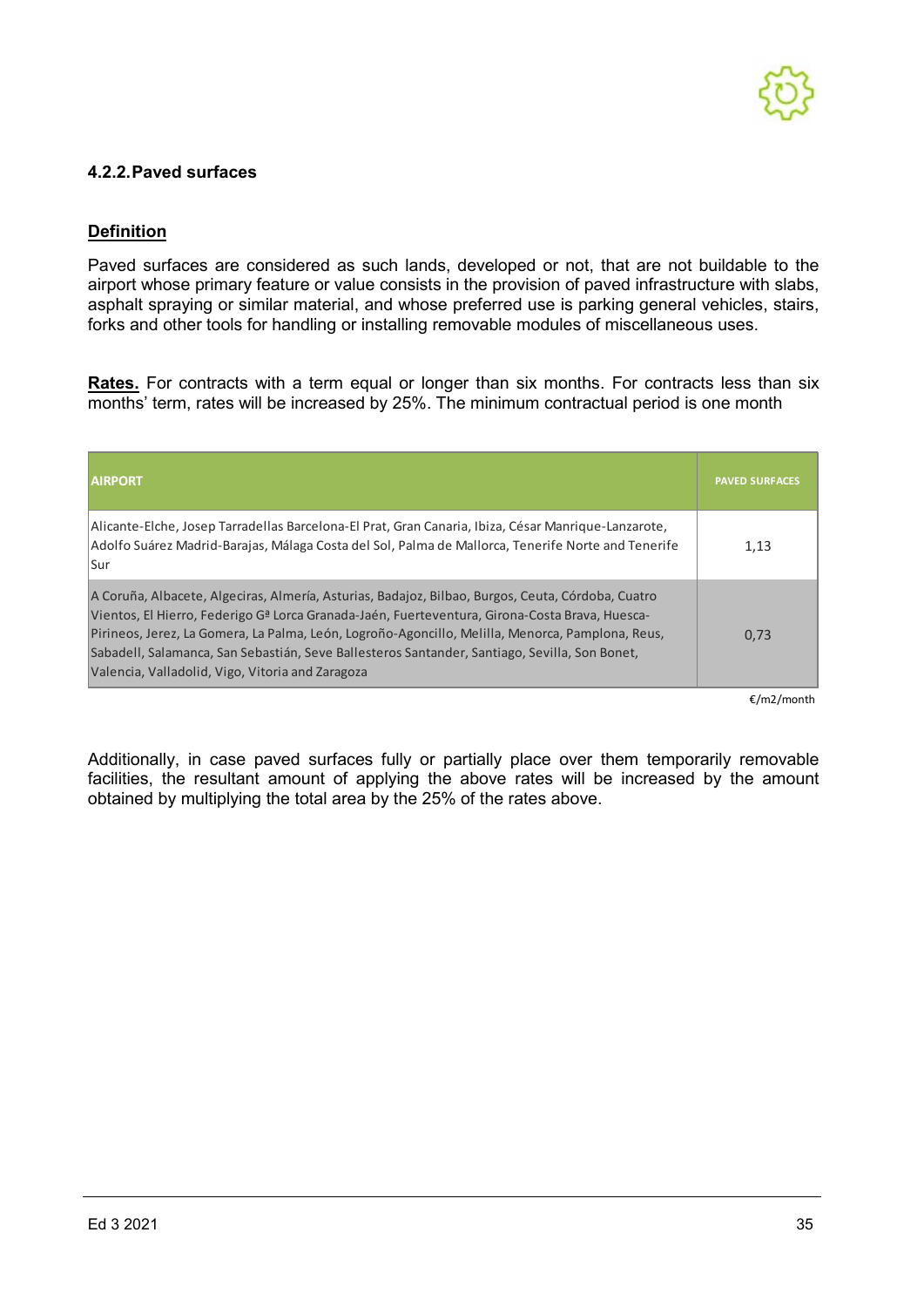#### **4.3. GENERAL & SPECIAL STORES**

#### **Definition**

Use of surfaces or premises designed for general storage, premises for special storage. Special store means a place equipped with cold storage or conservation, enclosed structure or any other device or complementary facilities which mean an additional investment.

**Rates.** For contracts with a term equal or longer than six months. For contracts less than six months' term, rates will be increased by 25%. The minimum contractual period is one month

| <b>AIRPORT</b>                                                                                                                                                                                                       |       | <b>GENERAL STORE CATEGORY</b> |                       |  |  |
|----------------------------------------------------------------------------------------------------------------------------------------------------------------------------------------------------------------------|-------|-------------------------------|-----------------------|--|--|
|                                                                                                                                                                                                                      | 1st   | 2nd                           | <b>SPECIAL STORES</b> |  |  |
| Adolfo Suárez Madrid-Barajas, Josep Tarradellas Barcelona-El Prat                                                                                                                                                    | 12,03 | 9,12                          | 30,52                 |  |  |
| Gran Canaria, Ibiza, César Manrique-Lanzarote, Málaga Costa del Sol, Palma de<br>Mallorca, Tenerife Norte and Tenerife Sur                                                                                           | 11,91 | 9,04                          | 30,22                 |  |  |
| Alicante-Elche                                                                                                                                                                                                       | 11,68 | 8,86                          | 29,62                 |  |  |
| Bilbao, Fuerteventura, Menorca, Sevilla and Valencia                                                                                                                                                                 | 11,03 | 9,04                          | 28,22                 |  |  |
| A Coruña, Almeria and Vigo                                                                                                                                                                                           | 9,04  | 7,51                          | 23,17                 |  |  |
| Federico G <sup>a</sup> Lorca Granada-Jaén, Jerez and Santiago                                                                                                                                                       | 8,95  | 7,43                          | 22,94                 |  |  |
| Asturias and La Palma                                                                                                                                                                                                | 8,86  | 7,36                          | 22,71                 |  |  |
| Albacete, Algeciras, Badajoz, Burgos, Ceuta, El Hierro, Girona-Costa Brava, La<br>Gomera, León, Madrid Cuatro Vientos, Melilla, Reus, Sabadell, San Sebastián,<br>Seve Ballesteros Santander, Valladolid and Vitoria | 3,99  | 3,52                          | 16,12                 |  |  |
| Córdoba, Huesca-Pirineos, Logroño-Agoncillo, Pamplona, Salamanca, Son<br>Bonet and Zaragoza                                                                                                                          | 3,91  | 3,45                          | 15,81                 |  |  |

€/m2/month

#### **4.4. AIRCRAFT HOUSING**

#### **Definition**:

Use of hangars to house authorized aircraft.

**Rates:** For periods over one month, please ask for the charge available.

| <b>Periods less than 1</b><br>month | <b>Minimum per</b><br>aircraft |
|-------------------------------------|--------------------------------|
| 0,38                                | 13,89                          |
| €/day/m2                            | €/day                          |

aircraft silohuette surface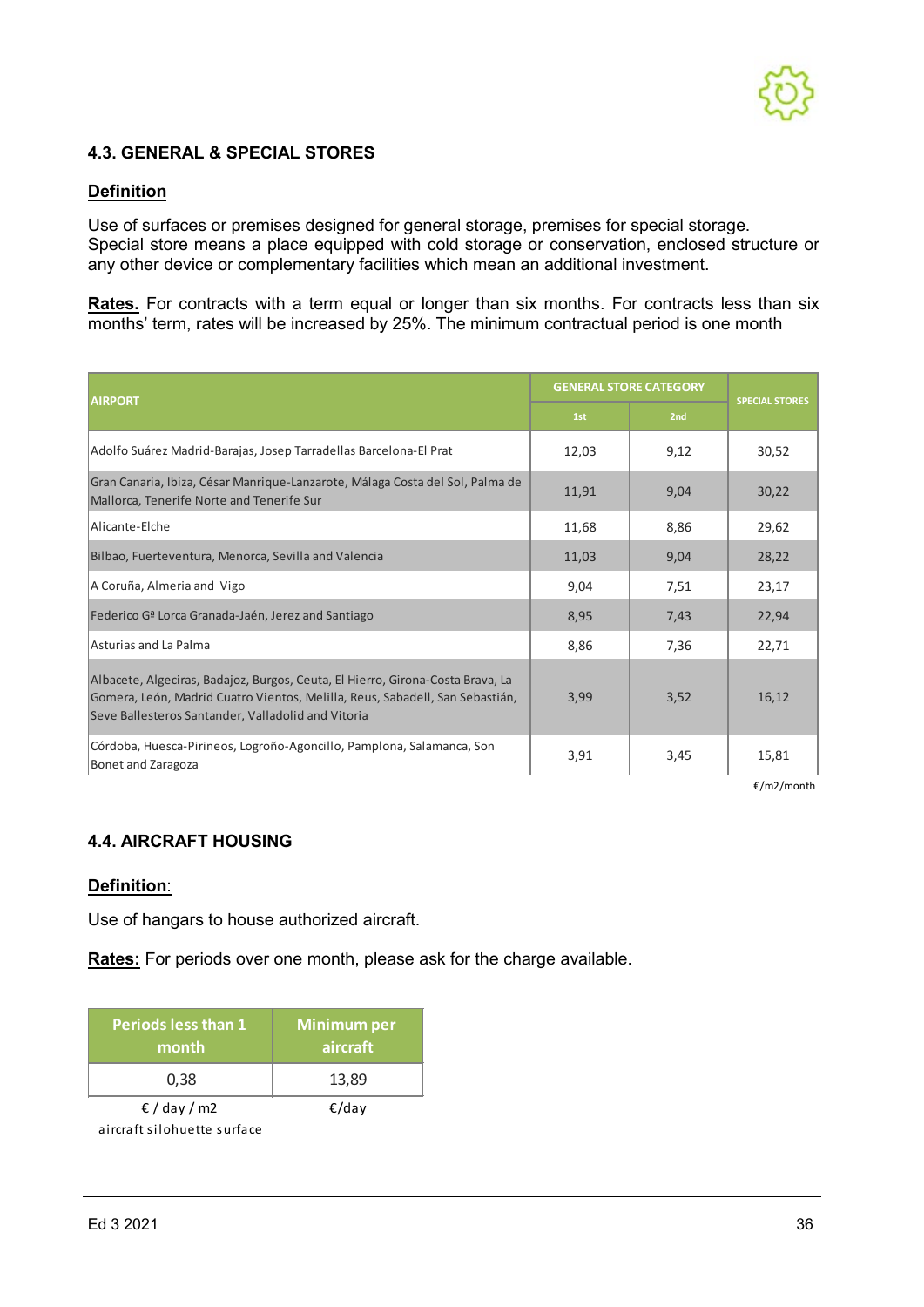

#### **4.5. FUEL FACILITIES**

**Definition**: Fuel facilities are delimited areas, urbanized or not, containing buildings or not, with equipment parking area or not, whose main characteristic or primary value consists of the disposal of the storage and distribution infrastructure of aviation fuel and whose use is the provision of aviation fuel storage and distribution assistance service at the airport.

#### **Rates**

| <b>AIRPORT</b>                             | <b>FUEL</b><br><b>FACILITIES</b> | <b>AIRPORT</b>             | <b>FUEL</b><br><b>FACILITIES</b> |
|--------------------------------------------|----------------------------------|----------------------------|----------------------------------|
| A Coruña                                   | 3.556,00                         | Melilla                    | 812,00                           |
| Albacete                                   | 545,00                           | Pamplona                   | 2.830,00                         |
| Almería                                    | 9.807,00                         | Reus                       | 2.920,00                         |
| <b>Asturias</b>                            | 12.730,00                        | Sabadell                   | 1.799,00                         |
| Badajoz                                    | 776,00                           | Salamanca                  | 1.949,00                         |
| <b>Burgos</b>                              | 642,00                           | San Sebastian              | 1.663,00                         |
| Córdoba                                    | 935,00                           | Seve Ballesteros Santander | 1.463,00                         |
| Federico G <sup>a</sup> Lorca Granada-Jaén | 6.869,00                         | Santiago                   | 7.605,00                         |
| Gran Canaria                               | 60.344,00                        | Son Bonet                  | 1.722,00                         |
| Jerez                                      | 6.487,00                         | Tenerife Sur               | 63.686,00                        |
| León                                       | 1.044,00                         | Valladolid                 | 1.532,00                         |
| Logroño-Agoncillo                          | 3.174,00                         | Zaragoza                   | 4.963,33                         |

€/Facility/month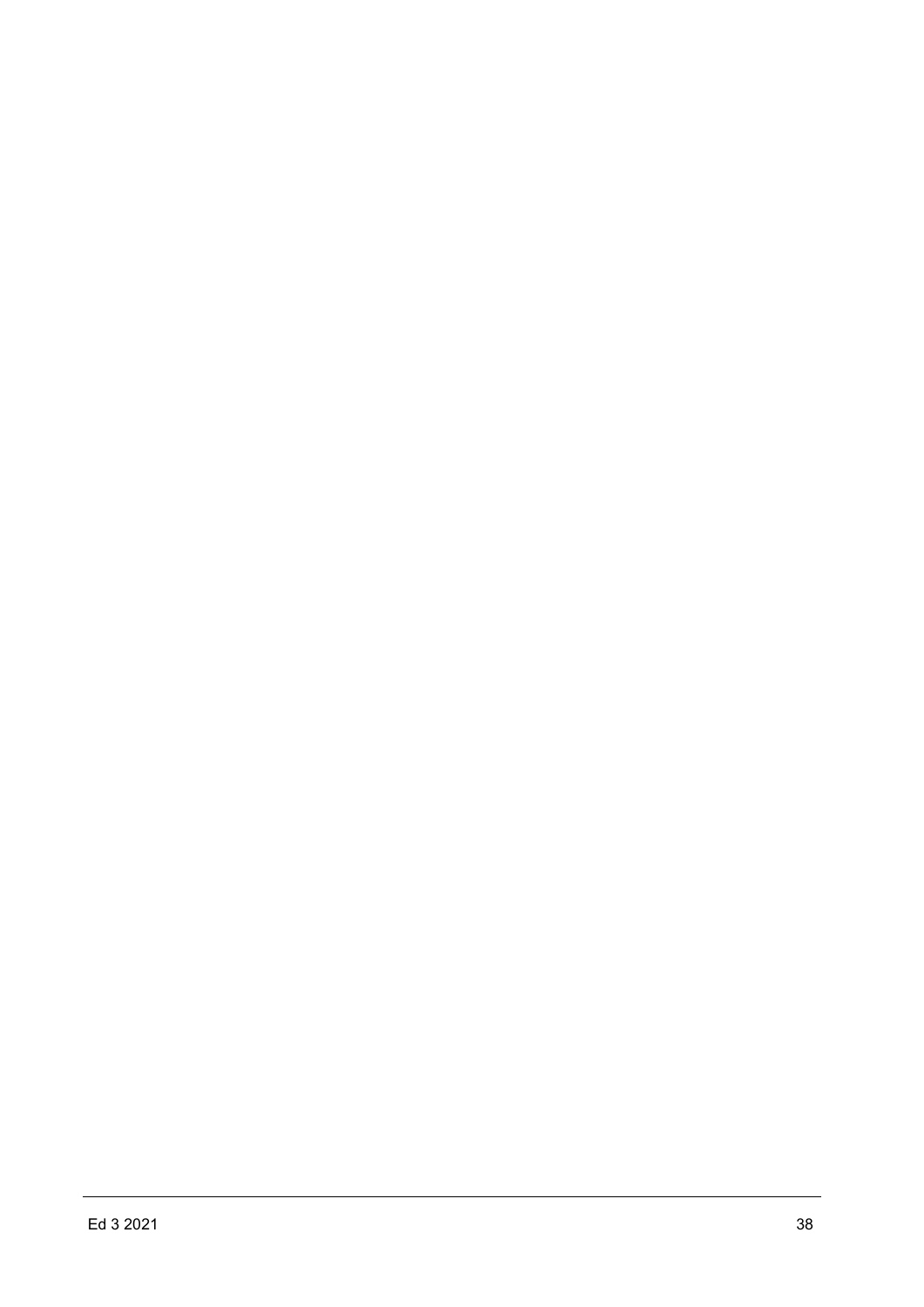# **PRIVATE PRICES**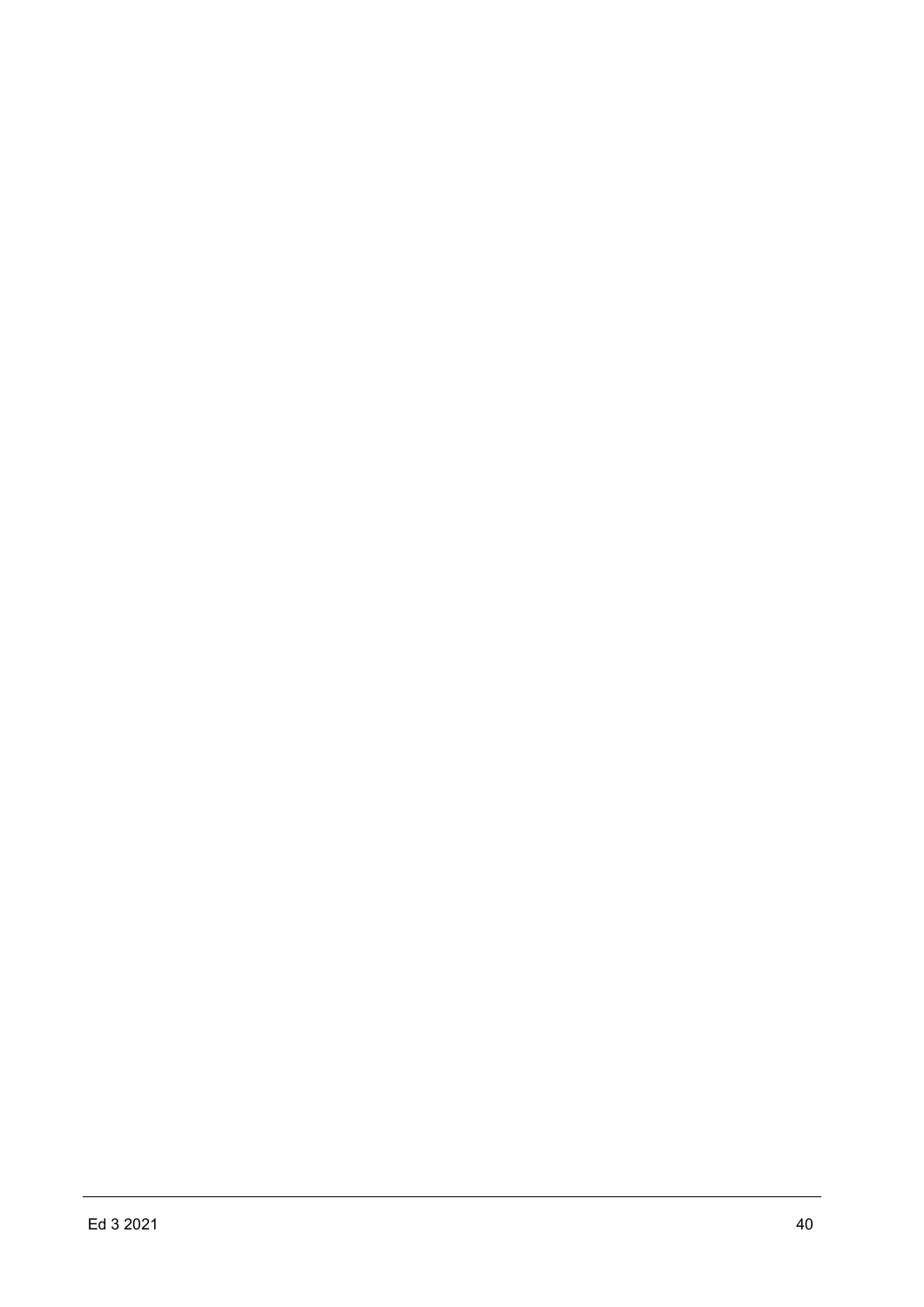

#### **5. PRICES FOR COMMERCIAL SERVICES**

**Rates under this section do not include indirect taxes unless otherwise stated.**

#### **5.1. CAR PARK.**

#### **Definition**

Use of car park areas in the airport operated directly by Aena SME, S.A.

**Rates:** Available at each airport website. They may be checked at [www.aena.es](http://www.aena.es/)

#### **5.2. NON-DELIMITED AREAS AND LOUNGES**

#### **Definition**

Use of non-delimited areas and lounges that are not rented.

#### **5.2.1. VIP Lounges**

#### **5.2.1.1. Prices for direct access to lounge, online sale or App sale.**

Unique access products:

| PRICES 2021 SALES COUNTER / WEB (GROUPS 1,2 and 3) |                               |  |                      |                               |  |  |  |
|----------------------------------------------------|-------------------------------|--|----------------------|-------------------------------|--|--|--|
| <b>Península and Baleares</b>                      | <b>Price without</b><br>taxes |  | <b>Canarias</b>      | <b>Price without</b><br>taxes |  |  |  |
| Adult                                              | 28,84€                        |  | Adult                | 28,84€                        |  |  |  |
| Children 6-10 years                                | 13,26€                        |  | Children 6-10 years  | 13,26€                        |  |  |  |
| Children $<$ 6 years                               | Free                          |  | Children $<$ 6 years | Free                          |  |  |  |

#### **PRICES 2021 SALES COUNTER / WEB (GROUP MADRID AND BARCELONA)**

| Schengen Lounges (*) | <b>Price without</b><br>taxes | No Schengen Lounges<br>(**) | <b>Price without</b><br>taxes |
|----------------------|-------------------------------|-----------------------------|-------------------------------|
| Adult                | 28,84€                        | Adult                       | 29,79€                        |
| Children 6-10 years  | 13,26€                        | Children 6-10 years         | 14,30€                        |
| Children $<$ 6 years | Free                          | Children $<$ 6 years        | Free                          |

(\*) Madrid Airport: Puerta del Sol, Puerta de Alcalá and Plaza Mayor Barcelona Airport: Colomer, Canudas and Pau Casals

(\*\*) Madrid Airport: Neptuno and Cibeles Barcelona Airport: Miró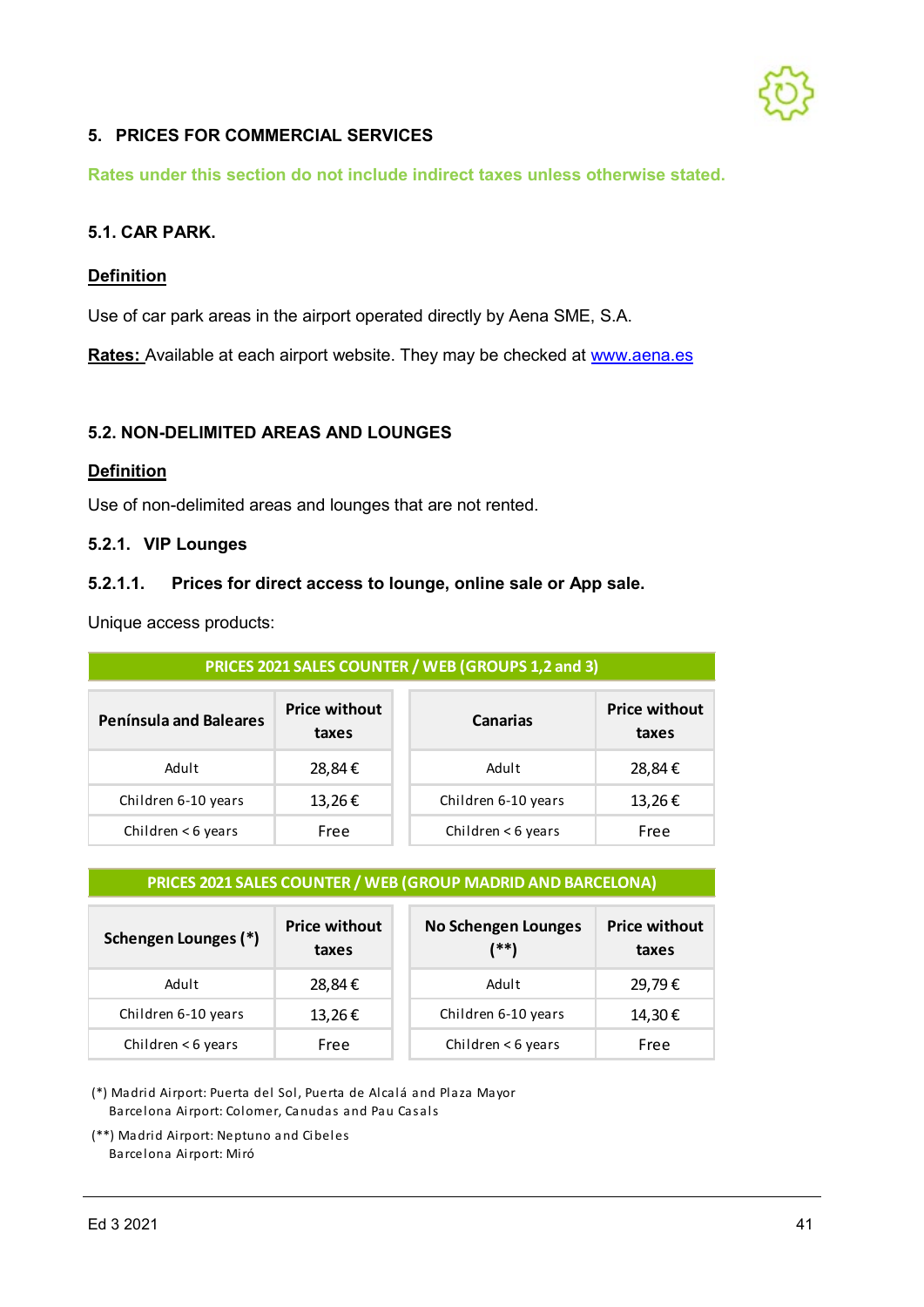# **5.2.1.2. Companies**

# **Model A: rates for access to VIP lounge and ticket packed**

| <b>RATES 2021</b>         |                                          |                   |                   |                       |                     |                   |                   |  |  |
|---------------------------|------------------------------------------|-------------------|-------------------|-----------------------|---------------------|-------------------|-------------------|--|--|
| <b>Alicante</b><br>Málaga |                                          | <b>Bilbao</b>     |                   |                       | <b>Gran Canaria</b> |                   |                   |  |  |
|                           | <b>Adult Rate</b>                        |                   | <b>Adult Rate</b> | <b>Adult Rate</b>     |                     |                   | <b>Adult Rate</b> |  |  |
| Pax                       | Price                                    | Pax               | Price             | Pax                   | Price               | Pax               | Price             |  |  |
| Up to 300                 | 23,54€                                   | Up to 300         | 23,54€            | Up to 100             | 23,54€              | Up to 100         | 23,54€            |  |  |
| Up to 1,000               | 22,71€                                   | Up to 1,000       | 22,71€            | Up to 300             | 22,61€              | Up to 300         | 22,61€            |  |  |
| Up to 2,000               | 22,30€                                   | Up to 2,000       | 22,30€            | Up to 500             | 22,20€              | Up to 500         | 22,20€            |  |  |
| Up to 3,000               | 20,39€                                   | Up to 3,000       | 20,39€            | Up to 1,100           | 19,93€              | Up to 1,100       | 19,93€            |  |  |
| Up to 5,000               | 18,23€                                   | Up to 5,000       | 18,23€            | >1,100                | 17,10€              | >1,100            | 17,10€            |  |  |
| >5.000                    | 17,10€                                   | >5.000            | 17,10€            |                       |                     |                   |                   |  |  |
|                           | <b>Child Rate</b>                        |                   | <b>Child Rate</b> | <b>Child Rate</b>     |                     |                   | <b>Child Rate</b> |  |  |
| $0 - 5$ years             | Free                                     | $0 - 5$ years     | Free              | $0 - 5$ years         | Free                | $0 - 5$ years     | Free              |  |  |
| 6 -10 years               | Adult rate                               | $6 - 10$ years    | Adult rate        | $6 - 10$ years        | Adult rate          | 6 -10 years       | Adult rate        |  |  |
|                           |                                          |                   |                   |                       |                     |                   |                   |  |  |
|                           | Palma de Mallorca<br><b>Tenerife Sur</b> |                   | Valencia          |                       |                     | <b>Sevilla</b>    |                   |  |  |
|                           | <b>Adult Rate</b>                        | <b>Adult Rate</b> |                   | <b>Adult Rate</b>     |                     | <b>Adult Rate</b> |                   |  |  |
| Pax                       | Price                                    | Pax               | Price             | Pax                   | Price               | Pax               | Price             |  |  |
| Up to 100                 | 23,54€                                   | Up to 100         | 23,54 €           | Up to $150$           | 23,54€              | Up to 150         | 23,54€            |  |  |
| Up to 300                 | 22,61€                                   | Up to 300         | 22,61€            | Up to $300$           | 21,84€              | Up to $300$       | 21,84€            |  |  |
| Up to 500                 | 22,20€                                   | Up to 500         | 22,20€            | Up to $500$           | 21,01€              | Up to 500         | 21,01€            |  |  |
| Up to 1,100               | 19,93€                                   | Up to 1,100       | 19,93€            | Up to 700             | 20,39€              | Up to 700         | 20,39€            |  |  |
| >1,100                    | 17,10€                                   | >1,100            | 17,10€            | Up to 3,000           | 19,31€              | Up to 3,000       | 19,31€            |  |  |
|                           |                                          |                   |                   | >3,000                | 17,10€              | >3,000            | 17,10€            |  |  |
|                           | <b>Child Rate</b>                        |                   | <b>Child Rate</b> | <b>Child Rate</b>     |                     | <b>Child Rate</b> |                   |  |  |
| $0 - 5$ years             | Free                                     | $0 - 5$ years     | Free              | 0-5 years             | Free                | $0 - 5$ years     | Free              |  |  |
| 6 -10 years               | Adult rate                               | $6 - 10$ years    | Adult rate        | $6 - 10$ years        | Adult rate          | $6 - 10$ years    | Adult rate        |  |  |
|                           |                                          |                   |                   |                       |                     |                   |                   |  |  |
|                           | A Coruña                                 | Lanzarote         |                   | <b>Tenerife Norte</b> |                     | Santiago          |                   |  |  |
|                           | <b>Adult Rate</b>                        |                   | <b>Adult Rate</b> | <b>Adult Rate</b>     |                     |                   | <b>Adult Rate</b> |  |  |
| Pax                       | Price                                    | Pax               | Price             | Pax                   | Price               | Pax               | Price             |  |  |
| Up to $150$               | 23,54€                                   | Up to $150$       | 23,54€            | Up to $150$           | 23,54€              | Up to 150         | 23,54€            |  |  |
| Up to 300                 | 21,84 €                                  | Up to $300$       | 21,84€            | Up to $300$           | 21,84 €             | Up to $300$       | 21,84 €           |  |  |
| Up to 500                 | 21,01€                                   | Up to $500$       | 21,01€            | Up to $500$           | 21,01€              | Up to 500         | 21,01€            |  |  |
| Up to 700                 | 20,39€                                   | Up to 700         | 20,39 €           | Up to 700             | 20,39€              | Up to 700         | 20,39 €           |  |  |
| Up to 3,000               | 19,31 €                                  | Up to 3,000       | 19,31€            | Up to 3,000           | 19,31€              | Up to 3,000       | 19,31 €           |  |  |
| >3,000                    | 17,10 €                                  | >3,000            | 17,10 €           | >3,000                | 17,10€              | >3,000            | 17,10 €           |  |  |
|                           | <b>Child Rate</b>                        |                   | <b>Child Rate</b> | <b>Child Rate</b>     |                     | <b>Child Rate</b> |                   |  |  |
| $0 - 5$ years             | Free                                     | $0 - 5$ years     | Free              | $0 - 5$ years         | Free                | $0 - 5$ years     | Free              |  |  |
| $6 - 10$ years            | Adult rate                               | $6 - 10$ years    | Adult rate        | $6 - 10$ years        | Adult rate          | $6 - 10$ years    | Adult rate        |  |  |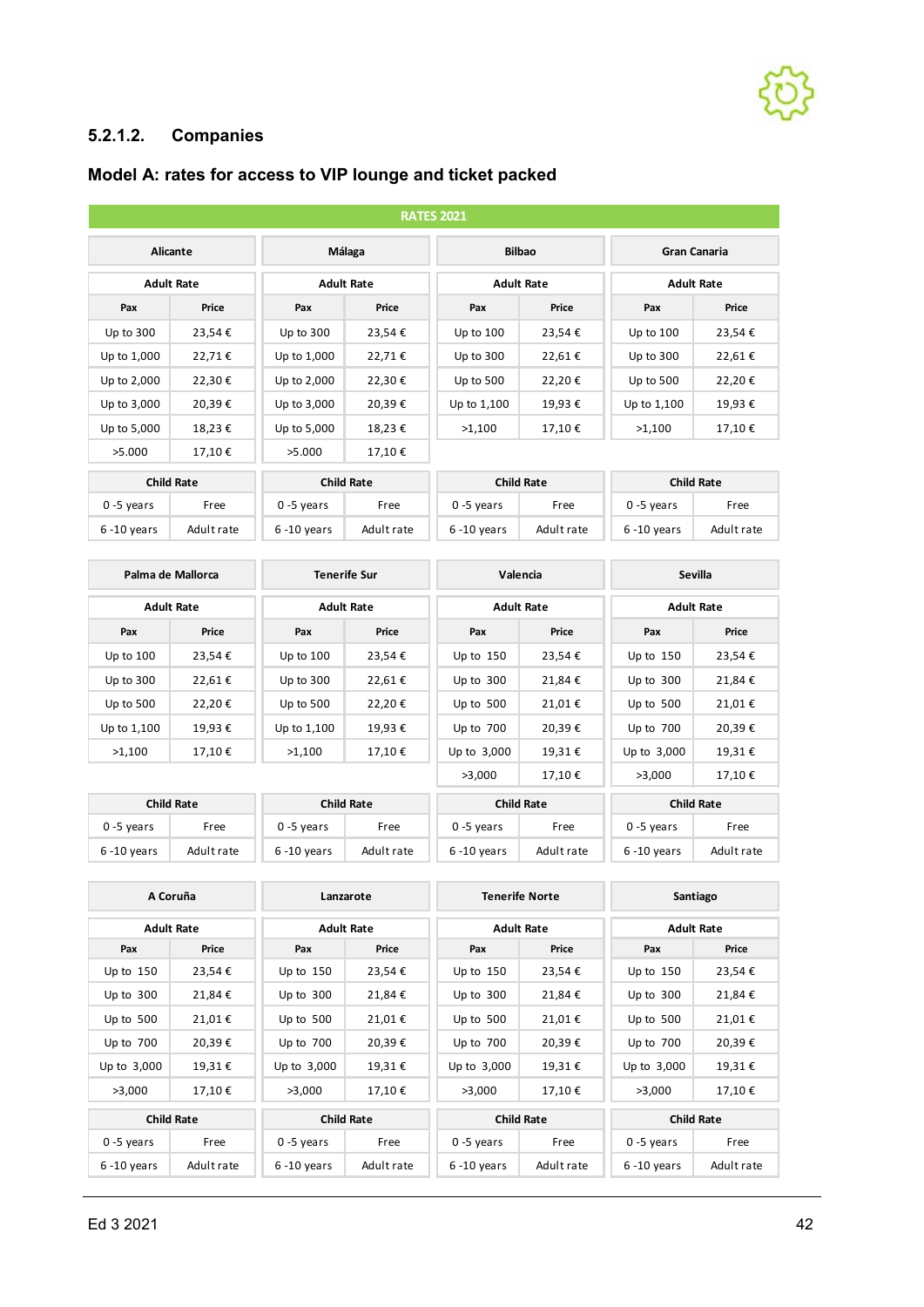

|                | <b>Ibiza</b>      | Menorca           |                   | <b>Fuerteventura</b> |                   | Vigo           |                   |
|----------------|-------------------|-------------------|-------------------|----------------------|-------------------|----------------|-------------------|
|                | <b>Adult Rate</b> |                   | <b>Adult Rate</b> |                      | <b>Adult Rate</b> |                | <b>Adult Rate</b> |
| Pax            | Price             | Pax               | Price             | Pax                  | Price             | Pax            | Price             |
| Up to $150$    | 23,54€            | Up to $150$       | 23,54€            | Up to $150$          | 23,54€            | Up to $150$    | 23,54€            |
| Up to $300$    | 21,84€            | Up to $300$       | 21,84€            | Up to $300$          | 21,84€            | Up to $300$    | 21,84€            |
| Up to $500$    | 21,01€            | Up to $500$       | 21,01€            | Up to 500            | 21,01€            | Up to $500$    | 21,01€            |
| Up to 700      | 20,39€            | Up to 700         | 20,39€            | Up to 700            | 20,39€            | Up to 700      | 20,39€            |
| Up to 3,000    | 19,31€            | Up to 3,000       | 19,31€            | Up to 3,000          | 19,31€            | Up to 3,000    | 19,31€            |
| >3,000         | 17,10€            | >3,000            | 17,10€            | >3,000               | 17,10€            | >3,000         | 17,10€            |
|                | <b>Child Rate</b> | <b>Child Rate</b> |                   | <b>Child Rate</b>    |                   |                | <b>Child Rate</b> |
| $0 - 5$ years  | Free              | $0 - 5$ years     | Free              | $0 - 5$ years        | Free              | $0 - 5$ years  | Free              |
| $6 - 10$ years | Adult rate        | $6 - 10$ years    | Adult rate        | $6 - 10$ years       | Adult rate        | $6 - 10$ years | Adult rate        |

| <b>Adolfo Suárez Madrid Barajas</b><br><b>Barcelona El Prat</b> |        |        |  |  |  |  |
|-----------------------------------------------------------------|--------|--------|--|--|--|--|
| <b>Adult Rate</b>                                               |        |        |  |  |  |  |
| Lounge<br>Lounge No<br>Pax<br>Schengen (*)<br>Schengen (**)     |        |        |  |  |  |  |
| Up to 270                                                       | 23,54€ | 24,67€ |  |  |  |  |
| Up to 1.000                                                     | 23,33€ | 24,41€ |  |  |  |  |
| Up to 2.000                                                     | 22,71€ | 23,74€ |  |  |  |  |
| Up to 3.000                                                     | 19,93€ | 21,12€ |  |  |  |  |
| > 3.000                                                         | 17,10€ | 18,18€ |  |  |  |  |

| <b>Child Rate</b> |            |  |  |  |
|-------------------|------------|--|--|--|
| 0-5 years<br>Free |            |  |  |  |
| 6-10 years        | Adult rate |  |  |  |

#### **Rates without taxes**

(\*) Madrid Airport: Puerta del Sol, Puerta de Alcalá y Plaza Mayor Barcelona Airport: Colomer, Canudas y Pau Casals

(\*\*) Madrid Airport: Neptuno y Cibeles Barcelona Airport: Miró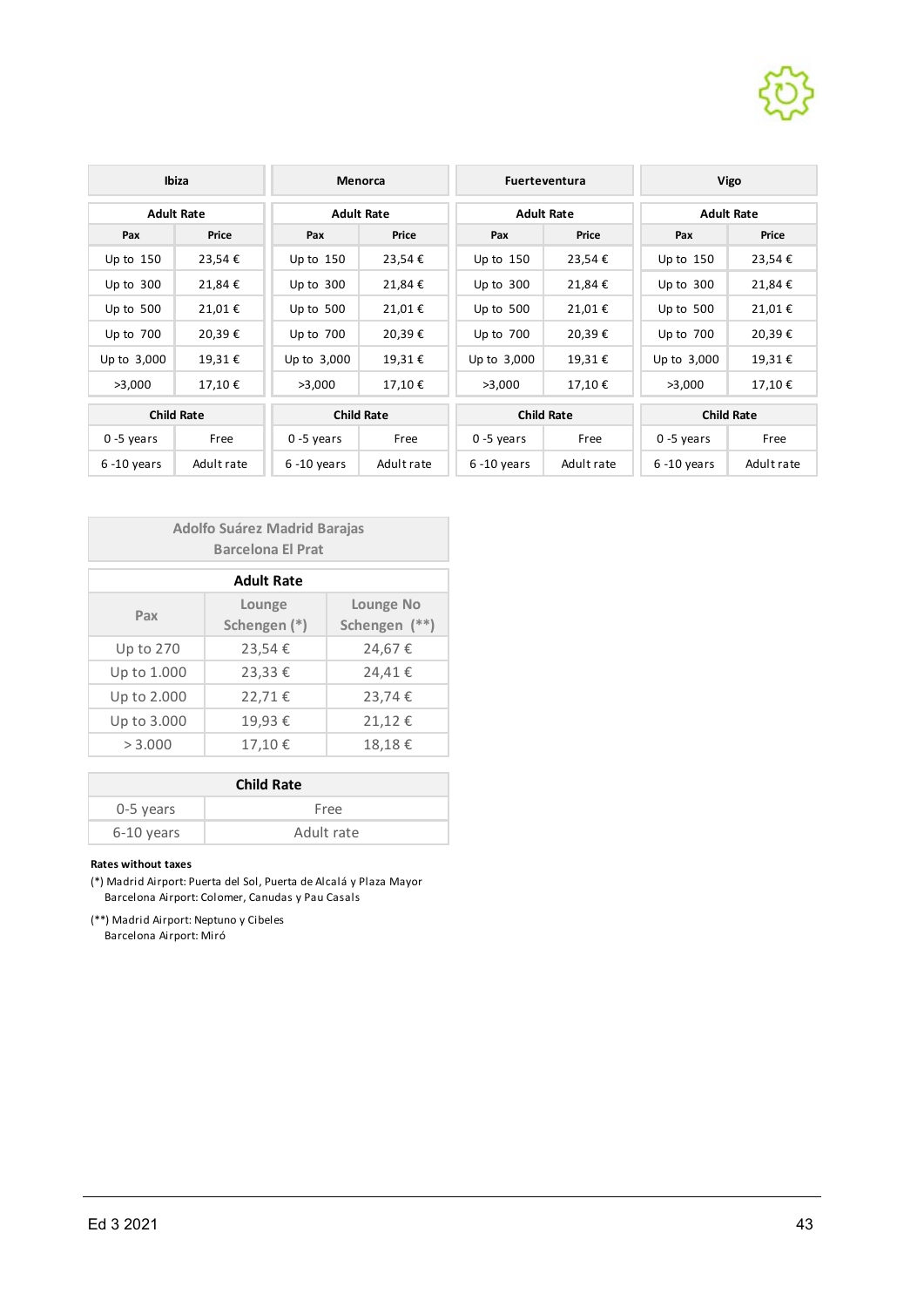

# **Model B: rates for access to VIP lounge not included in ticket**

|                   | <b>RATES 2021</b> |                   |        |                                                                                |         |                   |        |  |  |
|-------------------|-------------------|-------------------|--------|--------------------------------------------------------------------------------|---------|-------------------|--------|--|--|
| Alicante          |                   | Málaga            |        | <b>Bilbao</b><br><b>Gran Canaria</b><br><b>Adult Rate</b><br><b>Adult Rate</b> |         |                   |        |  |  |
| <b>Adult Rate</b> |                   | <b>Adult Rate</b> |        |                                                                                |         |                   |        |  |  |
| Pax               | Price             | Pax               | Price  | Pax                                                                            | Price   | Pax               | Price  |  |  |
| Up to $250$       | 24,72€            | Up to 250         | 24,72€ | Up to $600$                                                                    | 24,72€  | Up to $600$       | 24,72€ |  |  |
| Up to 1.000       | 23,07€            | Up to 1.000       | 23,07€ | Up to 1.750                                                                    | 21,20€  | Up to 1.750       | 21,84€ |  |  |
| Up to 2.000       | 22,40 €           | Up to 2.000       | 22,40€ | Up to 5.500                                                                    | 18,30€  | Up to 5.500       | 18,30€ |  |  |
| Up to 4.000       | 20,70€            | Up to 4.000       | 20,70€ | Up to 10.000                                                                   | 18,00 € | Up to 10.000      | 18,00€ |  |  |
| Up to 10.000      | 18,20€            | Up to 10.000      | 18,75€ | >10.000                                                                        | 17,70€  | >10.000           | 17,70€ |  |  |
| >10.000           | 17,70€            | >10.000           | 17,70€ |                                                                                |         |                   |        |  |  |
| <b>Child Rate</b> |                   | <b>Child Rate</b> |        | <b>Child Rate</b>                                                              |         | <b>Child Rate</b> |        |  |  |

| <b>Child Rate</b><br>Child Rate |            |                | <b>Child Rate</b> |                | <b>Child Rate</b> |                |            |
|---------------------------------|------------|----------------|-------------------|----------------|-------------------|----------------|------------|
| 0 -5 vears                      | $r$ reel   | $0 - 5$ vears  | Free              | 0 -5 vears     | Free              | 0 -5 vears     | Free       |
| $6 - 10$ vears                  | Adult rate | $6 - 10$ vears | Adult rate        | $6 - 10$ vears | Adult rate        | $6 - 10$ vears | Adult rate |

| Palma de Mallorca |                   | <b>Tenerife Sur</b> |                   | Valencia          |            | Sevilla           |            |
|-------------------|-------------------|---------------------|-------------------|-------------------|------------|-------------------|------------|
| <b>Adult Rate</b> |                   | <b>Adult Rate</b>   |                   | <b>Adult Rate</b> |            | <b>Adult Rate</b> |            |
| Pax               | Price             | Pax                 | Price             | Pax               | Price      | Pax               | Price      |
| Up to $600$       | 24,72€            | Up to $600$         | 24,72€            | Up to $600$       | 24,72€     | Up to $600$       | 24,72€     |
| Up to 1.750       | 21,84€            | Up to 1.750         | 21,84€            | Up to 1100        | 23,43€     | Up to 1100        | 23,43€     |
| Up to 5.500       | 18,30€            | Up to 5.500         | 18,30€            | Up to 1500        | 20,86€     | Up to 1500        | 20,86€     |
| Up to 10.000      | 18,00€            | Up to 10.000        | 18,00€            | Up to 3250        | 19,80€     | Up to 3250        | 19,80€     |
| >10.000           | 17,70€            | >10.000             | 17,70€            | > 3.250           | 17,70 €    | > 3.250           | 17,70€     |
|                   | <b>Child Rate</b> |                     | <b>Child Rate</b> | <b>Child Rate</b> |            | <b>Child Rate</b> |            |
| $0 - 5$ years     | Free              | $0 - 5$ years       | Free              | $0 - 5$ years     | Free       | $0 - 5$ years     | Free       |
| $6 - 10$ years    | Adult rate        | $6 - 10$ years      | Adult rate        | $6 - 10$ years    | Adult rate | $6 - 10$ years    | Adult rate |

| A Coruña          |                                        | Lanzarote         |                   | <b>Tenerife Norte</b> |                   | Santiago          |            |
|-------------------|----------------------------------------|-------------------|-------------------|-----------------------|-------------------|-------------------|------------|
| <b>Adult Rate</b> |                                        | <b>Adult Rate</b> |                   | <b>Adult Rate</b>     |                   | <b>Adult Rate</b> |            |
| Pax               | Price                                  | Pax               | Price             | Pax                   | Price             | Pax               |            |
| Up to $600$       | 24,00 €                                | Up to 600         | 24,72€            | Up to 600             | 24,72€            | Up to 600         | 24,72€     |
| Up to 1100        | 22,75 €                                | Up to 1100        | 22,75€            | Up to 1100            | 22,75 €           | Up to 1100        | 23,43€     |
| Up to 1500        | 20,25 €                                | Up to 1500        | 20,25€            | Up to 1500            | 20,25€            | Up to 1500        | 20,86€     |
| Up to 3250        | 19,80€                                 | Up to 3250        | 19,80€            | Up to 3250            | 19,80€            | Up to 3250        | 20,39€     |
| > 3.250           | 17,70€                                 | > 3.250           | 17,70€            | > 3.250               | 17,70€            | > 3.250           | 18,23€     |
|                   | <b>Child Rate</b><br><b>Child Rate</b> |                   | <b>Child Rate</b> |                       | <b>Child Rate</b> |                   |            |
| $0 - 5$ years     | Free                                   | $0 - 5$ years     | Free              | $0 - 5$ years         | Free              | $0 - 5$ years     | Free       |
| $6 - 10$ years    | Adult rate                             | $6 - 10$ years    | Adult rate        | $6 - 10$ years        | Adult rate        | $6 - 10$ years    | Adult rate |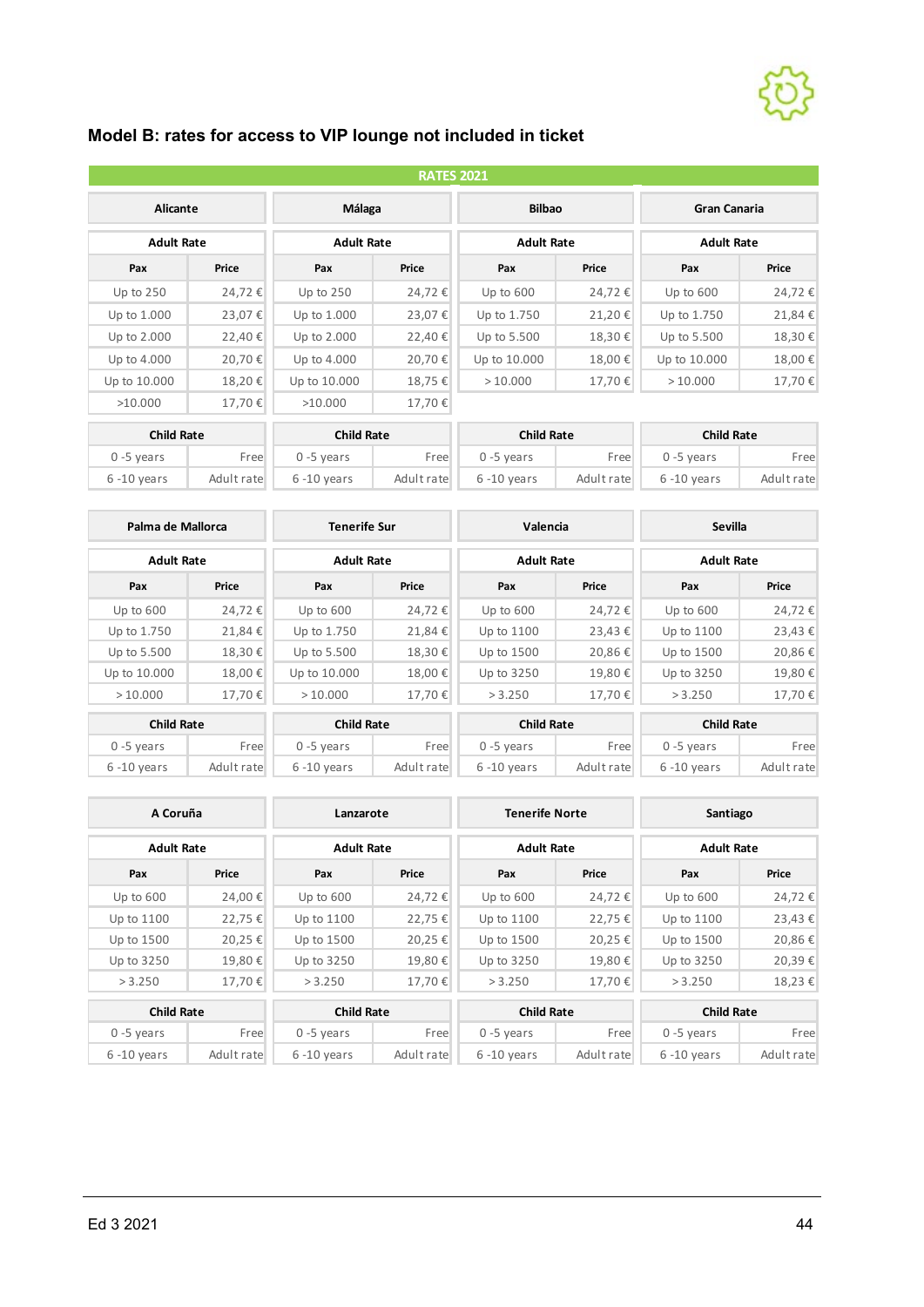

| Ibiza             |            | Menorca           |            | <b>Fuerteventura</b> |            | Vigo              |            |
|-------------------|------------|-------------------|------------|----------------------|------------|-------------------|------------|
| <b>Adult Rate</b> |            | <b>Adult Rate</b> |            | <b>Adult Rate</b>    |            | <b>Adult Rate</b> |            |
| Pax               | Price      | Pax               | Price      | Pax                  | Price      |                   | Price      |
| Up to $600$       | 24,00 €    | Up to $600$       | 24,72€     | Up to 600            | 24,72€     | Up to $600$       | 24,72€     |
| Up to 1100        | 22,75 €    | Up to 1100        | 23,43€     | Up to 1100           | 23,43 €    | Up to 1100        | 23,43€     |
| Up to 1500        | 20,25€     | Up to 1500        | 20,86€     | Up to 1500           | 20,86€     | Up to 1500        | 20,86€     |
| Up to 3250        | 19,80€     | Up to 3250        | 20,39€     | Up to 3250           | 20,39€     | Up to 3250        | 20,39€     |
| > 3.250           | 17,70€     | > 3.250           | 18,23€     | > 3.250              | 18,23€     | > 3.250           | 18,23€     |
| <b>Child Rate</b> |            | <b>Child Rate</b> |            | <b>Child Rate</b>    |            | <b>Child Rate</b> |            |
| $0 - 5$ years     | Free       | $0 - 5$ years     | Free       | $0 - 5$ years        | Free       | $0 - 5$ years     | Free       |
| $6 - 10$ years    | Adult rate | $6 - 10$ years    | Adult rate | $6 - 10$ years       | Adult rate | $6 - 10$ years    | Adult rate |

| <b>Adolfo Suárez Madrid Barajas</b><br><b>Barcelona El Prat</b> |              |                  |  |  |  |  |  |  |
|-----------------------------------------------------------------|--------------|------------------|--|--|--|--|--|--|
| <b>Adult Rate</b>                                               |              |                  |  |  |  |  |  |  |
| Pax                                                             | Lounge       | <b>Lounge No</b> |  |  |  |  |  |  |
|                                                                 | Schengen (*) | Schengen (**)    |  |  |  |  |  |  |
| Up to 270                                                       | 24,72€       | 25,85€           |  |  |  |  |  |  |
| Up to 1.000                                                     | 24,36€       | 24,82€           |  |  |  |  |  |  |
| Up to 2.000                                                     | 23,74€       | 24,21€           |  |  |  |  |  |  |
| Up to 3.000                                                     | 20,96€       | 21,37€           |  |  |  |  |  |  |
| > 3.000                                                         | 17,70€       | 18,75€           |  |  |  |  |  |  |

|            | <b>Child Rate</b> |
|------------|-------------------|
| 0-5 years  | Free              |
| 6-10 years | Adult rate        |

#### **Rates without taxes**

(\*) Madrid Airport: Puerta del Sol, Puerta de Alcalá y Plaza Mayor Barcelona Airport: Colomer, Canudas y Pau Casals

(\*\*) Madrid Airport: Neptuno y Cibeles Barcelona Airport: Miró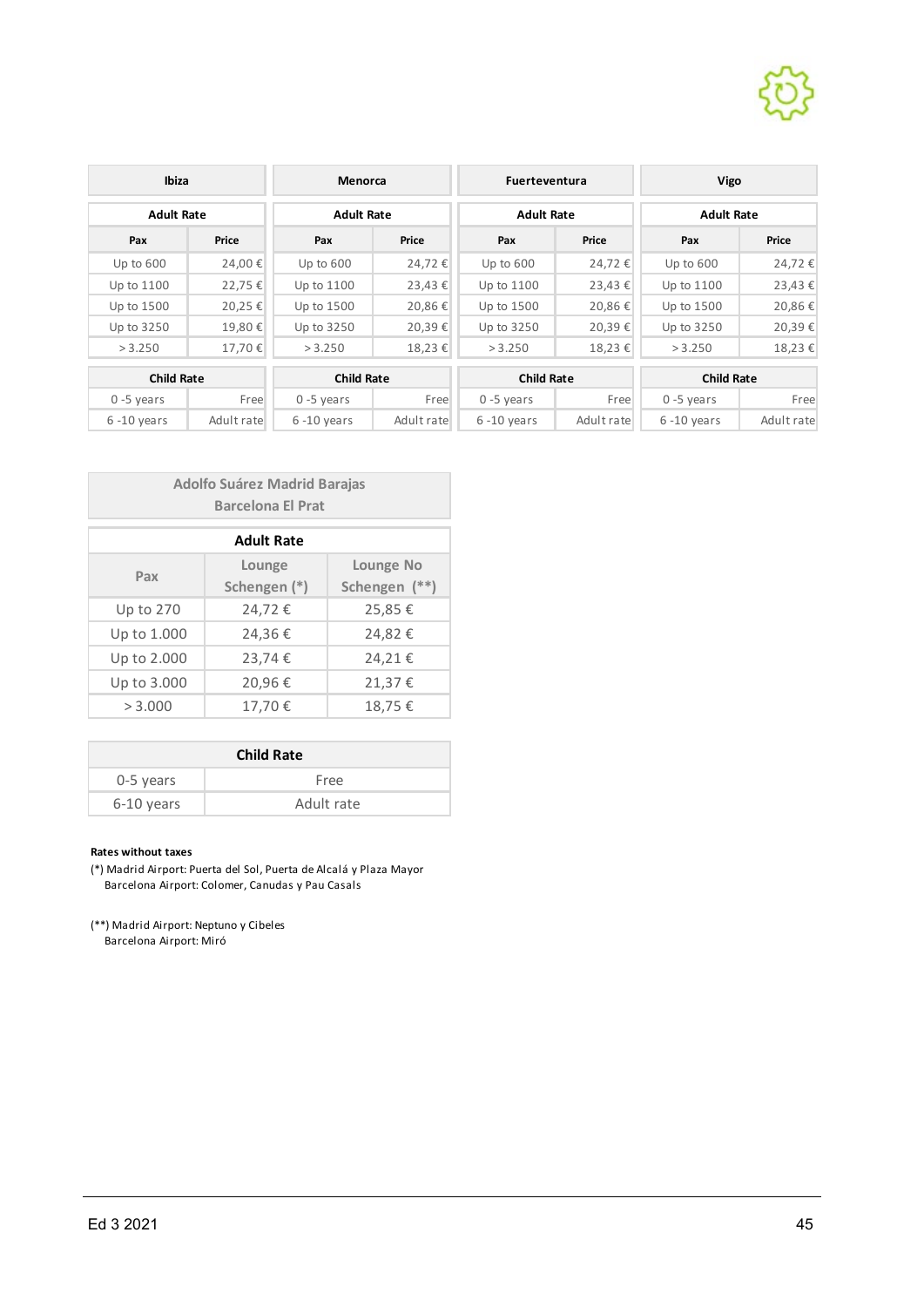

#### **5.2.2. UNLIMITED COMMERCIAL USE SPACES**

Rented desks or surfaces without commercial or advertising purposes.

| <b>All Airports</b> | Rate without<br>taxes |
|---------------------|-----------------------|
| Full-time           | 503,28 €              |
| 2h                  | 219,49€               |
| 1 h                 | 56,62€                |

A day is 8 hours of use of lounge (2 hours + 6 x additional hour), with a discount of 10%

#### **5.2.3. SHOWER SERVICE**

Use of showers independently of the use of the lounge.

| <b>Shower service rate 2021</b> |        |
|---------------------------------|--------|
|                                 | Rate   |
| All Airports                    | 12,40€ |

#### Requirements:

- 30 minute time limit
- Prepaid at lounge desk
- subject to availability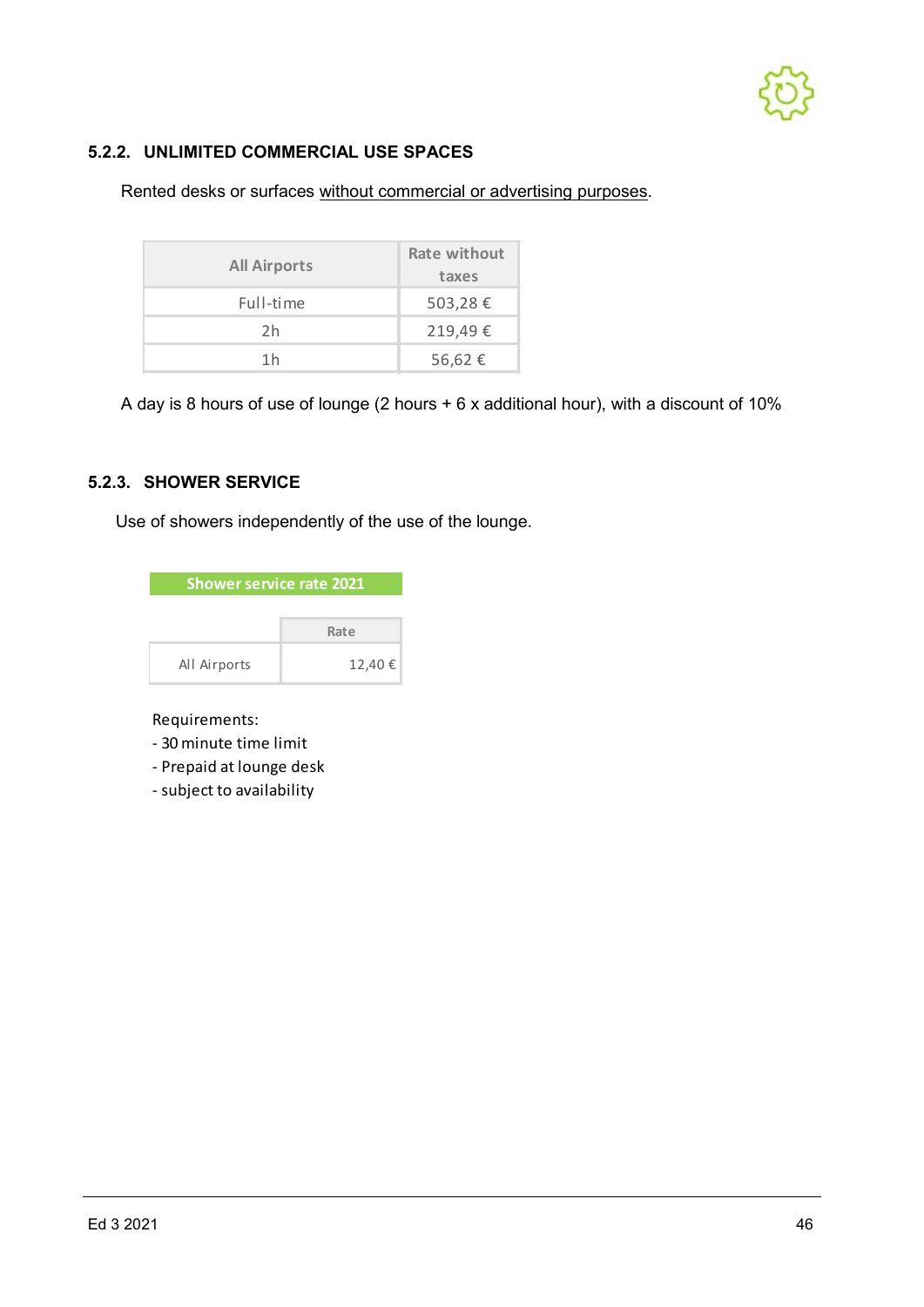

### **5.2.4. GENERAL MEETING LOUNGES**

|                                 |                            | <b>CONFERENCE &amp; MEETING LOUNGES - 2021 RATES</b> |                         |                 |                 |                   |                           |                          |                 |  |  |  |
|---------------------------------|----------------------------|------------------------------------------------------|-------------------------|-----------------|-----------------|-------------------|---------------------------|--------------------------|-----------------|--|--|--|
|                                 | <b>Manzanares</b><br>(MAD) | Guadarrama<br>(MAD)                                  | <b>Henares</b><br>(MAD) | Jarama<br>(MAD) | Lozoya<br>(MAD) | Alberche<br>(MAD) | <b>Auditorio</b><br>(MAD) | <b>Business</b><br>(MAD) | Prensa<br>(MAD) |  |  |  |
| 2 HOURS                         | 170.00€                    | 170.00€                                              | 253.00€                 | 253.00€         | 299.00€         | 505.00€           | 505,00€                   | 505.00€                  | 824,00€         |  |  |  |
| <b>ADITIONAL</b><br><b>HOUR</b> | 44,00€                     | 44,00€                                               | 56,00€                  | 56,00€          | 73.00€          | 109,00€           | 109,00€                   | 109,00€                  | 195,00€         |  |  |  |
| <b>DAY</b>                      | 391,00€                    | 391,00€                                              | 531,00€                 | 531,00€         | 664,00€         | 1.044,00€         | 1.044,00€                 | 1.044,00€                | 1.795,00€       |  |  |  |

|                                 |                                  | <b>CONFERENCE &amp; MEETING LOUNGES - 2021 RATES</b> |                         |                    |                       |               |                                                   |                 |                           |  |  |
|---------------------------------|----------------------------------|------------------------------------------------------|-------------------------|--------------------|-----------------------|---------------|---------------------------------------------------|-----------------|---------------------------|--|--|
|                                 | Conferencias I y<br>III<br>(PMI) | Conferencias II<br>(PMI)                             | Multifuncional<br>(AGP) | Catalunya<br>(BCN) | Conferencias<br>(SVQ) | y II<br>(LPA) | Formación Vip I Conferencias y<br>Sala I<br>(LPA) | Prensa<br>(LPA) | <b>Reuniones</b><br>(ALC) |  |  |
| 2 HOURS                         | 170,00€                          | 299.00€                                              | 170,00€                 | 170.00€            | 299.00€               | 253,00€       | 116,00€                                           | 122,00€         | 64,00€                    |  |  |
| <b>ADITIONAL</b><br><b>HOUR</b> | 44,00€                           | 73,00€                                               | 44,00€                  | 44,00 €            | 73,00€                | 57,00€        | 21,00€                                            | 26,00€          | 16,00€                    |  |  |
| <b>DAY</b>                      | 391,00€                          | 664,00€                                              | 391,00€                 | 391,00€            | 664,00€               | 536,00€       | 218,00€                                           | 251,00€         | 144,00€                   |  |  |

|                                 |                                         | <b>CONFERENCE &amp; MEETING LOUNGES - 2021 RATES</b> |                         |                           |                |                          |                 |                    |                    |  |  |
|---------------------------------|-----------------------------------------|------------------------------------------------------|-------------------------|---------------------------|----------------|--------------------------|-----------------|--------------------|--------------------|--|--|
|                                 | Multifunción -<br>Costa Blanca<br>(ALC) | Juntas<br>(ALC)                                      | Multifuncional<br>(LCG) | <b>Reuniones</b><br>(GRX) | Derio<br>(BIO) | <b>Business</b><br>(SCQ) | Prensa<br>(SCQ) | Reuniones<br>(SCQ) | Formación<br>(SCQ) |  |  |
| 2 HOURS                         | 248,00€                                 | 132,00€                                              | 64,00€                  | 100,00€                   | 212.00€        | 299,00€                  | 114,00€         | 114,00€            | 62,00€             |  |  |
| <b>ADITIONAL</b><br><b>HOUR</b> | 64,00€                                  | 33,00€                                               | 16,00€                  | 21,00€                    | 54,00€         | 73,00€                   | 21,00€          | 21.00€             | 16,00€             |  |  |
| <b>DAY</b>                      | 569,00€                                 | 297,00€                                              | 144,00€                 | 204,00€                   | 483,00€        | 664,00€                  | 216,00€         | 216,00€            | 143,00€            |  |  |

A day is 8 hours of use of lounge (2 hours + 6 x additional hour), with a discount of 10%

|                       |                                          | <b>MEETING LOUNGES (BEFORE CLASA) - 2021 GENERAL RATES</b> |                                            |                                           |                                          |                                 |                          |  |  |  |  |
|-----------------------|------------------------------------------|------------------------------------------------------------|--------------------------------------------|-------------------------------------------|------------------------------------------|---------------------------------|--------------------------|--|--|--|--|
|                       |                                          | <b>BARCELONA</b>                                           |                                            |                                           | <b>MADRID</b>                            | <b>VALENCIA</b>                 |                          |  |  |  |  |
|                       | <b>TIPO I</b><br>$(20-30)$<br>attendant) | TIPO II<br>$(24-40)$<br>attendant)                         | <b>TIPO III</b><br>$(30-50)$<br>attendant) | <b>TIPO IV</b><br>$(40-80)$<br>attendant) | <b>Tipo A</b><br>$(16-18)$<br>attendant) | <b>Tipo B</b><br>(52 attendant) | Sala<br>$(25$ attendant) |  |  |  |  |
| <b>2 HOURS</b>        | 72.00€                                   | 135.00€                                                    | 179,00€                                    | 270.00€                                   | 102.00€                                  | 210.00€                         | 66,00€                   |  |  |  |  |
| <b>ADICIONAL HOUR</b> | 15,00€                                   | 25,00€                                                     | 36.00€                                     | 56.00€                                    | 20,00€                                   | 46.00€                          | 15,00€                   |  |  |  |  |
| <b>FULL-TIME</b>      | 162.00€                                  | 285.00€                                                    | 395.00€                                    | 606.00€                                   | 222.00€                                  | 486.00€                         | 156.00€                  |  |  |  |  |
| <b>COCKTAIL</b>       | 105.00€                                  | 105.00€                                                    | 105.00€                                    | 145.00€                                   | $\overline{\phantom{a}}$                 |                                 |                          |  |  |  |  |

|                       |                                          |                                           |                                            | <b>MEETING LOUNGES (BEFORE CLASA) - 2021 CLIENT RATES</b> |                                          |                          |                        |
|-----------------------|------------------------------------------|-------------------------------------------|--------------------------------------------|-----------------------------------------------------------|------------------------------------------|--------------------------|------------------------|
|                       |                                          | <b>BARCELONA</b>                          |                                            |                                                           | <b>MADRID</b>                            | <b>VALENCIA</b>          |                        |
|                       | <b>TIPO I</b><br>$(20-30)$<br>attendant) | <b>TIPO II</b><br>$(24-40)$<br>attendant) | <b>TIPO III</b><br>$(30-50)$<br>attendant) | <b>TIPO IV</b><br>$(40-80)$<br>attendant)                 | <b>Tipo A</b><br>$(16-18)$<br>attendant) | Tipo B<br>(52 attendant) | Sala<br>(25 attendant) |
| 2 HOURS               | 65.00€                                   | 125.00€                                   | 165.00€                                    | 245.00€                                                   | 95,00€                                   | 190.00€                  | 60.00€                 |
| <b>ADICIONAL HOUR</b> | 15.00€                                   | 25.00€                                    | 35.00€                                     | 55.00€                                                    | 20.00€                                   | 45.00€                   | 15,00€                 |
| <b>FULL-TIME</b>      | 155.00€                                  | 275.00€                                   | 375,00€                                    | 575.00€                                                   | 215.00€                                  | 460.00€                  | 150.00€                |
| <b>COCKTAIL</b>       | 95.00€                                   | 95.00€                                    | 95.00€                                     | 135,00€                                                   |                                          |                          |                        |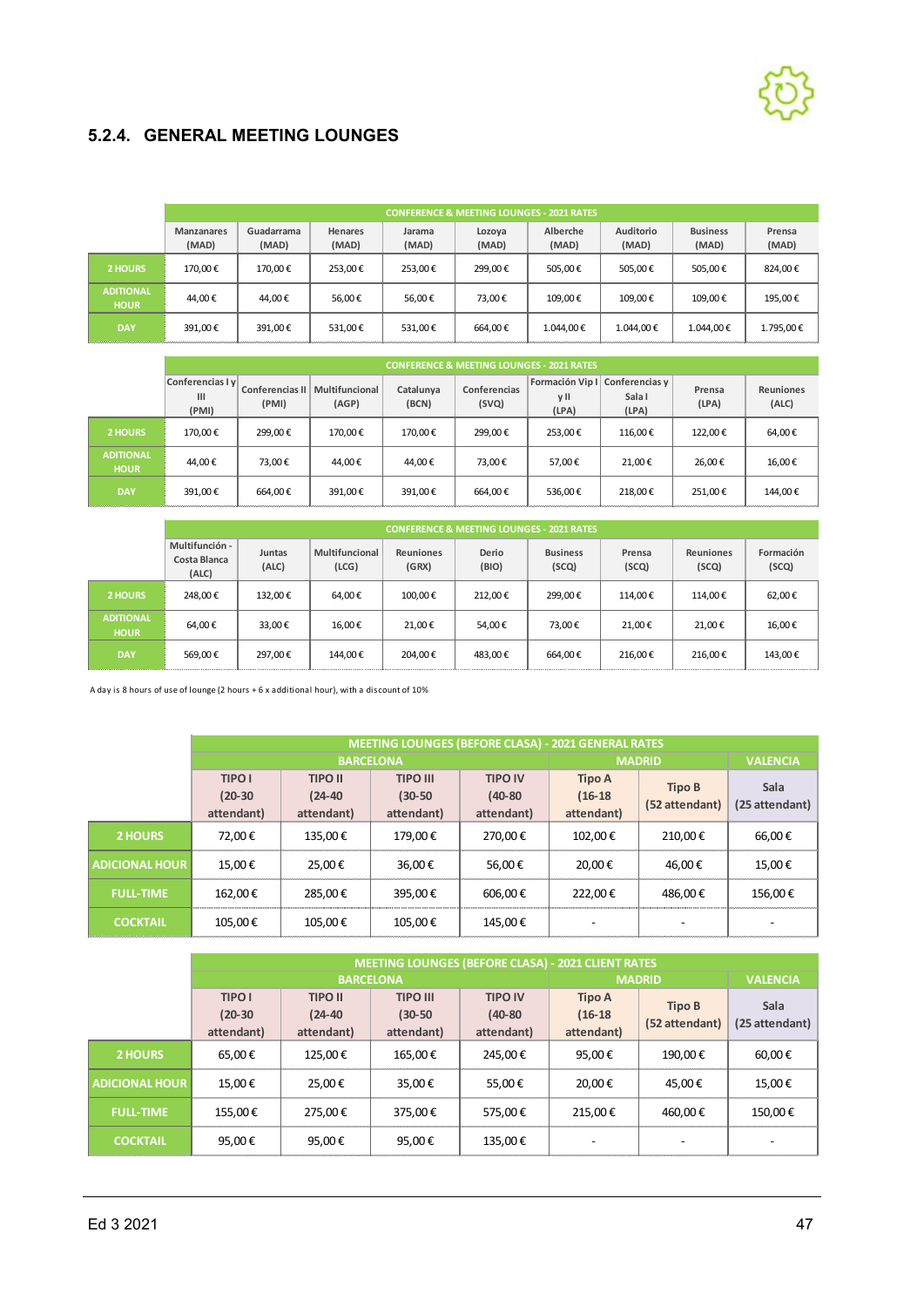

|                                 | <b>TRAINING COURSES IN MEETINGS ROOMS - RATES 2020</b> |                     |                    |               |  |  |  |
|---------------------------------|--------------------------------------------------------|---------------------|--------------------|---------------|--|--|--|
|                                 |                                                        | <b>GENERAL RATE</b> | <b>CLIENT RATE</b> |               |  |  |  |
|                                 | <b>BARCELONA</b>                                       | <b>MADRID</b>       | <b>BARCELONA</b>   | <b>MADRID</b> |  |  |  |
| Up to 10 horas                  | 324,00€                                                | 375,00€             | 291,60€            | 337,50€       |  |  |  |
| Up to 20 horas                  | 526,00€                                                | 609,00€             | 473,40€            | 548,10€       |  |  |  |
| Up to 30 horas                  | 810,00€                                                | 937,00€             | 729,00€            | 843,30€       |  |  |  |
| Up to 40 horas                  | 1.052,00€                                              | 1.219,00€           | 946,80€            | 1.097,10€     |  |  |  |
| 100 or more ( $\epsilon$ /hour) | 13 €/hour                                              | 14,5 €/hour         | 11,7 €/hour        | 13,05 €/hour  |  |  |  |

For any other lounges prices will be applied [according](https://es.pons.com/traducci%C3%B3n/ingl%C3%A9s-espa%C3%B1ol/according) [to](https://es.pons.com/traducci%C3%B3n/ingl%C3%A9s-espa%C3%B1ol/to) [its](https://es.pons.com/traducci%C3%B3n/ingl%C3%A9s-espa%C3%B1ol/its) [size,](https://es.pons.com/traducci%C3%B3n/ingl%C3%A9s-espa%C3%B1ol/size) [equipment](https://es.pons.com/traducci%C3%B3n/ingl%C3%A9s-espa%C3%B1ol/equipment) [and](https://es.pons.com/traducci%C3%B3n/ingl%C3%A9s-espa%C3%B1ol/and) [location](https://es.pons.com/traducci%C3%B3n/ingl%C3%A9s-espa%C3%B1ol/location) in three different types:

- **Type 1: Lounge with stage, conference table, rear, integrated projection. Cinema or** auditorium configuration.
- **Type 2: Modular meeting lounge, without different heights and multifunctional character.**
- **Type 3: Small lounge with a meeting table and a maximum capacity of 15 people.**

|                                 | <b>MEETING LOUNGES - GENERAL RATES 2021</b> |               |               |  |  |
|---------------------------------|---------------------------------------------|---------------|---------------|--|--|
|                                 | <b>TYPE 1</b>                               | <b>TYPE 2</b> | <b>TYPE 2</b> |  |  |
| <b>2 HOURS</b>                  | 299,00€                                     | 253,00€       | 170,00€       |  |  |
| <b>ADITIONAL</b><br><b>HOUR</b> | 73,00€                                      | 56,00€        | 44,00€        |  |  |
| <b>DAY</b>                      | 664,00€                                     | 531,00€       | 391,00€       |  |  |

Companies or individuals who, in the same application and in a single payment, reserve one or more full-time lounges for at least 5 days will be granted with a 20% discount.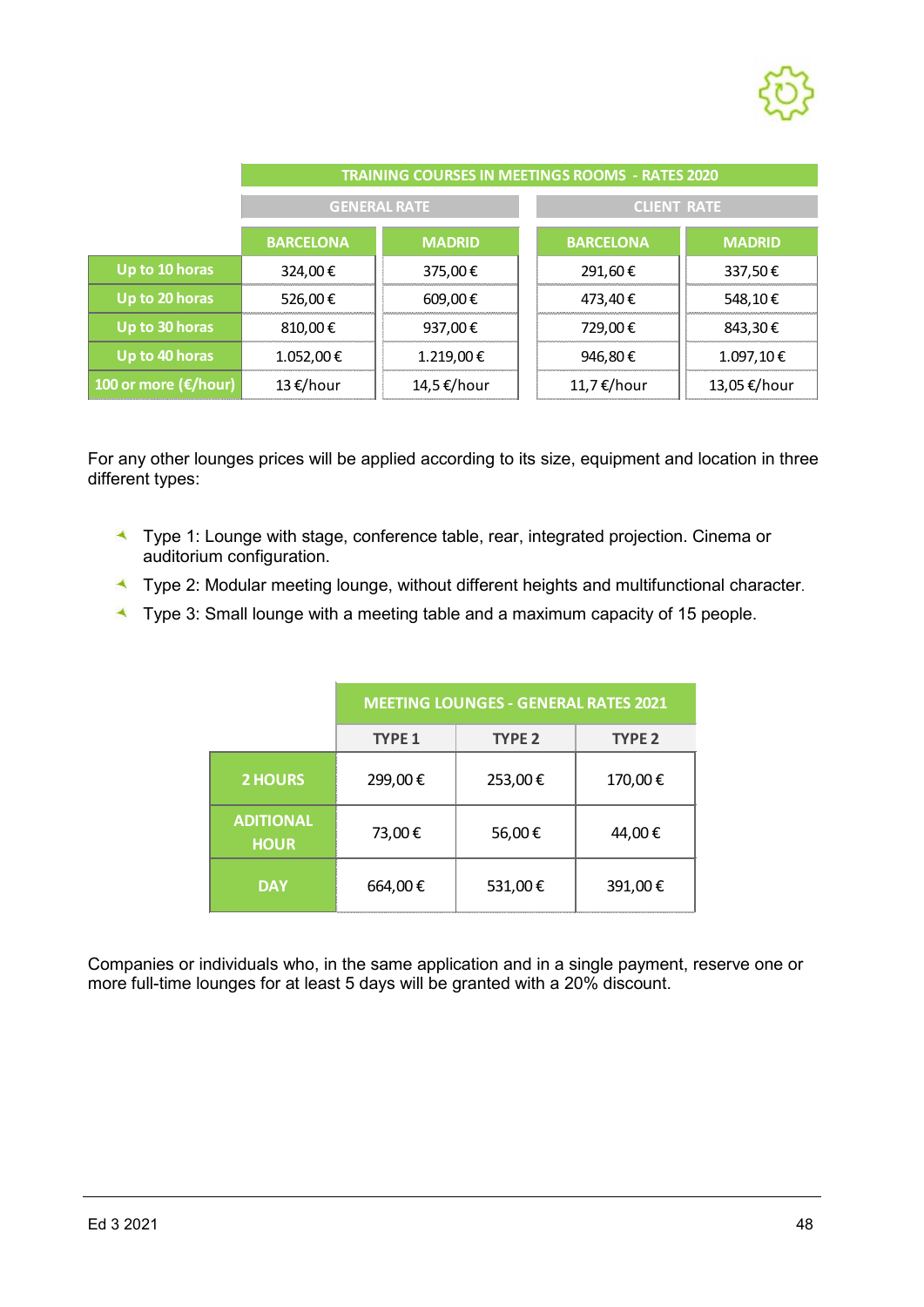

#### **5.3. CINEMATOGRAPHIC FILMING AND RECORDING, ADVERTISING & PHOTOGRAPHIC INTERVIEWS**

#### **Definition**

Use of certain areas of an airport to film, record or to make advertising interviews and photographs. When these activities involve the use of other services, supplies or consumptions, they will be additionally invoiced.

#### **Rates:**

| <b>2021 FILMING &amp; RECORDING RATES</b>                                                                                                                                                                                 |                 |
|---------------------------------------------------------------------------------------------------------------------------------------------------------------------------------------------------------------------------|-----------------|
| Madrid, Barcelona, Gran Canaria, Málaga, Palma de Mallorca and Tenerife Sur                                                                                                                                               |                 |
| <b>FILMING &amp; RECORDING RATES</b>                                                                                                                                                                                      | 2021            |
| Filming (up to 2 hours)                                                                                                                                                                                                   | 2.575,00€       |
| Aditional hour                                                                                                                                                                                                            | 1.236,00€       |
| Photo reports (up to 2 horas)                                                                                                                                                                                             | 618,00€         |
| Aditional hour photo reports                                                                                                                                                                                              | 298,70€         |
| Recordings for the purpose of releasing operational processes at the Airport, internal communication,<br>communication with the press, made by Airlines or Commercial Operators with mention to the airport               | 100% discount   |
| Recordings for communication and promotion of new routes at the Airport without direct price promotion<br>and mentioning the Airport                                                                                      | 100% discount   |
| Campaign to promote routes together with the Airport and in which both airlines, destinations and the<br>Airport are promoted. Without price or product communication. Subject to approval of the design of the<br>action | 100% discount   |
| Commercial promotion oriented to the sale of the products (usually route) of the Airline mentioning the<br>Airport and the destination. Subject to approval of the design of the action by the Airport.                   | 50% discount    |
| Projects of joint collaboration with the Airport by third parties (operators or not in the Airport) with mention<br>of the participation of the Airport in an active way                                                  | 50% discount    |
| Filming and reports at runway or apron                                                                                                                                                                                    | 300 % surcharge |

| Alicante, Bilbao, Fuerteventura, Ibiza, Lanzarote, Menorca, Tenerife Norte, Santiago, Sevilla and Valencia.                                                                                                               |                 |  |  |  |
|---------------------------------------------------------------------------------------------------------------------------------------------------------------------------------------------------------------------------|-----------------|--|--|--|
| <b>FILMING &amp; RECORDING RATES</b>                                                                                                                                                                                      | 2021            |  |  |  |
| Filming (up to 2 hours)                                                                                                                                                                                                   | 1.957,00€       |  |  |  |
| Aditional hour                                                                                                                                                                                                            | 937,30€         |  |  |  |
| Photo reports (up to 2 horas)                                                                                                                                                                                             | 469,68€         |  |  |  |
| Aditional hour photo reports                                                                                                                                                                                              | 226,60€         |  |  |  |
| Recordings for the purpose of releasing operational processes at the Airport, internal communication,<br>communication with the press, made by Airlines or Commercial Operators with mention to the airport               | 100% discount   |  |  |  |
| Recordings for communication and promotion of new routes at the Airport without direct price promotion<br>and mentioning the Airport                                                                                      | 100% discount   |  |  |  |
| Campaign to promote routes together with the Airport and in which both airlines, destinations and the<br>Airport are promoted. Without price or product communication. Subject to approval of the design of the<br>action | 100% discount   |  |  |  |
| Commercial promotion oriented to the sale of the products (usually route) of the Airline mentioning the<br>Airport and the destination. Subject to approval of the design of the action by the Airport.                   | 50% discount    |  |  |  |
| Projects of joint collaboration with the Airport by third parties (operators or not in the Airport) with mention<br>of the participation of the Airport in an active way                                                  | 50% discount    |  |  |  |
| Filming and reports at runway or apron                                                                                                                                                                                    | 300 % surcharge |  |  |  |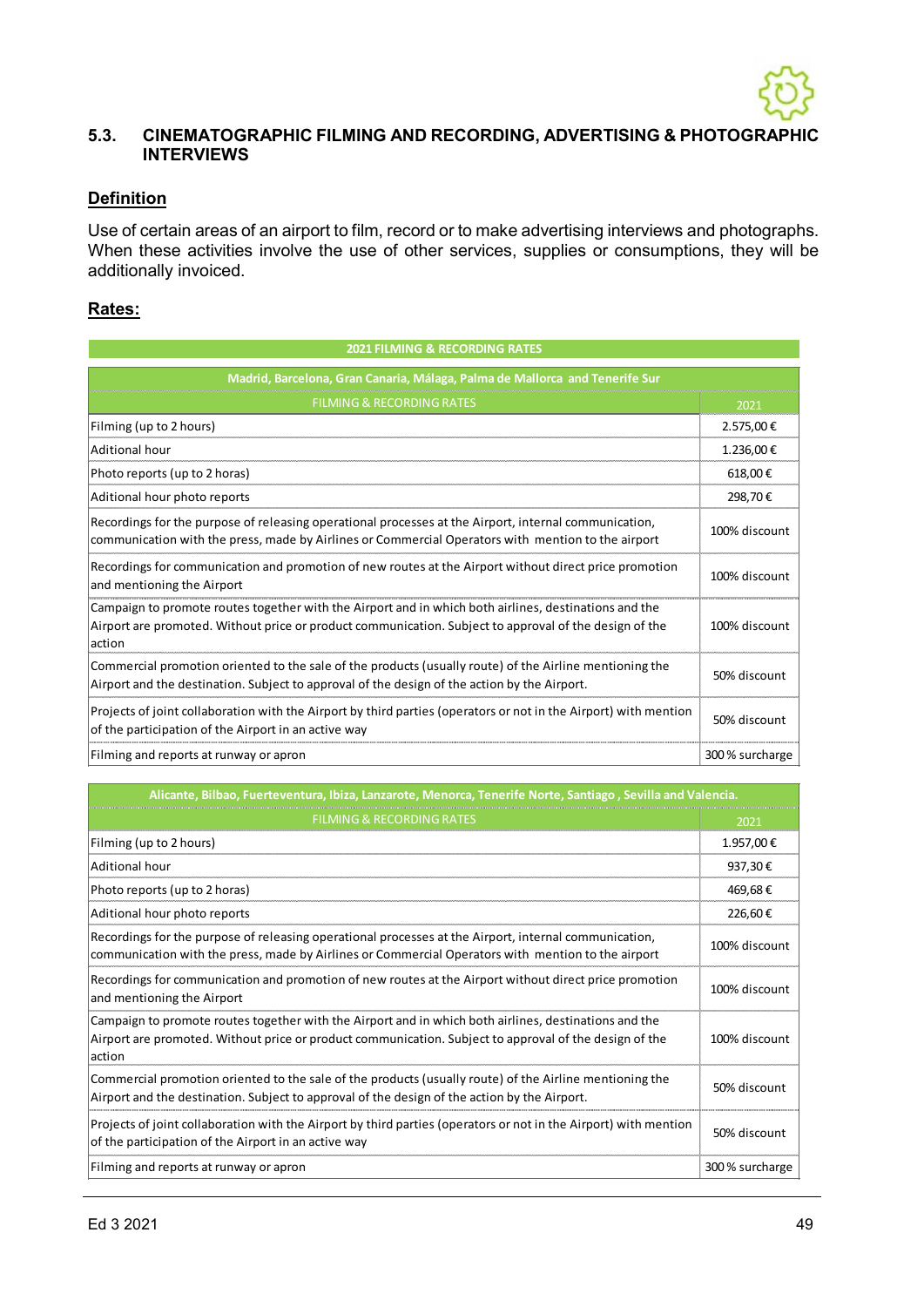

| <b>Rest of airports</b>                                                                                                                                                                                                   |                 |  |  |  |  |
|---------------------------------------------------------------------------------------------------------------------------------------------------------------------------------------------------------------------------|-----------------|--|--|--|--|
| <b>FILMING &amp; RECORDING RATES</b>                                                                                                                                                                                      | 2021            |  |  |  |  |
| Filming (up to 2 hours)                                                                                                                                                                                                   | 1.596,50€       |  |  |  |  |
| Aditional hour                                                                                                                                                                                                            | 762,20€         |  |  |  |  |
| Photo reports (up to 2 horas)                                                                                                                                                                                             | 381,10€         |  |  |  |  |
| Aditional hour photo reports                                                                                                                                                                                              | 180,25€         |  |  |  |  |
| Recordings for the purpose of releasing operational processes at the Airport, internal communication,<br>communication with the press, made by Airlines or Commercial Operators with mention to the airport               | 100% discount   |  |  |  |  |
| Recordings for communication and promotion of new routes at the Airport without direct price promotion<br>and mentioning the Airport                                                                                      | 100% discount   |  |  |  |  |
| Campaign to promote routes together with the Airport and in which both airlines, destinations and the<br>Airport are promoted. Without price or product communication. Subject to approval of the design of the<br>action | 100% discount   |  |  |  |  |
| Commercial promotion oriented to the sale of the products (usually route) of the Airline mentioning the<br>Airport and the destination. Subject to approval of the design of the action by the Airport.                   | 50% discount    |  |  |  |  |
| Projects of joint collaboration with the Airport by third parties (operators or not in the Airport) with mention<br>of the participation of the Airport in an active way                                                  | 50% discount    |  |  |  |  |
| Filming and reports at runway or apron                                                                                                                                                                                    | 300 % surcharge |  |  |  |  |

### **5.4. SURVEYS**

| <b>RATES 2021</b>                                                                                                                       |               |  |  |  |  |
|-----------------------------------------------------------------------------------------------------------------------------------------|---------------|--|--|--|--|
| Madrid, Barcelona, Palma de Mallorca, Ibiza, Menorca, Gran Canaria, Lanzarote, Fuerteventura, Tenerife<br><b>Norte and Tenerife Sur</b> |               |  |  |  |  |
| Surveys                                                                                                                                 | 2021          |  |  |  |  |
| Person/time/day (airside)                                                                                                               | 965,00€       |  |  |  |  |
| Person/time/day (landside)                                                                                                              | 575,00€       |  |  |  |  |
| Collaborative projects, airlines and other airport operators                                                                            | 50% Discount  |  |  |  |  |
| Collaborative projects with shared results and being of the interest for the airport                                                    | 100% Discount |  |  |  |  |
| Alicante, Bilbao, Málaga, Santiago, Sevilla and Valencia                                                                                |               |  |  |  |  |
| Surveys                                                                                                                                 | 2021          |  |  |  |  |
| Person/time/day (airside)                                                                                                               | 605,00€       |  |  |  |  |
| Person/time/day (landside)                                                                                                              | 360,00€       |  |  |  |  |
| Collaborative projects, airlines and other airport operators                                                                            | 50% Discount  |  |  |  |  |
| Collaborative projects with shared results and being of the interest for the airport                                                    | 100% Discount |  |  |  |  |
| <b>Resto aeropuertos</b>                                                                                                                |               |  |  |  |  |
| Surveys                                                                                                                                 | 2021          |  |  |  |  |
| Person/time/day (airside)                                                                                                               | 300,00€       |  |  |  |  |
| Person/time/day (landside)                                                                                                              | 180,00€       |  |  |  |  |

Collaborative projects, airlines and other airport operators **50% Discount** 50% Discount Collaborative projects with shared results and being of the interest for the airport 100% Discount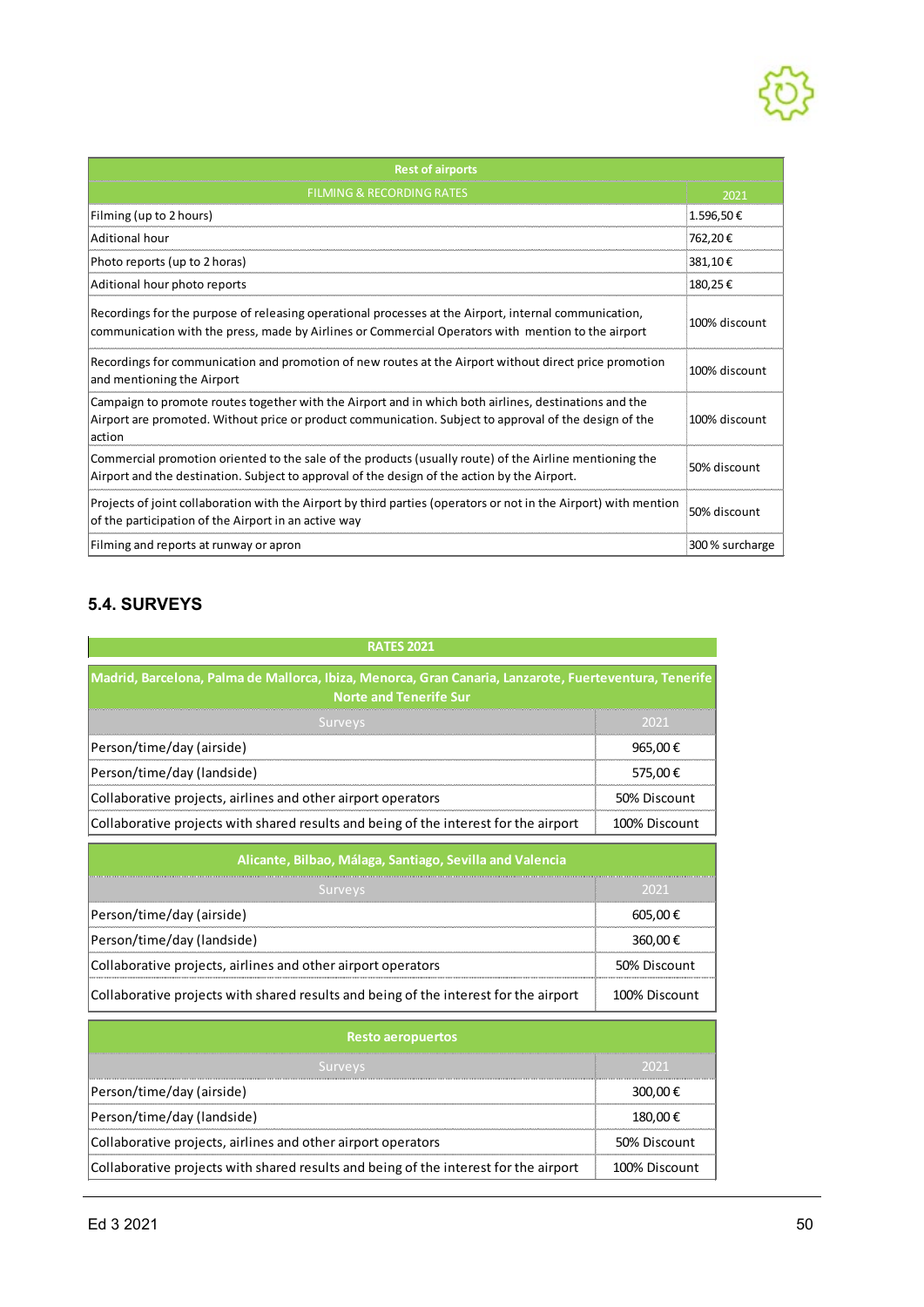

#### **5.5. FAST TRACK & FAST LANE**

Fast Lane: Preferred access routes to security controls. Fast Track: independent fast track of security controls.

| Rates 2021 Fast Track / Lane |                                   |       |  |  |  |
|------------------------------|-----------------------------------|-------|--|--|--|
|                              |                                   | Rate  |  |  |  |
| <b>FAST LANE</b>             | Rates for access ticket<br>packed | 1,61€ |  |  |  |
|                              | Individual                        | 4,54€ |  |  |  |
|                              |                                   | Rate  |  |  |  |
| <b>FAST TRACK</b>            | Rates for access ticket<br>packed | 4,00€ |  |  |  |
|                              | Individual                        | 9,09€ |  |  |  |

#### **5.6. VIP PACK**

### **5.6.1. VIP Pack. Fast Lane Model A (ticket packed)**

|                |                   |                     |            | <b>RATES 2021 TICKET PACKED - FAST LANE</b> |            |                   |            |
|----------------|-------------------|---------------------|------------|---------------------------------------------|------------|-------------------|------------|
|                | Alicante          | Málaga              |            | <b>Bilbao</b>                               |            | Gran Canaria      |            |
|                | <b>Adult rate</b> | <b>Adult rate</b>   |            | <b>Adult rate</b>                           |            | <b>Adult rate</b> |            |
| Pax            | Price             | Pax                 | Price      | Pax                                         | Price      | Pax               | Price      |
| Up to 300      | 24,99€            | Up to 300           | 24,99€     | Up to 100                                   | 24,99€     | Up to 100         | 24,99€     |
| Up to 1.000    | 24,16€            | Up to 1.000         | 24,16€     | Up to 300                                   | 24,06€     | Up to 300         | 24,06€     |
| Up to 2.000    | 23,75€            | Up to 2.000         | 23,75€     | Up to 500                                   | 23,65€     | Up to 500         | 23,65€     |
| Up to 3.000    | 21,84€            | Up to 3.000         | 21,84€     | Up to 1100                                  | 21,38€     | Up to 1100        | 21,38€     |
| Up to 5.000    | 19,68€            | Up to 5.000         | 19,68€     | >1100                                       | 18,55€     | >1100             | 18,55€     |
| >5.000         | 18,55€            | >5.000              | 18,55€     |                                             |            |                   |            |
|                | <b>Child Rate</b> | <b>Child Rate</b>   |            | <b>Child Rate</b>                           |            | <b>Child Rate</b> |            |
| $0 - 5$ years  | Free              | $0 - 5$ years       | Free       | $0 - 5$ years                               | Free       | $0 - 5$ years     | Free       |
| $6 - 10$ years | Adult rate        | $6 - 10$ years      | Adult rate | $6 - 10$ years                              | Adult rate | $6 - 10$ years    | Adult rate |
|                | Palma de Mallorca | <b>Tenerife Sur</b> |            | Valencia                                    |            |                   | Sevilla    |
|                | <b>Adult rate</b> | <b>Adult rate</b>   |            | <b>Adult rate</b>                           |            | Adult rate        |            |
| Pax            | Price             | Pax                 | Price      | Pax                                         | Price      | Pax               | Price      |
| Up to 100      | 24,99€            | Up to 100           | 24,99€     | Up to 150                                   | 24,99€     | Up to 150         | 24,99€     |
| Up to 300      | 24,06€            | Up to 300           | 24,06€     | Up to 300                                   | 23,29€     | Up to 300         | 23,29€     |
| Up to 500      | 23,65€            | Up to 500           | 23,65€     | Up to 500                                   | 22,46€     | Up to 500         | 22,46€     |
| Up to 1100     | 21,38€            | Up to 1100          | 21,38€     | Up to 700                                   | 21,84€     | Up to 700         | 21,84€     |
| >1100          | 18,55€            | >1100               | 18,55€     | Up to 3.000                                 | 20,76€     | Up to 3.000       | 20,76€     |
|                |                   |                     |            | >3.000                                      | 18,55€     | >3.000            | 18,55€     |
|                | <b>Child Rate</b> | <b>Child Rate</b>   |            | <b>Child Rate</b>                           |            | <b>Child Rate</b> |            |
| $0 - 5$ years  | Free              | $0 - 5$ years       | Free       | $0 - 5$ years                               | Free       | $0 - 5$ years     | Free       |
| $6 - 10$ years | Adult rate        | $6 - 10$ years      | Adult rate | $6 - 10$ years                              | Adult rate | $6 - 10$ years    | Adult rate |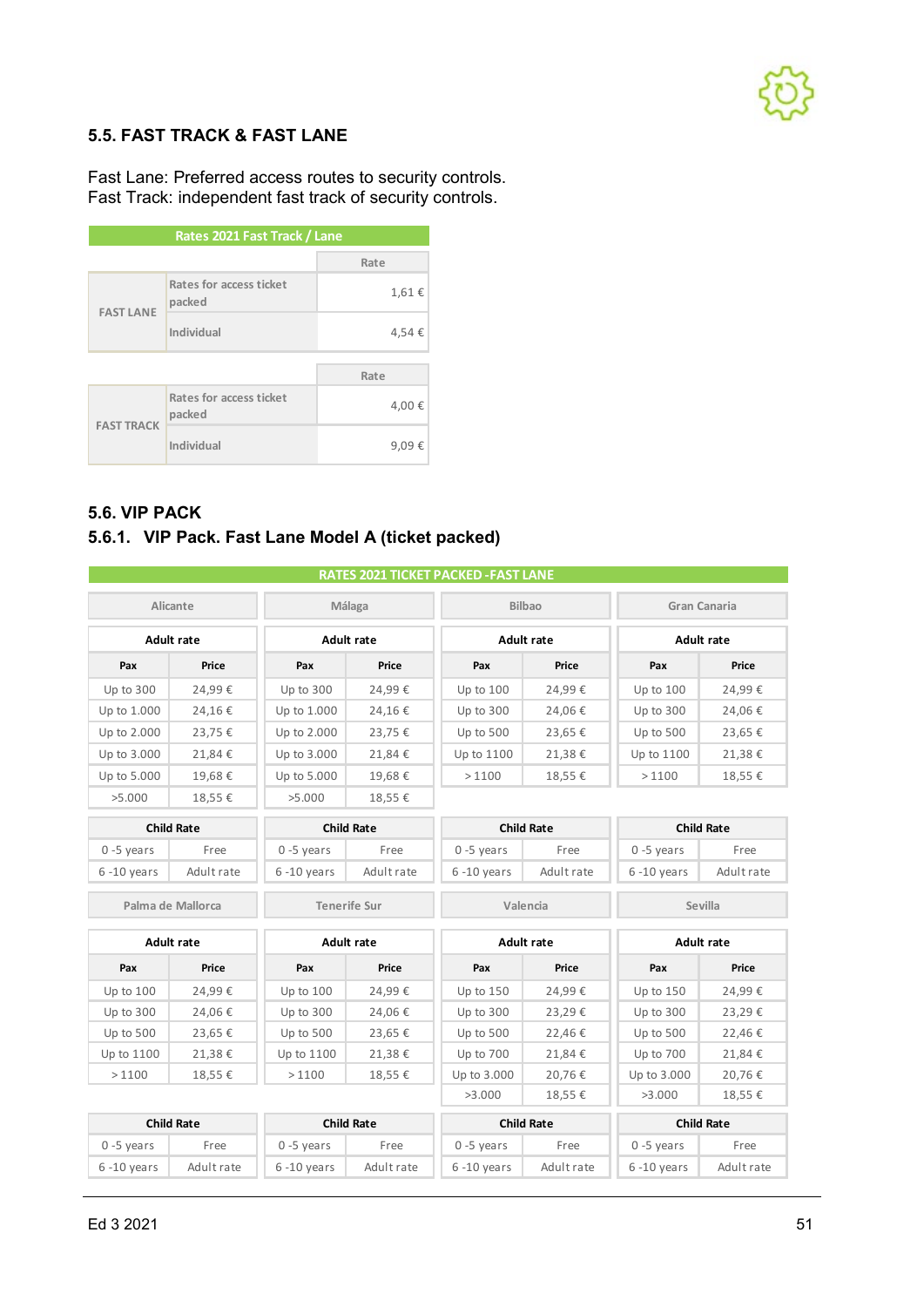

|                | A Coruña          |                   | Lanzarote  |                                        | <b>Tenerife Norte</b> |                   | Santiago   |
|----------------|-------------------|-------------------|------------|----------------------------------------|-----------------------|-------------------|------------|
|                | <b>Adult rate</b> | <b>Adult rate</b> |            | <b>Adult rate</b><br><b>Adult rate</b> |                       |                   |            |
| Pax            | Price             | Pax               | Price      | Pax<br>Price                           |                       | Pax               | Price      |
| Up to 150      | 24,99€            | Up to 150         | 24,99€     | Up to 150                              | 24,99€                | Up to 150         | 24,99€     |
| Up to 300      | 23,29€            | Up to 300         | 23,29€     | Up to 300                              | 23,29€                | Up to 300         | 23,29€     |
| Up to 500      | 22,46€            | Up to 500         | 22,46€     | Up to 500                              | 22,46€                | Up to 500         | 22,46€     |
| Up to 700      | 21,84€            | Up to 700         | 21,84€     | Up to 700                              | 21,84€                | Up to 700         | 21,84€     |
| Up to 3.000    | 20,76€            | Up to 3.000       | 20,76€     | Up to 3.000                            | 20,76€                | Up to 3.000       | 20,76€     |
| >3.000         | 18,55€            | >3.000            | 18,55€     | >3.000                                 | 18,55€                | >3.000            | 18,55€     |
|                | <b>Child Rate</b> | <b>Child Rate</b> |            | <b>Child Rate</b>                      |                       | <b>Child Rate</b> |            |
| $0 - 5$ years  | Free              | $0 - 5$ years     | Free       | $0 - 5$ years                          | Free                  | $0 - 5$ years     | Free       |
| $6 - 10$ years | Adult rate        | $6 - 10$ years    | Adult rate | $6 - 10$ years                         | Adult rate            | $6 - 10$ years    | Adult rate |
|                | Ibiza             | <b>Menorca</b>    |            | Fuerteventura                          |                       | Vigo              |            |
|                | <b>Adult rate</b> | <b>Adult rate</b> |            | <b>Adult rate</b>                      |                       | Adult rate        |            |
| Pax            | Price             | Pax               | Price      | Pax                                    | Price                 | Pax               | Price      |
| Up to 150      | 24,99€            | Up to 150         | 24,99€     | Up to 150                              | 24,99€                | Up to 150         | 24,99€     |
| Up to 300      | 23,29€            | Up to 300         | 23,29€     | Up to 300                              | 23,29€                | Up to 300         | 23,29€     |
| Up to 500      | 22,46€            | Up to 500         | 22,46€     | Up to 500                              | 22,46€                | Up to 500         | 22,46€     |
| Up to 700      | 21,84€            | Up to 700         | 21,84€     | Up to 700                              | 21,84€                | Up to 700         | 21,84€     |
| Up to 3.000    | 20,76€            | Up to 3.000       | 20,76€     | Up to 3.000                            | 20,76€                | Up to 3.000       | 20,76€     |
| >3.000         | 18,55€            | >3.000            | 18,55€     | >3.000                                 | 18,55€                | >3.000            | 18,55€     |
|                | <b>Child Rate</b> | <b>Child Rate</b> |            | <b>Child Rate</b>                      |                       | <b>Child Rate</b> |            |
| $0 - 5$ years  | Free              | $0 - 5$ years     | Free       | $0 - 5$ years                          | Free                  | $0 - 5$ years     | Free       |
| $6 - 10$ years | Adult rate        | $6 - 10$ years    | Adult rate | $6 - 10$ years                         | Adult rate            | $6 - 10$ years    | Adult rate |

| <b>Barcelona El Prat</b> |                                |                              | <b>Adolfo Suárez Madrid Barajas</b> |                                |                         |
|--------------------------|--------------------------------|------------------------------|-------------------------------------|--------------------------------|-------------------------|
|                          | <b>Adult Rate</b>              |                              |                                     | <b>Adult Rate</b>              |                         |
| Pax                      | Salas Schengen<br>Lounge $(*)$ | No Schengen<br>Lounge $(**)$ | Pax                                 | Salas Schengen<br>Lounge $(*)$ | No Schenge<br>Lounge (* |
| Up to 270                | 24,99€                         | 26,12€                       | Up to 270                           | 27,13€                         | 28,27€                  |
| Up to 1.000              | 24,78€                         | 25,86€                       | Up to 1.000                         | 26,93€                         | 28,01€                  |
| Up to 2.000              | 24,16€                         | 25,19€                       | Up to 2.000                         | 26,31€                         | 27,34€                  |
| Up to 3.000              | 21,38€                         | 22,57€                       | Up to 3.000                         | 23,53€                         | 24,71€                  |
| > 3.000                  | 18,55€                         | 19,63€                       | > 3.000                             | 20,69€                         | 21,78€                  |
|                          |                                |                              |                                     |                                |                         |

| $0 - 5$ years  | Free       | $0 - 5$ years  |
|----------------|------------|----------------|
| $6 - 10$ years | Adult rate | $6 - 10$ years |
|                |            |                |

#### **Rates without taxes Rates without taxes**

(\*) Aeropuerto de Barcelona: Colomer, Canudas y Pau Casals (\*\*) Aeropuerto de Barcelona: Miró

|                              | <b>Adolfo Suárez Madrid Barajas</b> |                                |                              |  |  |  |  |
|------------------------------|-------------------------------------|--------------------------------|------------------------------|--|--|--|--|
|                              |                                     |                                |                              |  |  |  |  |
|                              | <b>Adult Rate</b>                   |                                |                              |  |  |  |  |
| lo Schengen<br>Lounge $(**)$ | Pax                                 | Salas Schengen<br>Lounge $(*)$ | No Schengen<br>Lounge $(**)$ |  |  |  |  |
| 26,12€                       | Up to 270                           | 27,13€                         | 28,27€                       |  |  |  |  |
| 25,86€                       | Up to 1.000                         | 26,93€                         | 28,01€                       |  |  |  |  |
| 25,19€                       | Up to 2.000                         | 26,31€                         | 27,34€                       |  |  |  |  |
| 22,57€                       | Up to 3.000                         | 23,53€                         | 24,71€                       |  |  |  |  |
| 19,63€                       | > 3.000                             | 20,69€                         | 21,78€                       |  |  |  |  |
|                              |                                     |                                |                              |  |  |  |  |

| <b>Child Rate</b> |            |  |  |
|-------------------|------------|--|--|
| $0 - 5$ years     | Free       |  |  |
| $6 - 10$ years    | Adult rate |  |  |

(\*) Madrid Airport: Puerta del Sol, Puerta de Alcalá y Plaza Mayor (\*\*) Madrid Airport: Neptuno y Cibeles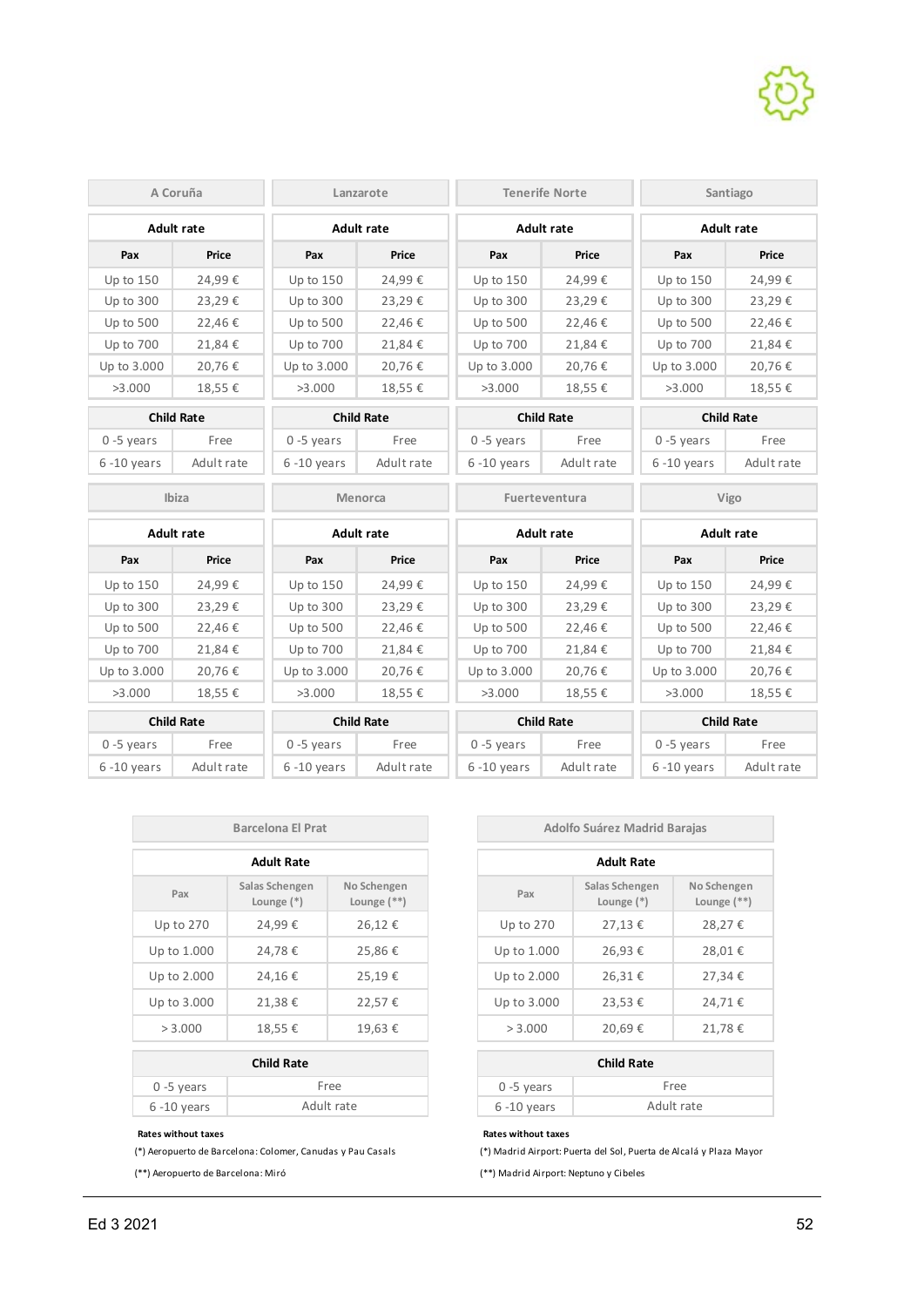

# **5.6.2. VIP Pack. Fast Lane Model B (ticket packed)**

|                   |                   |                     |            | <b>RATES 2021 INDEPENDENT OF TICKET - FAST LANE</b> |            |                   |            |
|-------------------|-------------------|---------------------|------------|-----------------------------------------------------|------------|-------------------|------------|
| Alicante          |                   | Málaga              |            | <b>Bilbao</b>                                       |            | Gran Canaria      |            |
| <b>Adult rate</b> |                   | <b>Adult rate</b>   |            | <b>Adult rate</b>                                   |            | <b>Adult rate</b> |            |
| Pax               | Price             | Pax                 | Price      | Pax                                                 | Price      | Pax               | Price      |
| Up to 250         | 27,84€            | Up to 250           | 27,84€     | Up to 600                                           | 27,84€     | Up to 600         | 27,84€     |
| Up to 1.000       | 26,19€            | Up to 1.000         | 26,19€     | Up to 1.750                                         | 24,32€     | Up to 1.750       | 24,96€     |
| Up to 2.000       | 25,52€            | Up to 2.000         | 25,52€     | Up to 5.500                                         | 21,42€     | Up to 5.500       | 21,42€     |
| Up to 4.000       | 23,82€            | Up to 4.000         | 23,82€     | Up to 10.000                                        | 21,12€     | Up to 10.000      | 21,12€     |
| Up to 10.000      | 21,32€            | Up to 10.000        | 21,87€     | >10.000                                             | 20,82€     | >10.000           | 20,82€     |
| >10.000           | 20,82€            | >10.000             | 20,82€     |                                                     |            |                   |            |
|                   | <b>Child Rate</b> | <b>Child Rate</b>   |            | <b>Child Rate</b>                                   |            | <b>Child Rate</b> |            |
| $0 - 5$ years     | Free              | $0 - 5$ years       | Free       | $0 - 5$ years                                       | Free       | $0 - 5$ years     | Free       |
| $6 - 10$ years    | Adult rate        | $6 - 10$ years      | Adult rate | $6 - 10$ years                                      | Adult rate | $6 - 10$ years    | Adult rate |
|                   | Palma de Mallorca | <b>Tenerife Sur</b> |            | Valencia                                            |            | Sevilla           |            |
| <b>Adult rate</b> |                   | <b>Adult rate</b>   |            | <b>Adult rate</b>                                   |            | <b>Adult rate</b> |            |
| Pax               | Price             | Pax                 | Price      | Pax                                                 | Price      | Pax               | Price      |
| Up to 600         | 27,84€            | Up to 600           | 27,84€     | Up to 600                                           | 27,84€     | Up to 600         | 27,84€     |
| Up to 1.750       | 24,96€            | Up to 1.750         | 24,96€     | Up to 1100                                          | 26,55€     | Up to 1100        | 26,55€     |
| Up to 5.500       | 21,42€            | Up to 5.500         | 21,42€     | Up to 1500                                          | 23,98€     | Up to 1500        | 23,98€     |
| Up to 10.000      | 21,12€            | Up to 10.000        | 21,12€     | Up to 3250                                          | 22,92€     | Up to 3250        | 22,92€     |
| >10.000           | 20,82€            | >10.000             | 20,82€     | > 3.250                                             | 20,82€     | > 3.250           | 20,82€     |
|                   | <b>Child Rate</b> | <b>Child Rate</b>   |            | <b>Child Rate</b>                                   |            | <b>Child Rate</b> |            |
| $0 - 5$ years     | Free              | $0 - 5$ years       | Free       | $0 - 5$ years                                       | Free       | $0 - 5$ years     | Free       |
| $6 - 10$ years    | Adult rate        | $6 - 10$ years      | Adult rate | $6 - 10$ years                                      | Adult rate | $6 - 10$ years    | Adult rate |
|                   | A Coruña          | Lanzarote           |            | <b>Tenerife Norte</b>                               |            | Santiago          |            |
| <b>Adult rate</b> |                   | <b>Adult rate</b>   |            | <b>Adult rate</b>                                   |            | <b>Adult rate</b> |            |
| Pax               | Price             | Pax                 | Price      | Pax                                                 | Price      | Pax               | Price      |
| Up to $600$       | 27,12€            | Up to $600$         | 27,84 €    | Up to $600$                                         | 27,84 €    | Up to 600         | 27,84 €    |
| Up to 1100        | 25,87€            | Up to 1100          | 25,87€     | Up to 1100                                          | 25,87€     | Up to 1100        | 26,55€     |
| Up to 1500        | 23,37€            | Up to 1500          | 23,37€     | Up to 1500                                          | 23,37€     | Up to 1500        | 23,98€     |
| Up to 3250        | 22,92€            | Up to 3250          | 22,92€     | Up to 3250                                          | 22,92€     | Up to 3250        | 23,52€     |
| >3.250            | 20,82€            | > 3.250             | 20,82 €    | > 3.250                                             | 20,82€     | > 3.250           | 21,35€     |
|                   | <b>Child Rate</b> | <b>Child Rate</b>   |            | <b>Child Rate</b>                                   |            | <b>Child Rate</b> |            |
| $0 - 5$ years     | Free              | $0 - 5$ years       | Free       | $0 - 5$ years                                       | Free       | $0 - 5$ years     | Free       |
| $6 - 10$ years    | Adult rate        | $6 - 10$ years      | Adult rate | $6 - 10$ years                                      | Adult rate | $6 - 10$ years    | Adult rate |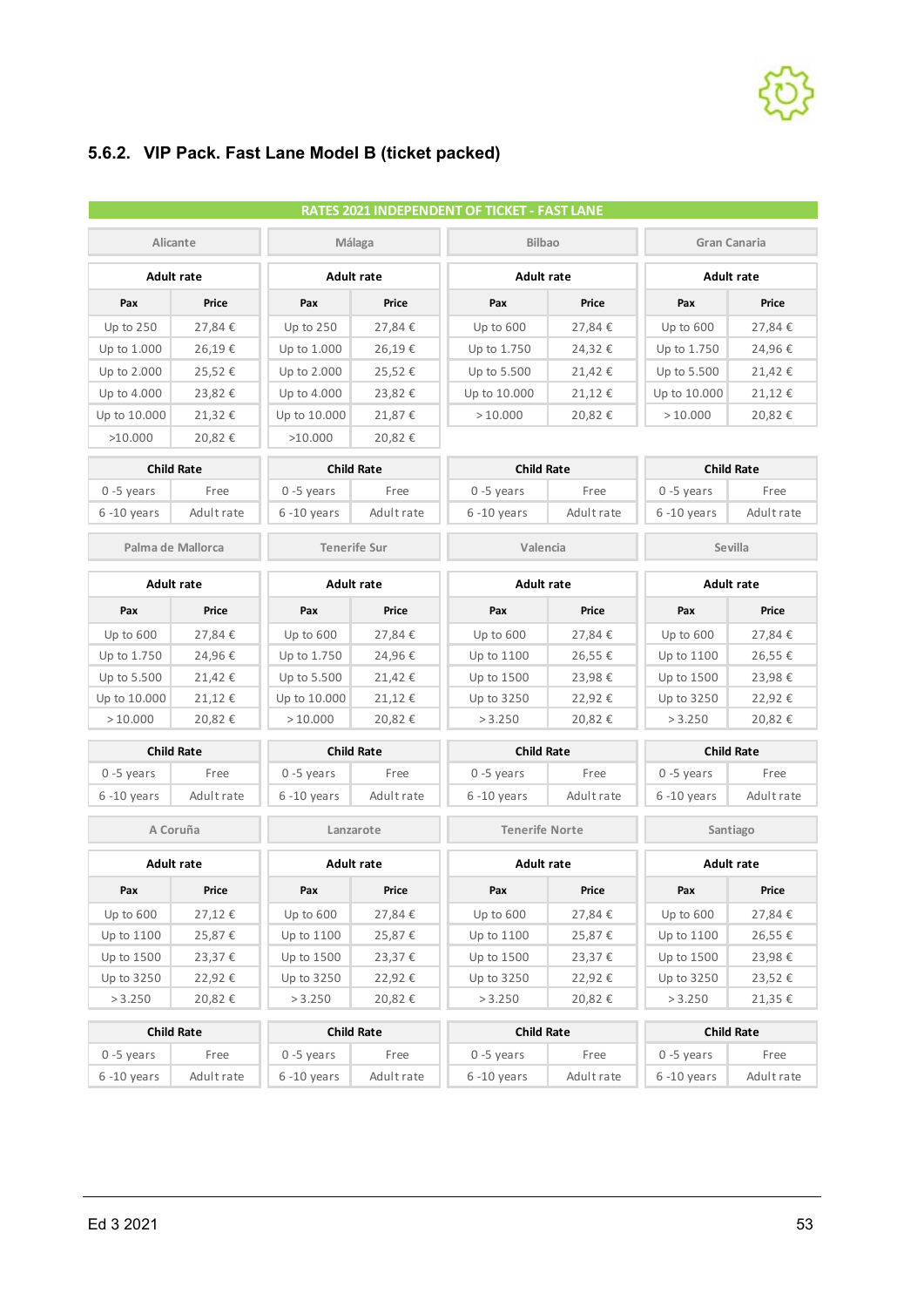

| Ibiza             |                                                             | Menorca           |        | Fuerteventura     |        | Vigo              |         |
|-------------------|-------------------------------------------------------------|-------------------|--------|-------------------|--------|-------------------|---------|
|                   | <b>Adult rate</b><br><b>Adult rate</b><br><b>Adult rate</b> |                   |        |                   |        | <b>Adult rate</b> |         |
| Pax               | Price                                                       | Pax               | Price  | Pax               | Price  | Pax               | Price   |
| Up to $600$       | 27,12€                                                      | Up to 600         | 27,84€ | Up to $600$       | 27,84€ | Up to 600         | 27,84 € |
| Up to 1100        | 25,87€                                                      | Up to 1100        | 26,55€ | Up to 1100        | 26,55€ | Up to 1100        | 26,55€  |
| Up to 1500        | 23,37€                                                      | Up to 1500        | 23,98€ | Up to 1500        | 23,98€ | Up to 1500        | 23,98€  |
| Up to 3250        | 22,92€                                                      | Up to 3250        | 23,52€ | Up to 3250        | 23,52€ | Up to 3250        | 23,52€  |
| > 3.250           | 20,82€                                                      | > 3.250           | 21,35€ | > 3.250           | 21,35€ | > 3.250           | 21,35€  |
| <b>Child Rate</b> |                                                             | <b>Child Rate</b> |        | <b>Child Rate</b> |        | <b>Child Rate</b> |         |
| $0 - 5$ years     | Free                                                        | $0 - 5$ years     | Free   | $0 - 5$ years     | Free   | $0 - 5$ years     | Free    |

6 -10 years Adult rate 6 -10 years Adult rate 6 -10 years Adult rate 6 -10 years Adult rate

| <b>Barcelona El Prat</b> |                                |                              |
|--------------------------|--------------------------------|------------------------------|
|                          | <b>Adult Rate</b>              |                              |
| Pax                      | Salas Schengen<br>Lounge $(*)$ | No Schengen<br>Lounge $(**)$ |
| Up to 270                | 27,84€                         | 28,97€                       |
| Up to 1.000              | 27,48€                         | 27,94€                       |
| Up to 2.000              | 26,86€                         | 27,33€                       |
| Up to 3.000              | 24,08€                         | 24,49€                       |
| > 3.000                  | 20,82€                         | 21,87€                       |

| <b>Child Rate</b> |            |  |                | <b>Child Rate</b> |
|-------------------|------------|--|----------------|-------------------|
| $0 - 5$ years     | Free       |  | $0 - 5$ years  |                   |
| $6 - 10$ years    | Adult rate |  | $6 - 10$ years | Aс                |

#### **Rates without taxes Rates without taxes**

(\*) Aeropuerto de Barcelona: Colomer, Canudas y Pau Casals

|                                     | <b>Adult Rate</b> |                                |                              |  |
|-------------------------------------|-------------------|--------------------------------|------------------------------|--|
| <b>Vo Schengen</b><br>Lounge $(**)$ | Pax               | Salas Schengen<br>Lounge $(*)$ | No Schengen<br>Lounge $(**)$ |  |
| 28,97€                              | Up to 270         | 32,15€                         | 33,29€                       |  |
| 27.94€                              | Up to 1.000       | 31,79€                         | 32,26€                       |  |
| 27,33€                              | Up to 2.000       | 31,18€                         | 31,64€                       |  |
| 24,49€                              | Up to 3.000       | 28,39€                         | 28,81€                       |  |
| 21,87€                              | > 3.000           | 25,13€                         | 26,18€                       |  |

| :e         | <b>Child Rate</b> |            |  |
|------------|-------------------|------------|--|
| Free       | $0 - 5$ years     | Free       |  |
| Adult rate | $6 - 10$ years    | Adult rate |  |

(\*) Aeropuerto de Madrid: Puerta del Sol, Puerta de Alcalá y Plaza Mayor

(\*\*) Aeropuerto de Barcelona: Miró (\*\*) Aeropuerto de Madrid: Neptuno y Cibeles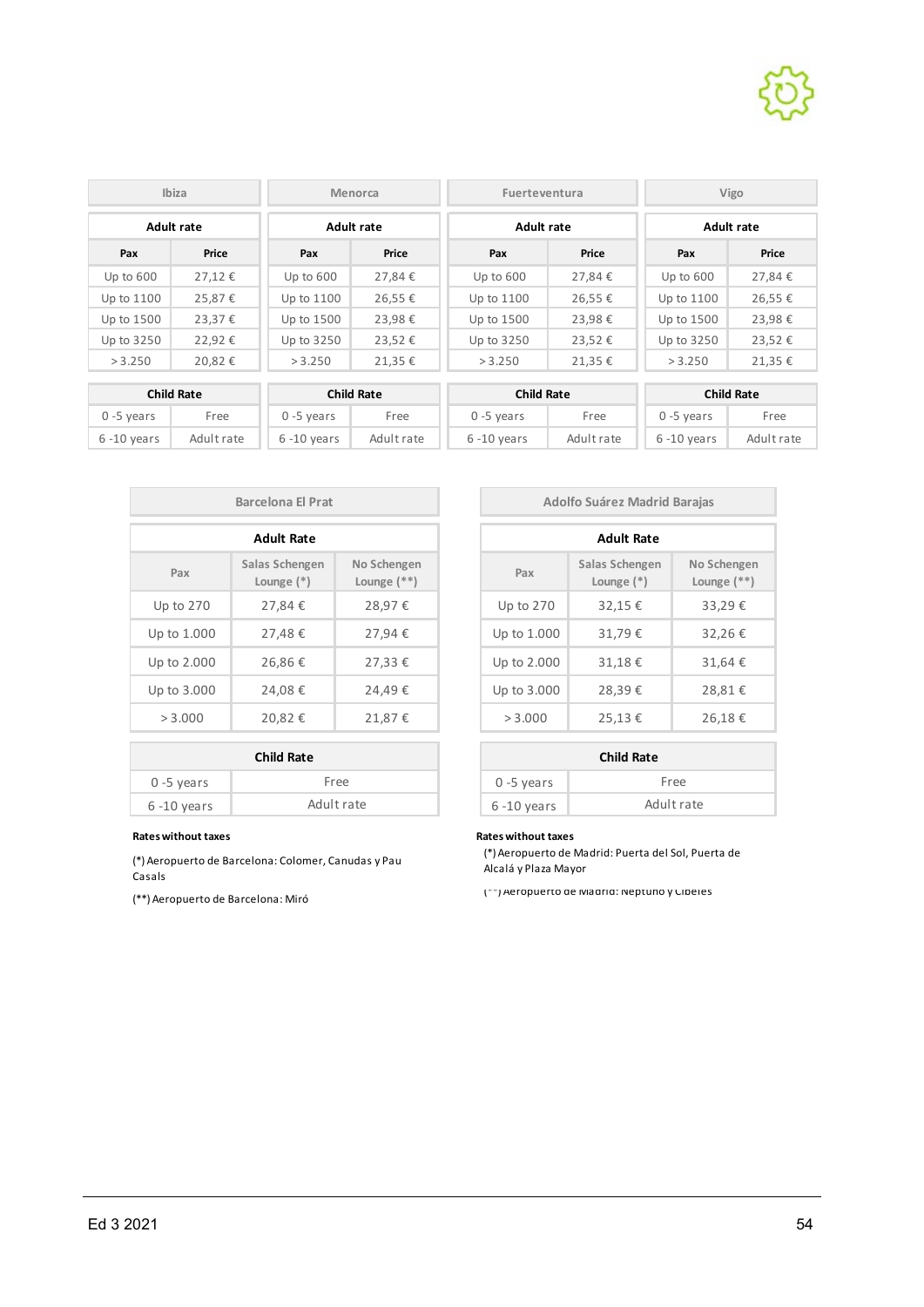### **5.7. MEET & ASSIST**

| <b>Meet &amp; Assit Departures</b> |                         |  |  |  |
|------------------------------------|-------------------------|--|--|--|
| Number of users                    | Rate<br>(without taxes) |  |  |  |
| 1                                  | 165,29€                 |  |  |  |
| $\mathcal{P}$                      | 210,74€                 |  |  |  |
| 3                                  | 235,54€                 |  |  |  |
| 4                                  | 260,33€                 |  |  |  |
| Aditional user                     | 57,85€                  |  |  |  |

#### **Meet & Assit Arrivals**

| Number of users | Rate<br>(without taxes) |
|-----------------|-------------------------|
| 1               | 82,64€                  |
| $\mathcal{P}$   | 105,37€                 |
| 3               | 117,77€                 |
| 4               | 130,16€                 |
| Aditional user  | 28,93€                  |

| <b>Meet &amp; Assit Transfer</b> |                         |  |  |  |
|----------------------------------|-------------------------|--|--|--|
| Number of users                  | Rate<br>(without taxes) |  |  |  |
| 1                                | 165,29€                 |  |  |  |
| $\mathfrak{D}$                   | 210,74€                 |  |  |  |
| 3                                | 235,54€                 |  |  |  |
| 4                                | 260,33€                 |  |  |  |
| Aditional user                   | 57,85€                  |  |  |  |

#### 0 - 5 years accompanied children – Free

Non accompanied children - surcharge of 25%.

10% discount is established for agencies and / or resellers of these services

#### **5.8. LEFT LUGGAGE OFFICE**

#### **Rates**

|                                                | <b>Euros</b>      | <b>Big locker</b> | <b>Medium locker</b> | <b>Small locker</b> |
|------------------------------------------------|-------------------|-------------------|----------------------|---------------------|
|                                                | General           | 5,80              | 5,07                 | 4.45                |
| Day or part thereof                            | Canary Islands    | 5,59              | 4,97                 | 4,35                |
|                                                | Ceuta and Melilla | 5,49              | 4,86                 | 4,35                |
|                                                | General           | 45,95             | 45,95                | 45.95               |
| Transfer from left luggage to warehouse        | Canary Islands    | 44,92             | 44,92                | 44,92               |
|                                                | Ceuta and Melilla | 44,09             | 44,09                | 44.09               |
|                                                | General           | 2,28              | 2,28                 | 2,28                |
| Warehousing ( $\epsilon$ /day or part thereof) | Canary Islands    | 2,28              | 2,28                 | 2,28                |
|                                                | Ceuta and Melilla | 2,17              | 2,17                 | 2,17                |

Rates not applicable at JT Barcelona-El Prat airport: please contact with the Airport to ask for conditions.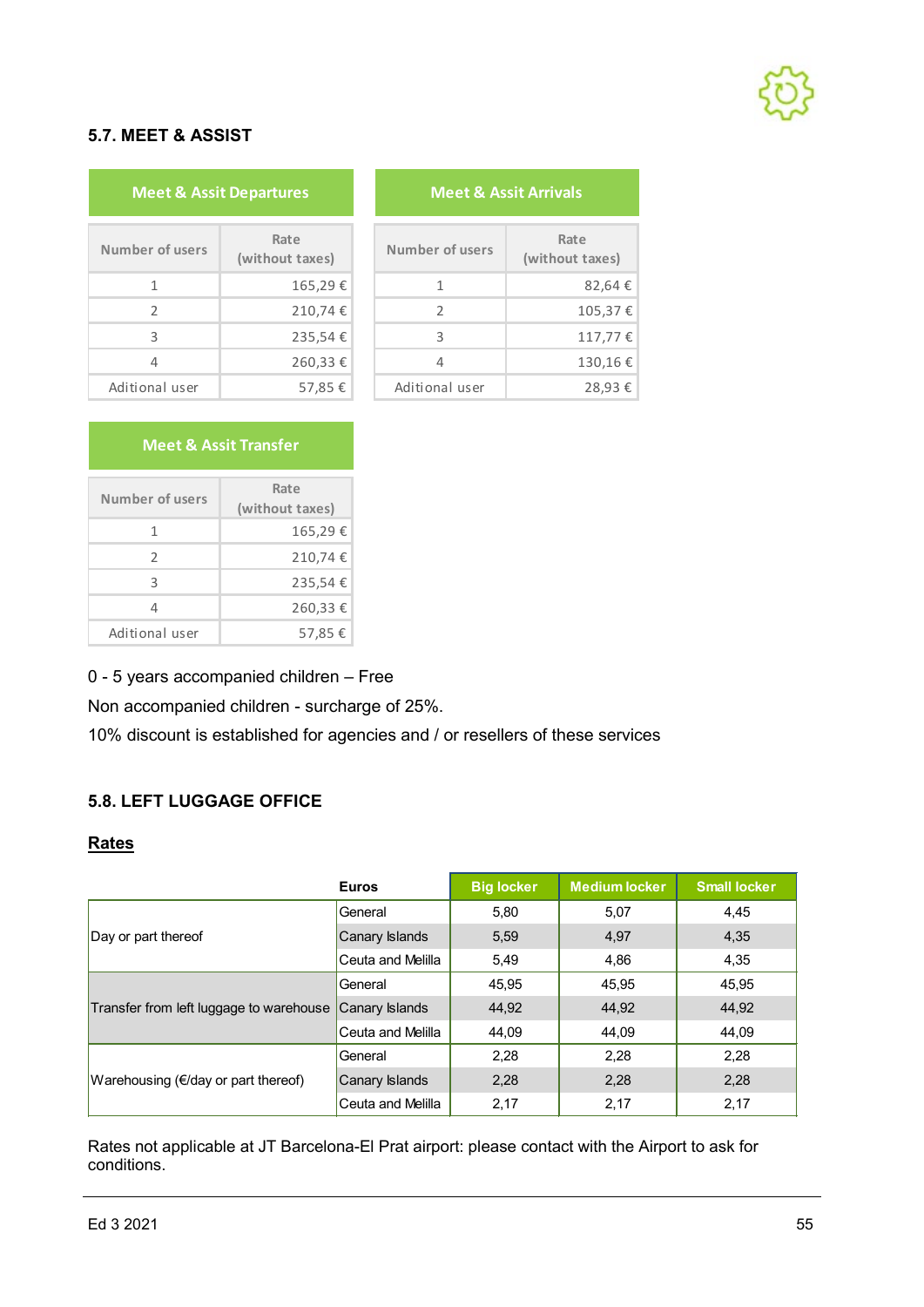

#### **5.9. ADVERTISING STANDS**

#### **Definition**

Use of advertising zones and facilities inside the airport directly used by Aena.

#### **Rates**

- Alicante, Barcelona-El Prat, Gran Canaria, Ibiza, Lanzarote, Adolfo Suarez Madrid Barajas, Málaga-Costa del Sol, Palma de Mallorca, Tenerife North and Tenerife South:

| <b>TYPE OF STAND</b> | <b>UNITARY FEE</b> |
|----------------------|--------------------|
| L-1                  | 426,33             |
| $L-2$                | 299,35             |
| L-3                  | 861,94             |
| $L - 4$              | 149,65             |
| $VT-1$               | 481,94             |
| $VT-2$               | 602,43             |
| VT-3                 | 759,99             |

€ / month

| <b>TYPE OF STAND</b>                        | FEE $(E)$ | <b>UNITS</b>    |
|---------------------------------------------|-----------|-----------------|
| Outside hoarding 8x3 m., maximum            | 34,72     | $m^2$ /month    |
| Electronic outside hoarding 4x3 m., maximum | 77,38     | $m^2$ /month    |
| Banderole in a lamppost 1,2x0,8 m. maximum  | 108,89    | banderole/month |
| Exposing platform                           | 4,82      | $m^2$ /day      |
| Luggage trolleys                            | 12,03     | trolley/month   |

Non-electronic hoardings with light have a surcharge of 35%.

#### - Rates for other airports:

| <b>TYPE OF STAND</b> | UNITARY FEE (€/month) |                                  | <b>UNITARY</b><br>FEE.<br>(E/year) | <b>UNITARY FEE</b><br>(€/half year) |
|----------------------|-----------------------|----------------------------------|------------------------------------|-------------------------------------|
|                      | Domestic<br>terminal  | <b>International</b><br>terminal | <b>Domestic</b><br>terminal        | <b>International</b><br>terminal    |
| $L - 1$              | 278,04                | 370,72                           | 2.502,42                           | 1.668,28                            |
| $L-2$                | 176,09                | 278,04                           | 1.584,86                           | 1.251,21                            |
| $L-3$                | 278,04                | 370,72                           | 2.502,42                           | 1.668,28                            |
| $VT-2$               | 370,72                | 463,41                           | 3.336,56                           | 2.085,34                            |
| $VT-3$               | 463,41                | 583,89                           | 4.170,70                           | 2.627,56                            |

The unit amounts on an annual/semiannual periods expressed above are only applicable to groups of advertising support contracted by lots and in seasons and areas established by the airport.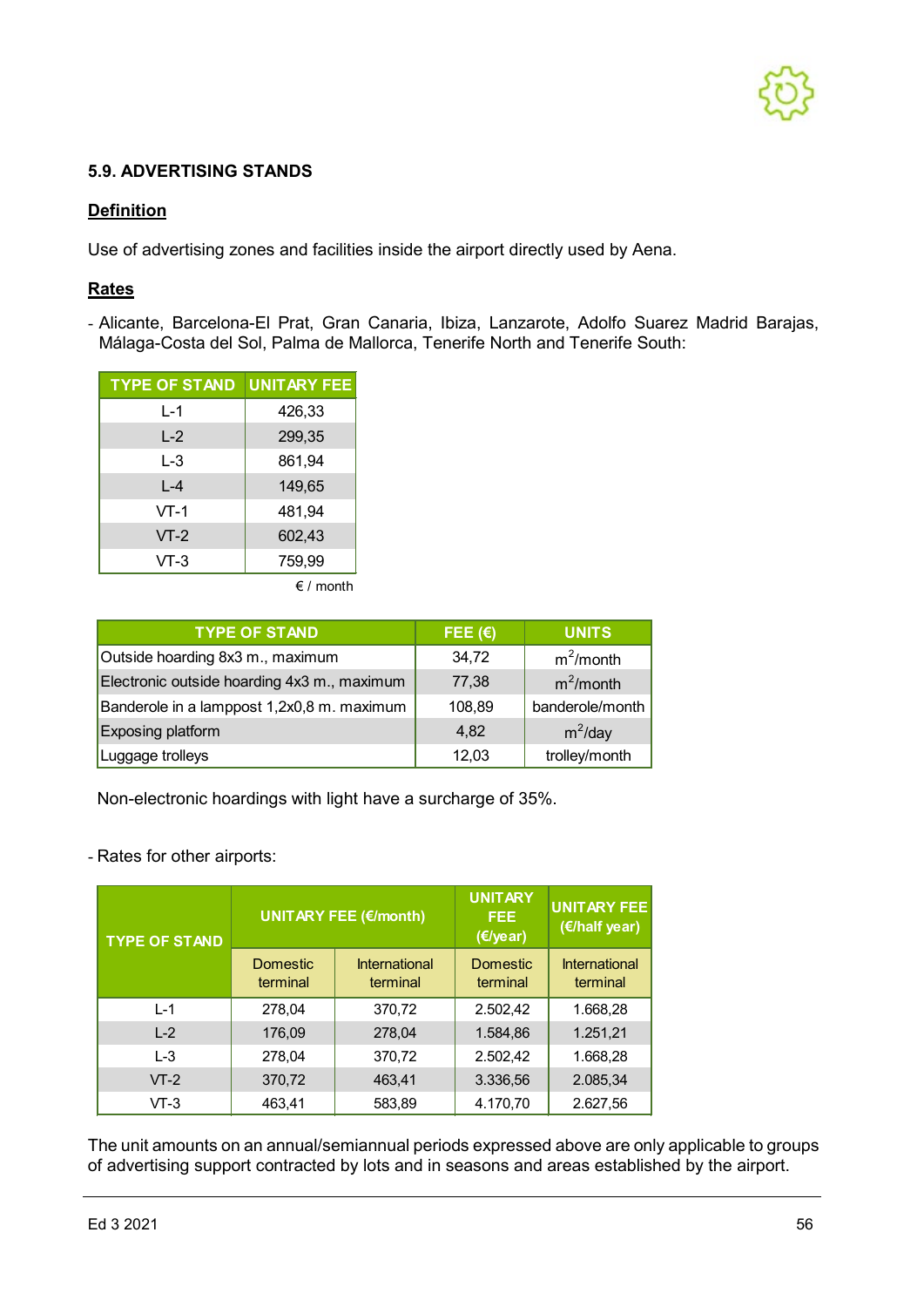

| <b>TYPE OF STAND</b>             | FEE $(E)$ | <b>UNITS</b>  |
|----------------------------------|-----------|---------------|
| Outside hoarding 8x3 m., maximum | 27,804675 | $m^2$ /month  |
| <b>Exposing platform</b>         | 3,733648  | $m^2$ /day    |
| <b>Exposing platform</b>         | 9.26      | trolley/month |

Non-electronic hoardings with light have a surcharge of 25%.

#### **5.10. OTHER USES OF THE AIRPORT**

#### **Definition**

Use of the airport property and its outdoor facilities, for non-aeronautical trials, shows, and exhibitions, and other uses different from those specified in the above mentioned rates.

#### **Rates**

| <b>General fee</b>                     | Installation of equipment                                  |
|----------------------------------------|------------------------------------------------------------|
| 246,772219                             | 148,072119                                                 |
| $\epsilon$ hectare/day or part thereof | $\epsilon$ month for each gadget up to 4<br>m <sup>2</sup> |

#### **5.11. SUPPLIES AND OTHER SERVICES**

#### **Definition**

It includes supplies, services, materials and products including security cards and any other credentials issued for non-occasional access of persons to restricted areas of the airports directly or indirectly provided by the airport, and the use of the airport property in the facilities and equipment needed to provide them.

#### **Rates**

- **Supplies measured by meter** the rate unit will be calculated dividing the amount of the periodic invoice from the service supplier by the number of units consumed, applying an increase of 12.5% for the use of the airport property.
- **Rest of the supplies provided by the airport**, the rate unit will be calculated dividing the total amount of the service cost by the square meters of the airport surface affected by such service, applying an increase of 12.5% for the use of the airport property.
- **Services, materials and products provided by the airport**, they will be invoiced for the real amount of their cost, increasing a 12.5% for the use of airport property.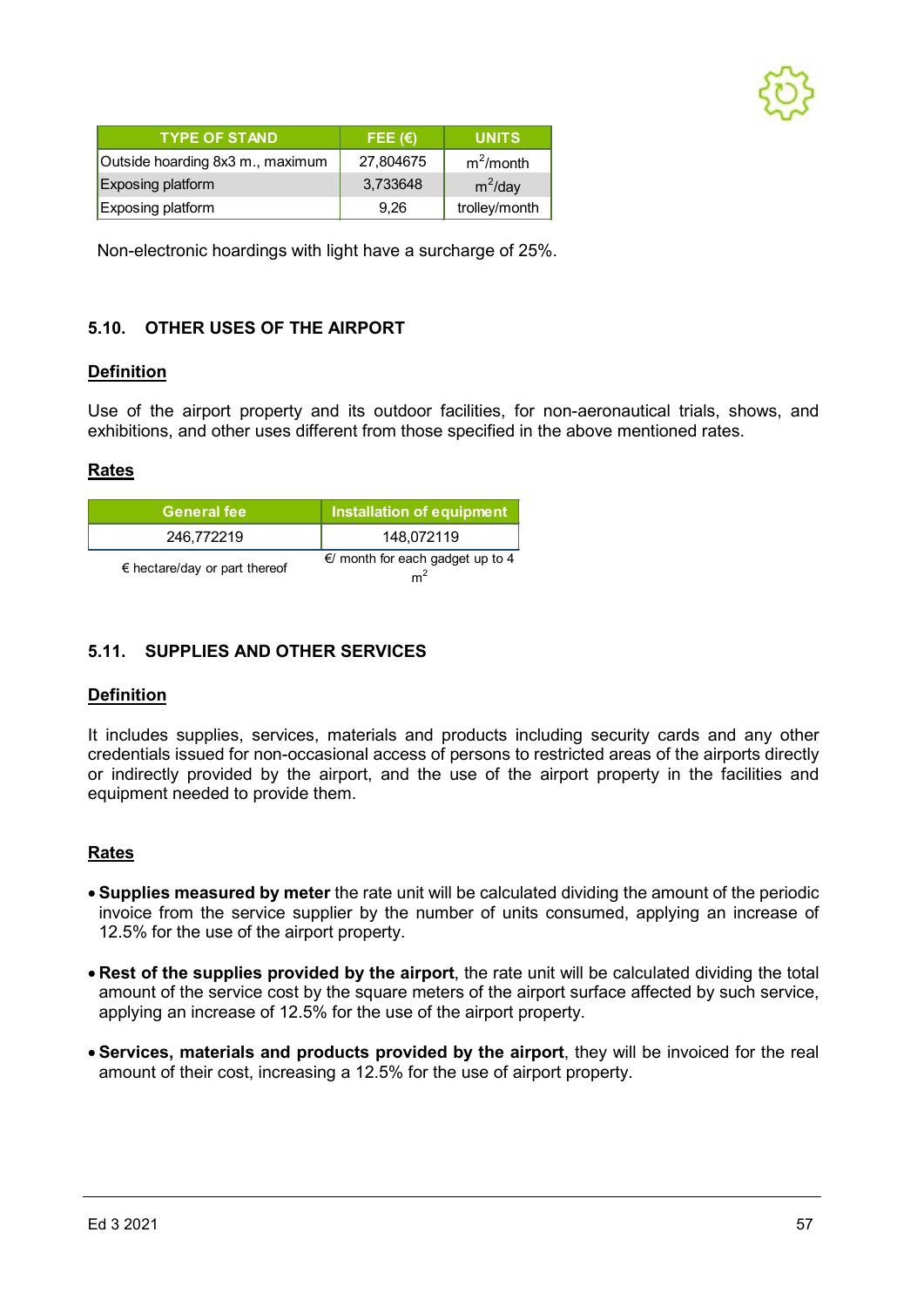

- **Service of management of urban solid waste**: It includes the collection and transport to the Transfer Station, storage, separation in Sorting Plant and later transport to end operators of the waste for their recovery or energetic use. Those that produce urban solid waste by developing its activity at the airport are required to pay for this service.
	- Basic rate due to the space occupied, applicable to all renting companies, depending on the space contracted at the airport:  $\epsilon$  0,1125 x nº of m<sup>2</sup>rented per month.
	- Additional rate, applicable to the receivers of the service that generate urban solid waste over 20 Tm annually, on a percentage of separation basis

| <b>Percentage of waste</b><br>segregation | $\epsilon$ per ton |
|-------------------------------------------|--------------------|
| $0 - 5\%$                                 | 31,05 €            |
| $>5 - 10%$                                | 20,70€             |
| $>10 - 15%$                               | 15,53 €            |
| $>15 - 20%$                               | 10,35€             |
| >20%                                      | 5.18€              |

#### • **Blood alcohol level and drug tests at restricted areas of the airport**: € 240.

The fee will be paid by the person subject to blood alcohol and drugs tests requesting a counteranalysis. If the result is negative the amount will be refunded by Aena.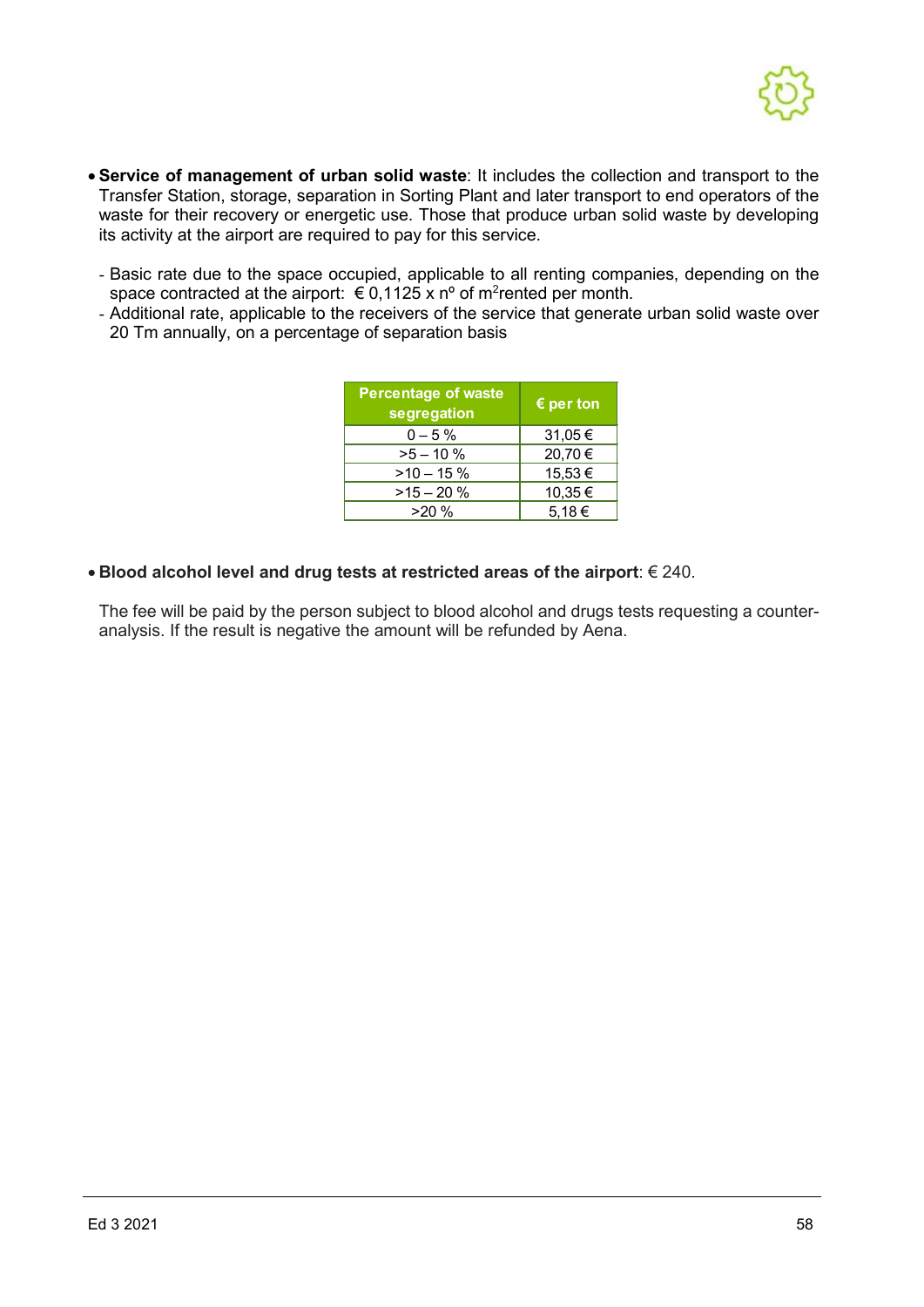

#### **5.12. TELECOMMUNICATIONS**

#### **Definition**

Provision of connecting lines and interconnection systems, communications equipment rental, video signal connecting lines and other services requested by the user.

#### **Rates**

### **5.12.1. Provision of connecting lines and interconnection systems**

| <b>VOICE BASIC SERVICE</b>                                         |                  |
|--------------------------------------------------------------------|------------------|
| <b>PRODUCT/SERVICE</b>                                             | FEE $(E)$        |
| Analogical connection (provider)                                   | 193,28           |
| Analogical connection (Aena)                                       | 232,79           |
| Digital connection (Aena)                                          | 232,79           |
| Connection DECT phone Aena                                         | 170,32           |
| IP connection (Aena)                                               | 232,79           |
| <b>IP/WIFI wireless connection Aena</b>                            | 232,79           |
| FTTH connection (provider)                                         | 193,28           |
| Use of Aena's telephonic pairs (1)                                 | 25,47            |
| Use of Aena's analogical/digital switchboard                       | 32,50            |
| Use of FTTH (Fiber to the home)                                    | 32,50            |
| Connection to Aena's switchboard (VoIP) (€/month)                  | 28,13            |
| Connection to Aena's switchboard (VoIP/WIFI) (€/month)             | 20,92            |
| Trunking service connection                                        | 139,73           |
| Trunking terminal configuration                                    | 139,73           |
| Trunking service use: basic: voice+data (€/month)                  | 21,69            |
| Trunking service use advanced: voice+data+phone services (€/month) | 33,90            |
| Consumptions                                                       | Provider charges |

(1) Terminal fee will not be applied for contracts in force on 2003, January, 1st

#### **DATA BASIC SERVICE**

| <b>PRODUCT/SERVICE</b>                                                                     |        | FEE $(E)$                   |
|--------------------------------------------------------------------------------------------|--------|-----------------------------|
| Telephone pair                                                                             | 103,63 |                             |
| Use of point to point line through low speed copper                                        | 32,50  | <b>Monthly</b>              |
| Fibre pair                                                                                 | 103,63 | Per transition              |
| Use of point to point line through monomode/multimode optics fibre (per pair)              | 155,70 | Km/month                    |
| Local network: join connection to multiservice network                                     | 103,63 |                             |
| Local network: use of digital connection line to Aena's multiservice network (10/100 Mbps) | 49,20  | <b>Monthly</b>              |
| Television: join TV signal reception through RMS                                           | 219,62 |                             |
| Use of TV signal line through RMS                                                          | 32,50  | <b>Monthly</b>              |
| UPS:supply of energy: UPS/SAI/USI up to 1100 W.                                            | 70,27  | <b>Monthly</b>              |
| Connection to Aena's multiservice network through WIFI (no WIFI card)                      | 14,58  | Monthly                     |
| Join Aena's info system through RMS or intranet                                            | 19,48  | Monthly                     |
| SIMA / eSIA                                                                                | 34,46  | <b>Monthly</b>              |
| SIPA 32" screen                                                                            | 137,12 | Monthly                     |
| SIPA 40" screen                                                                            | 165,98 | <b>Monthly</b>              |
| <b>OTHERS</b>                                                                              |        | Depends on specific project |
| Multi-access to Aena's info system - SIMA / ESIA                                           | 175,42 | Monthly                     |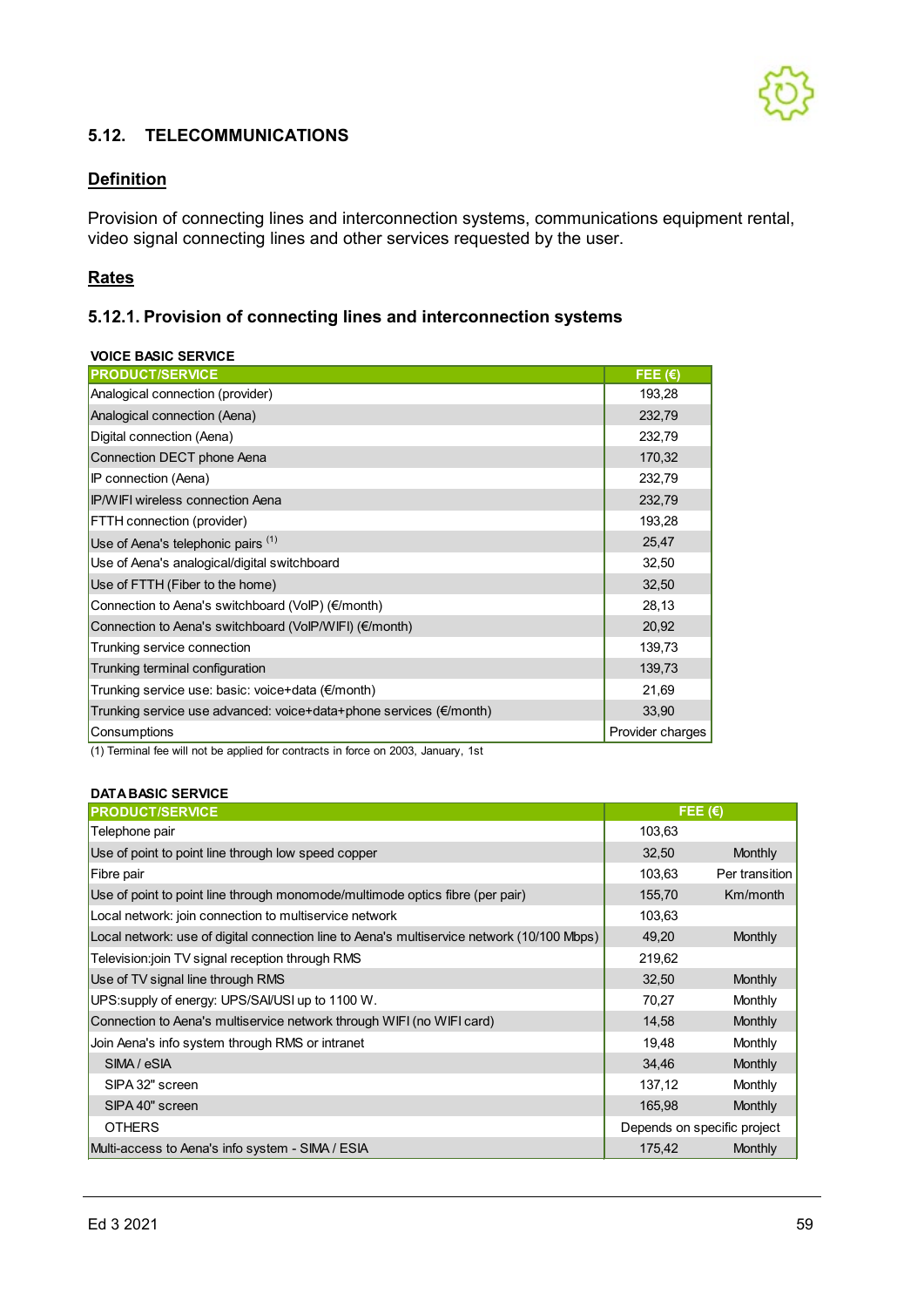

#### **5.12.2. Communications equipment rental, video signal connecting lines and other services requested by the user.**

| <b>EQUIPMENT</b>                                         |                        |                |
|----------------------------------------------------------|------------------------|----------------|
| <b>PRODUCT/SERVICE</b>                                   | FEE $(\epsilon)$       |                |
| Walkie Talkie: Rent of Radio Trunking terminal           | 20,16                  | Monthly        |
| DECT phone: internal wireless phone                      | 7,58                   | Monthly        |
| Analogic phone                                           | 25,47                  | <b>Monthly</b> |
| Additional analogic phone                                | 6,16                   | Monthly        |
| Digital phone                                            | 44,81                  | Monthly        |
| Data transmission equipment (modem, router)              | 35% equipment<br>value | Anual          |
| Computer                                                 | 35% equipment<br>value | Anual          |
| Computer manteinance                                     | 5% equipment<br>value  | Monthly        |
| Printer                                                  | 30% equipment<br>value | Anual          |
| Printer manteinance                                      | 8% equipment<br>value  | Monthly        |
| Printer supplies                                         | Coste +12,5%           |                |
| Rent of IP phone                                         | 14,62                  | Monthly        |
| Rent of WIFI phone                                       | 17,13                  | <b>Monthly</b> |
| Rent of TV receiver through RMS                          | 10,29                  | Monthly        |
| Portable equipment for operational surveillance (SQUIDS) | 50,79                  | Monthly        |

#### **MISCELLANEOUS**

| <b>PRODUCT/SERVICE</b>          | IFEE (€)                    |
|---------------------------------|-----------------------------|
| Line removal, extension, change | Depends on specific project |

#### **TELEFAX**

| <b>PRODUCT/SERVICE</b> | FEE $(E)$        |
|------------------------|------------------|
| Dispatches:            | Provider charges |
|                        | $+12.5%$         |
| Reception (per page)   | 1.76             |

#### **LINKING LINES OF VIDEO SIGNAL**

| <b>PRODUCT/SERVICE</b>              | FEE $(E)$ |
|-------------------------------------|-----------|
| Signal connection                   | 219.62    |
| Video signal fee                    | 14.49     |
| Video conference service (per hour) | 823.58    |

#### **CESSION OF EQUIPMENT WITH CONNECTION TO PROVIDERS NETWORK**

| <b>PRODUCT/SERVICE</b>                                        | FEE ( $\epsilon$ / month) |
|---------------------------------------------------------------|---------------------------|
| Computer with connection to checking in and embarking systems | 443.77                    |
| <b>ATB</b> printer                                            | 225,52                    |
| <b>BTP</b> printer                                            | 146,27                    |
| <b>DCP</b> printer                                            | 110,95                    |
| Advanced boarding card reader (with bar-code reader)          | 699,12                    |
| Roller feeder medium                                          | 105,97                    |
| Multifunction desktop reader (optical reader/magnetic reader) | 11,35                     |
| Keyboard with built-in mouse                                  | 54,35                     |
| 15" TFT slim screen                                           | 185.58                    |

#### **OTHER SERVICES**

| <b>PRODUCT/SERVICE</b>                                      | FEE $(E)$ |
|-------------------------------------------------------------|-----------|
| Use of 1U rack housing hardware (without support servicies) | 27.97     |
| Use of 1U rack housing hardware (with support services)     | 67.25     |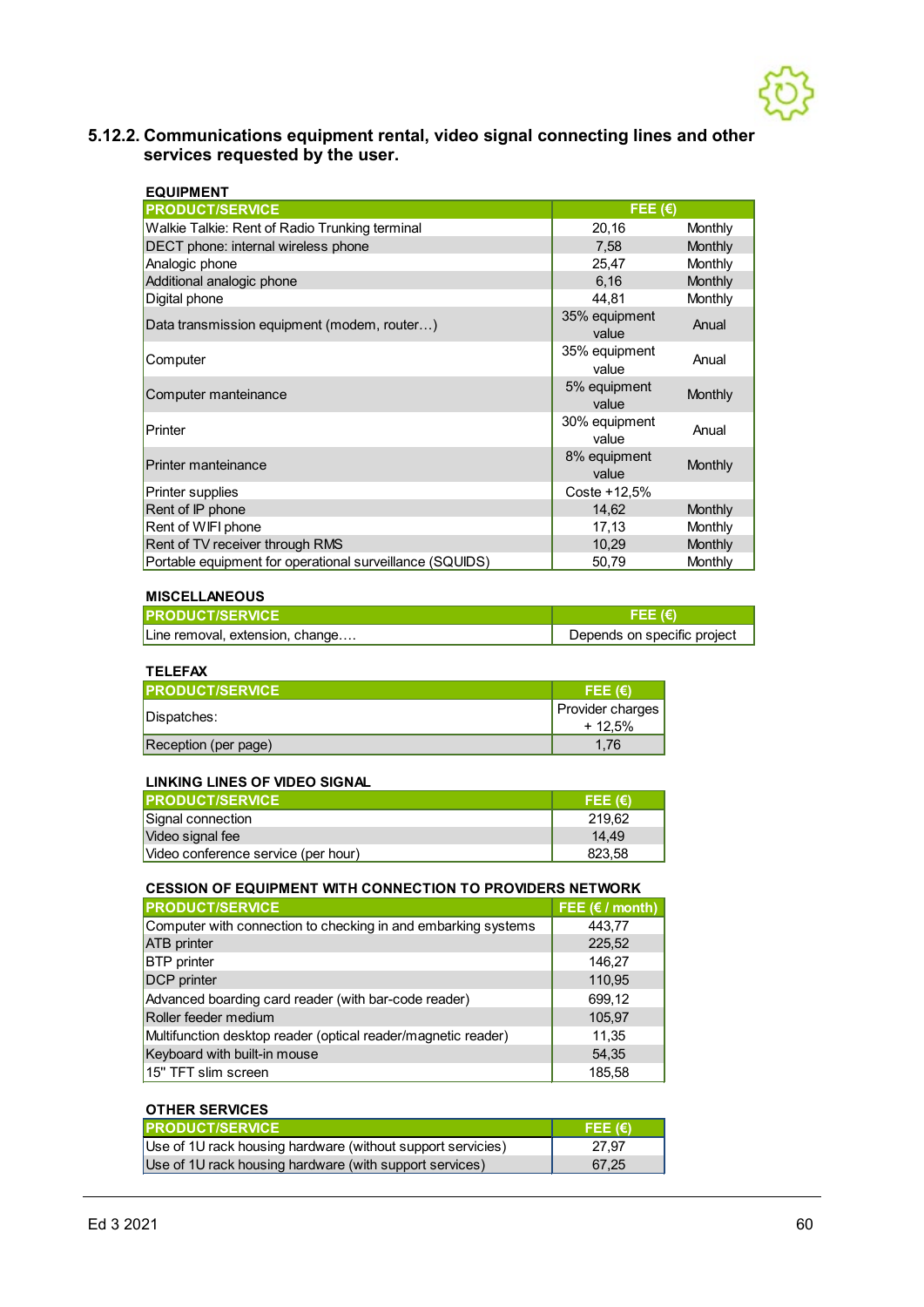

#### **5.13. COMMERCIAL ACTIVITIES.**

Use of airport facilities and services to conduct commercial activities of any nature.

The services shown below are regulated by contractual agreements:

- 1. Installation and operation of vending machines<br>2. Installation and operation of bank self-service te
- 2. Installation and operation of bank self-service terminal equipment<br>3. Use of advertising areas and installations
- 3. Use of advertising areas and installations<br>4. Tax-free shops
- 4. Tax-free shops<br>5. Bars and restau
- 5. Bars and restaurants<br>6. Bank offices
- Bank offices
- 7. Vending machines<br>8. Car rent
- Car rent
- 9. Retail.
- 10. Mobile phone
- 11. Other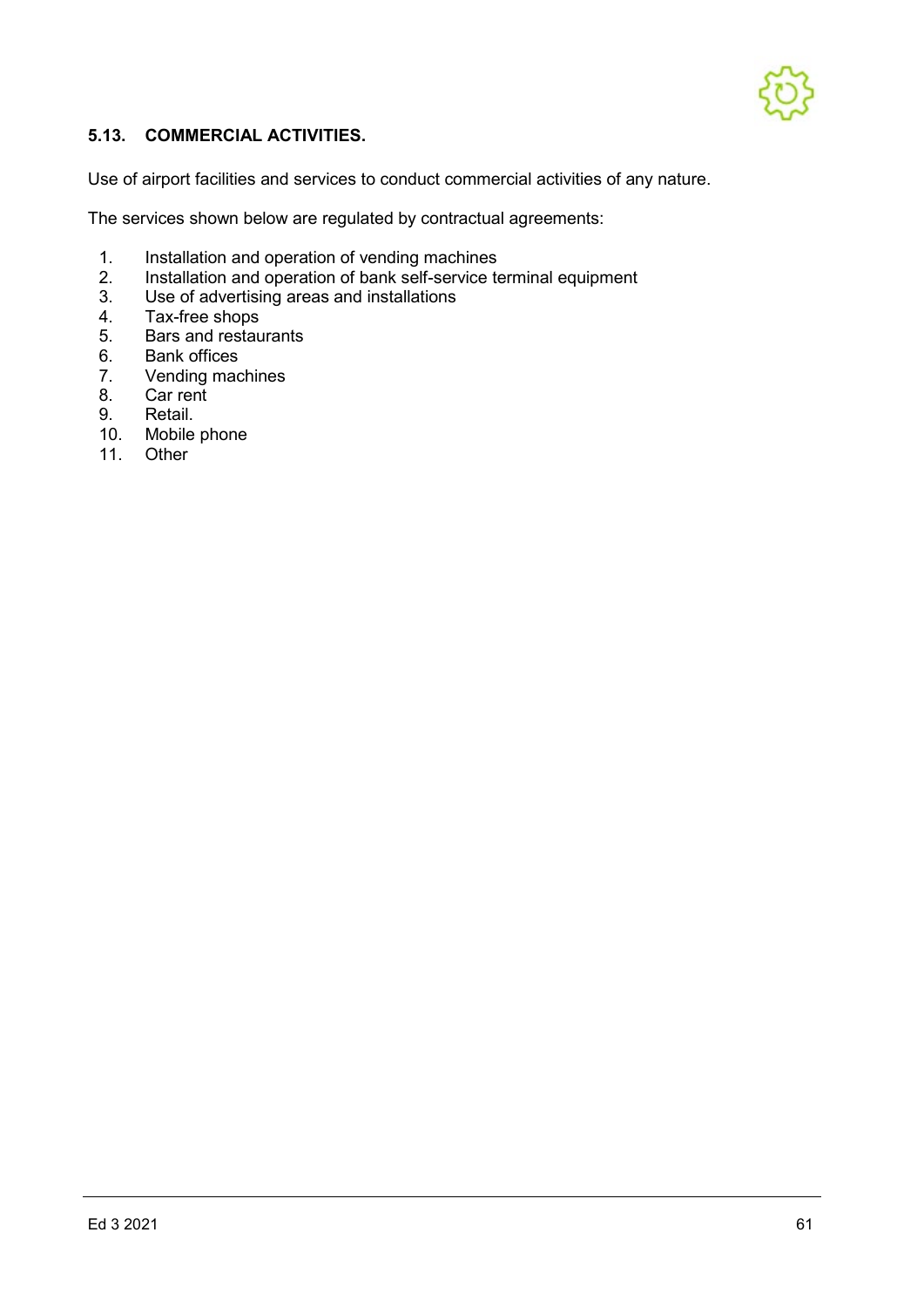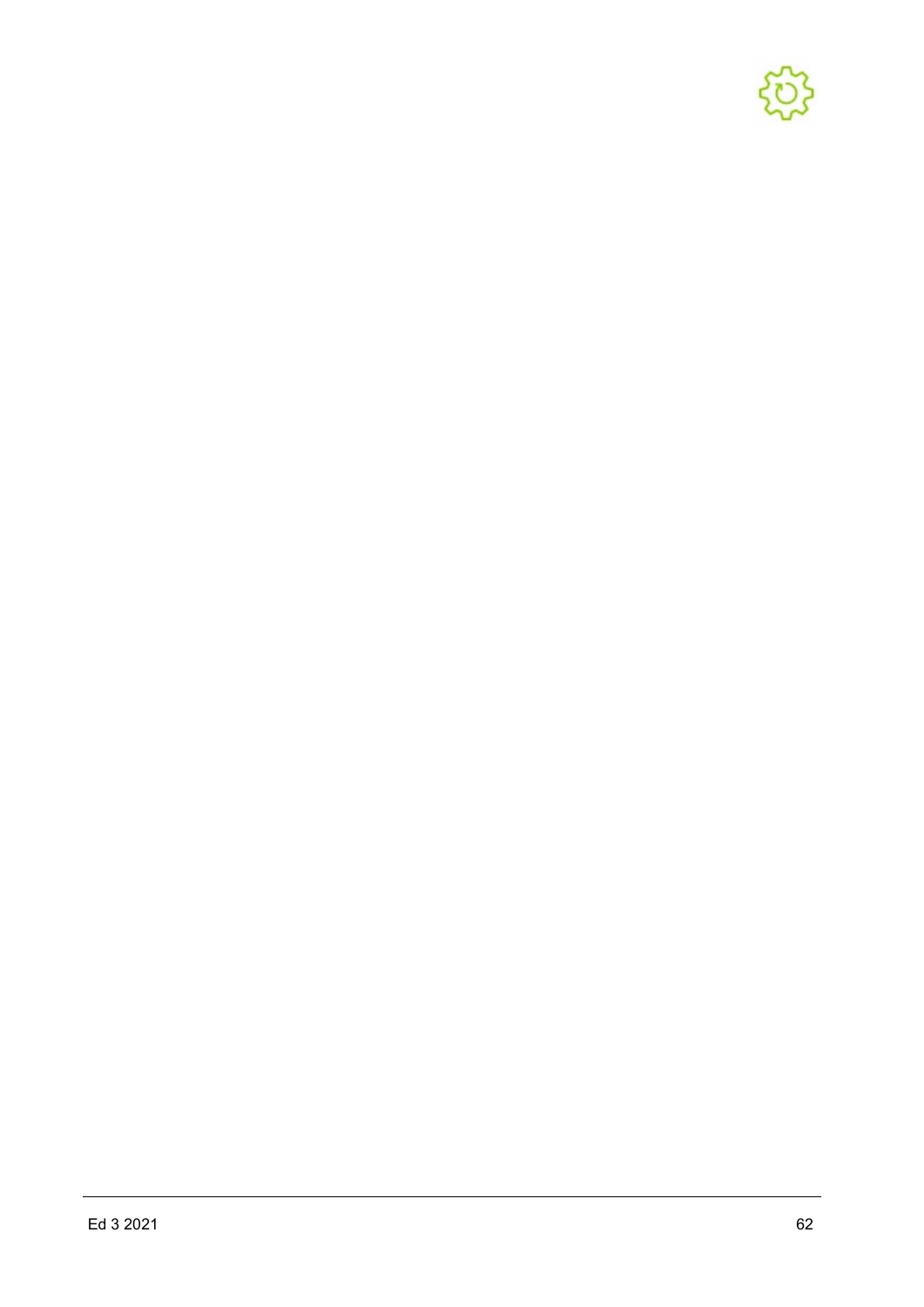

# **EXEMPTION AND INCENTIVES**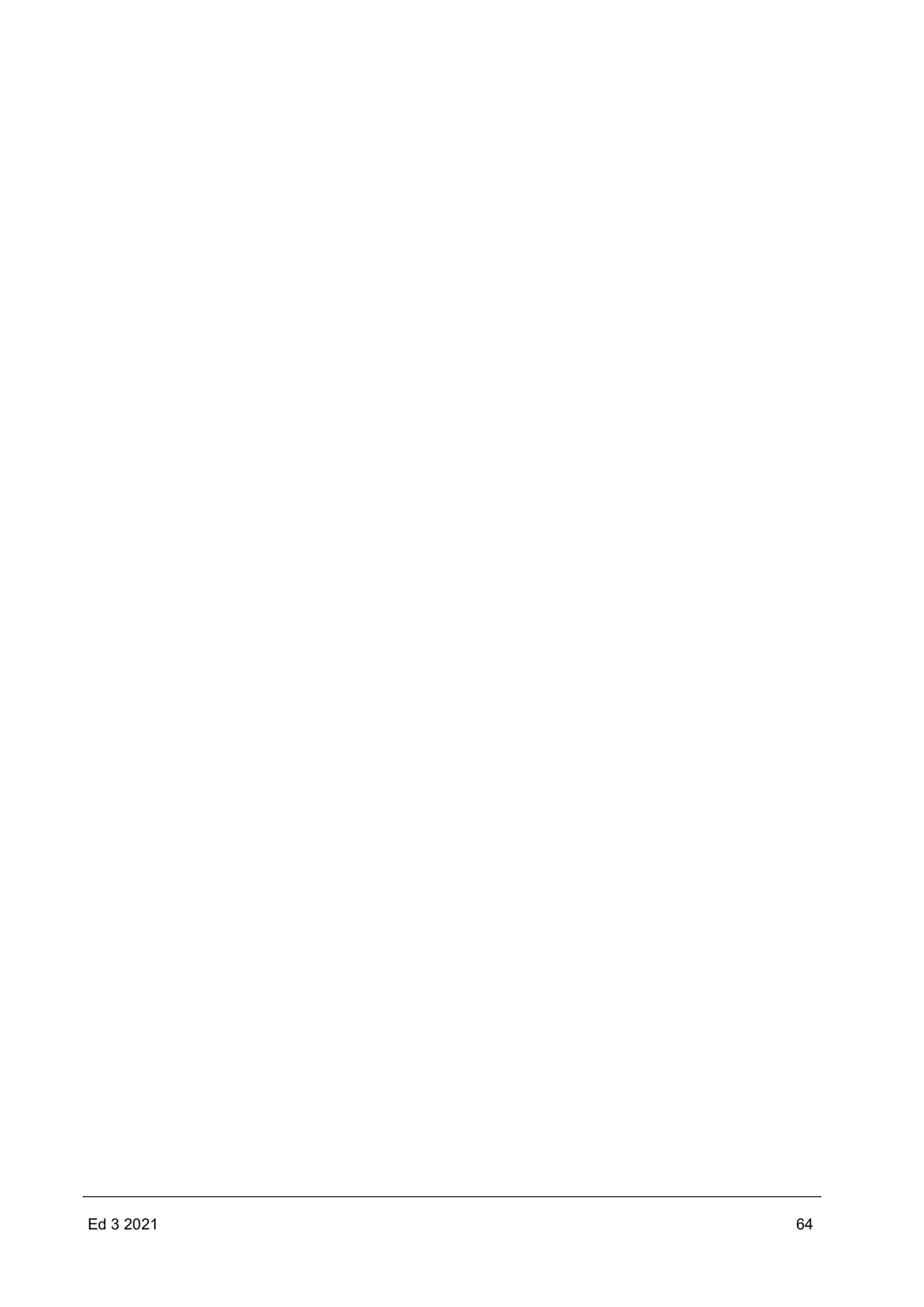

#### **6. INCENTIVES**

#### **Incentive for operations on certain days of the week in the Canary Airports 2021**

There is a right to a subsidy of 50% of the amount of landing and passengers charges, for flights in airports in the Canary Islands - with the exception of inter-island flights- the days of the week that are reflected in the following table, provided that the beneficiary of the subsidy maintains the number of operations already scheduled for the remaining days of the week, at the deadline set by the industry for the return of slots of the winter season (August 31) and summer (January 31) accordingly.

| <b>Airport</b> | Day of the week    |
|----------------|--------------------|
| Fuerteventura  | Tuesday and Friday |
| Gran Canaria   | Tuesday            |
| La Palma       | All days           |
| Lanzarote      | Wednesday          |
| Tenerife Norte | Saturday           |
| Tenerife Sur   | Thursday           |

The enjoyment of this subsidy shall exclude the application of bonus for landing and passenger charges under Law 21/2003, Sections 75.7 and 78.3.

The subsidy must be requested during the month of January 2022, and will be met by Aena SME, S.A. offsetting the amount to any amounts owed by the beneficiaries and, if it cannot be possible in whole or in part, by payment in cash before May 31, 2022.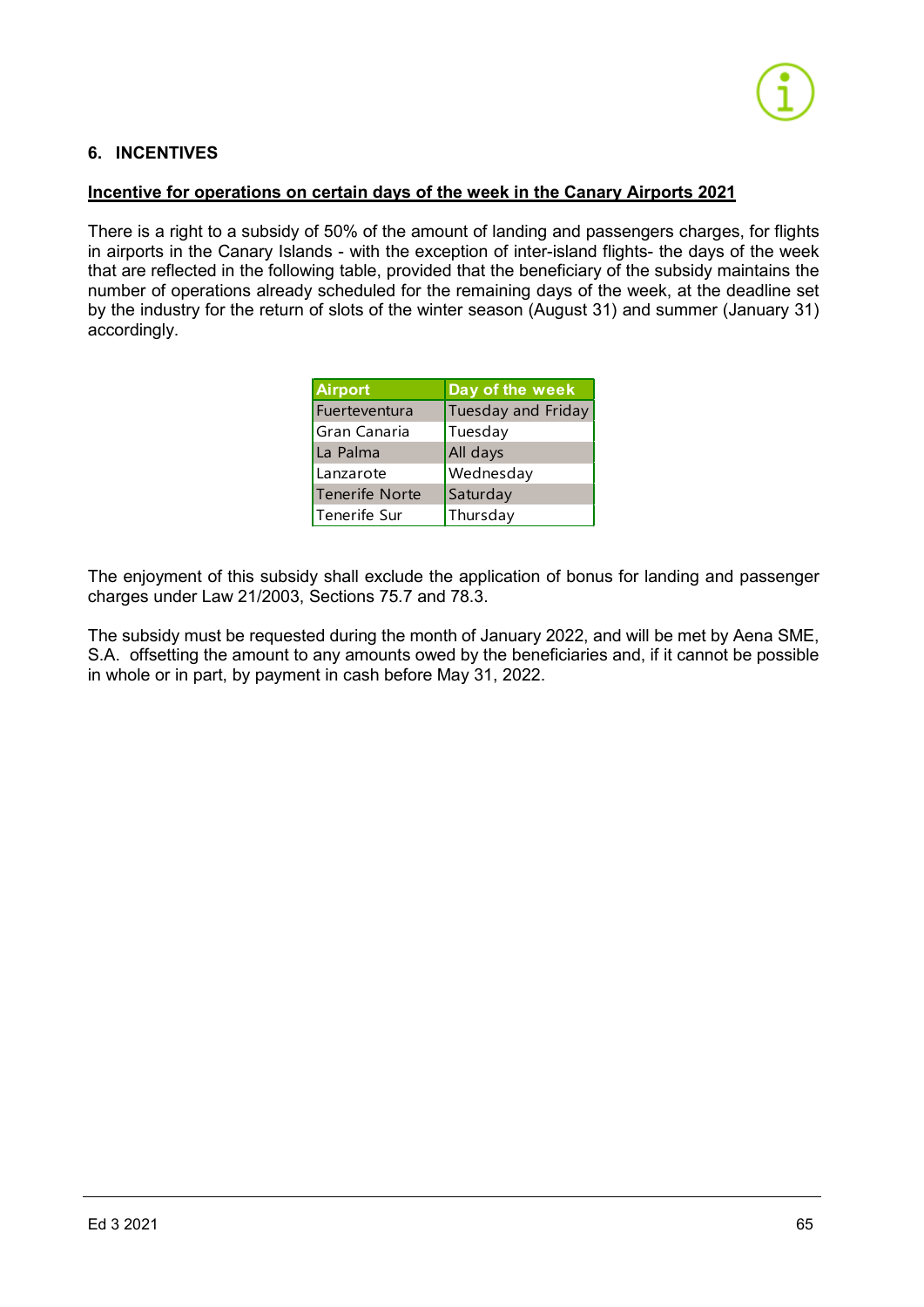#### **Extraordinary Operating Recovery Incentive applied during the Winter 2021 Season**

From the 1st of November 2021 to 31st of March 2022, airlines will receive a refund on their average landing charge equivalent to their percentage of recovery of operations at Aena S.M.E., S.A ´s network and Murcia Region´s airports in relation to the monthly operations achieved by the airline during the equivalent month of the previous Winter 2019 season.

The number of operations entitled to the refund will be those exceeding the following threshold: for all the months of the season, the threshold is 75%. This threshold will be calculated with reference to the operations performed by the airlines in the equivalent months of the Winter 2019 season**[1](#page-67-0)**.

The incentive is calculated at an amount equivalent to multiplying the number of monthly commercial landing operations of each carrier that exceeds the defined threshold for the month of the Winter 2021 season by the average monthly landing charge of each carrier entitled to the incentive, and by the operations' recovery percentage.

For the purposes of calculating this incentive, the average monthly landing charge is considered to be the result of the amount invoiced for the landing charge during the relevant month, divided by the total of the monthly landing flights operated whose service type falls within those mentioned below.

The maximum refund of the landing charge that an airline can obtain is 100%.

For the purposes of calculating this incentive, the monthly recovery percentage is considered to be the number of monthly landing flights operated in a given month of Winter 2021 season, divided by the total monthly landing flights operated in the equivalent month of the Winter 2019 season, whose service type is included among those mentioned below. Furthermore, the number of operations entitled to the refund shall be rounded to the nearest integer in order to make the refund calculations.

Conditions to be met by airlines in order to qualify for the incentive:

- I. Match or exceed 8 commercial passenger landing operations per month. For the purposes of this calculation, the service types considered are J - Scheduled Passenger Flight, G - Scheduled Additional Passenger Flight, C - Passenger Charter Flight, S - Airlift, B - Additional Airlift.
- II. Be up to date with all payments with Aena S.M.E., S.A.
- III. Applications for this incentive must be submitted once, before the end of March 2022. The incentive will materialize during the month of April 2022.

If an airline did not operate during any of the reference months (November 2019 to March 2020) and it now equals or exceeds the threshold of 8 monthly commercial arrivals, 100% of the average landing charge shall be refunded to all monthly operations of that airline during that month.

<span id="page-67-0"></span> $1$  For calculation purposes on the month of March 2022, February 2020 shall be considered as the reference month, applying its average daily operation and multiplying it by 31 days.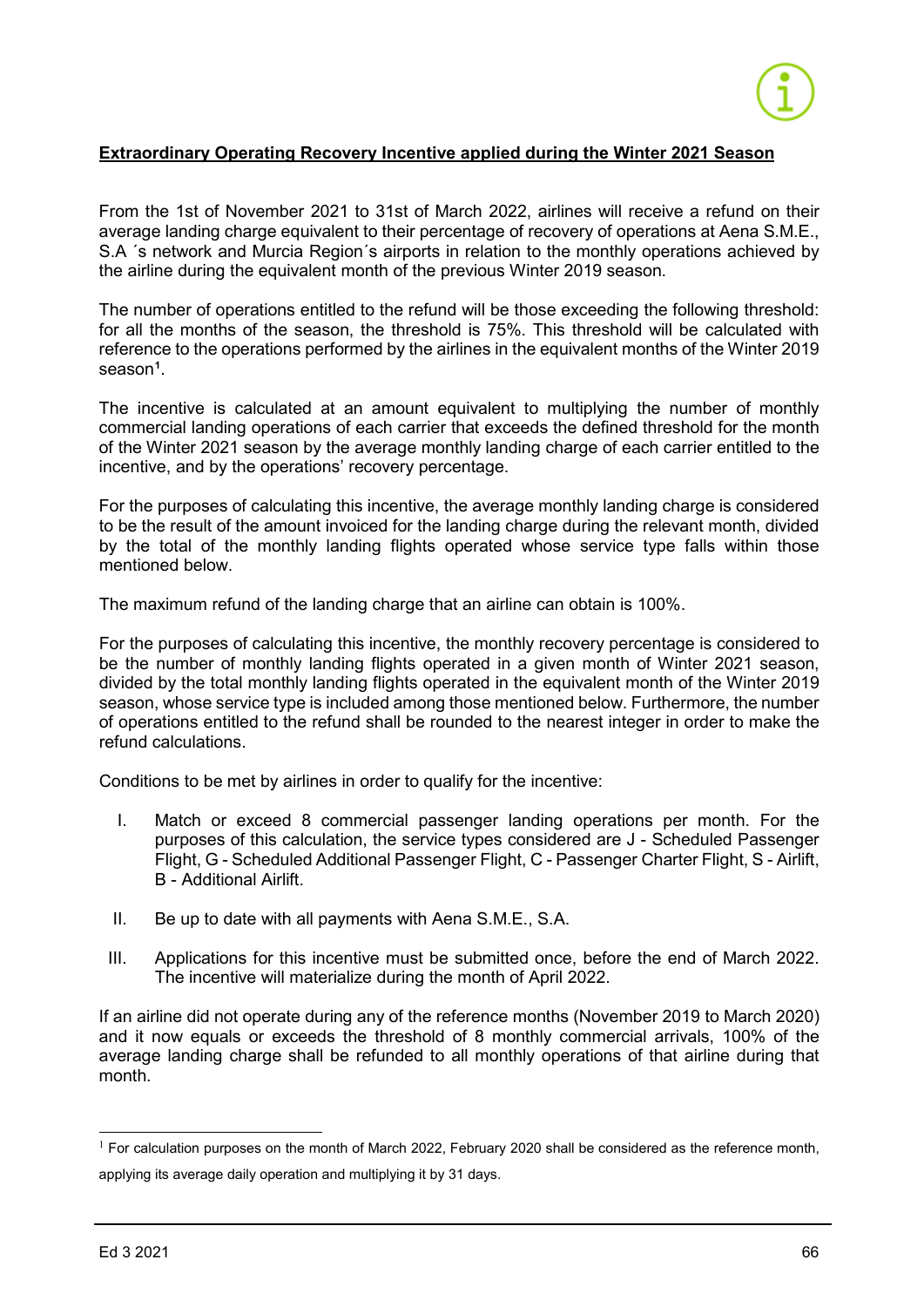The corresponding amount resulting from the application of this incentive shall not be paid in cash. Aena, S.M.E., S.A. shall compensate this corresponding amount with any sums due by the beneficiaries.

Aena, S.M.E., S.A. shall not proceed to a refund of the average monthly landing charge if, in order to benefit from this incentive or to have an effect on its amount, the airline would have been the recipient of an assignment or transfer of operations between itself and companies in the same group or with other companies with which it could share its flying program or align strategies.

In any case, if the situations described above arise as a result of purely operational aspects of the activity of airlines in the same group or which could share their flying programme, the corresponding amount of the incentive could be reduced in proportion to the effect of the transfer of operations carried out.

In the event of mergers, acquisitions or any other ownership changes of airlines that may affect this incentive, Aena reserves the right of treating those airlines as a single airline.

Aena S.M.E., S.A. reserves the right to refuse to apply the incentive if during the revision of the data and documents provided by airlines that have applied to it, it emerges that the application, any information or documentation provided is affected by errors, misleading information, omissions or any type of inaccuracy.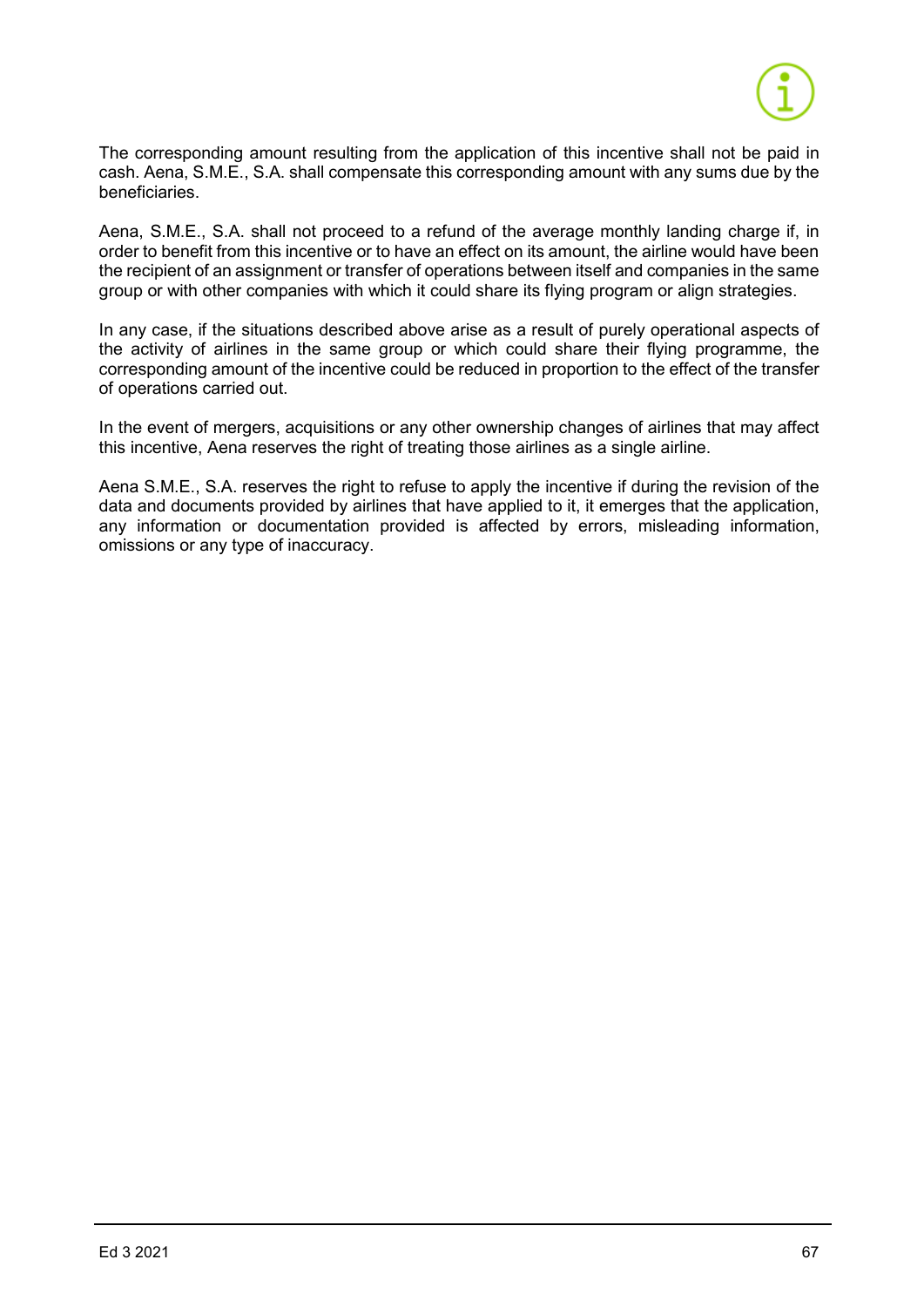#### **Exemptions**

No aeronautical charges shall be satisfied, referred to in this guide, by the operations performed by the Spanish state aircrafts, aircraft serving for autonomous communities and other local entities, provided that they perform non commercial public services, and foreign State aircrafts, in the case that the Nations to which they belong have similar exemption for Spanish state aircrafts.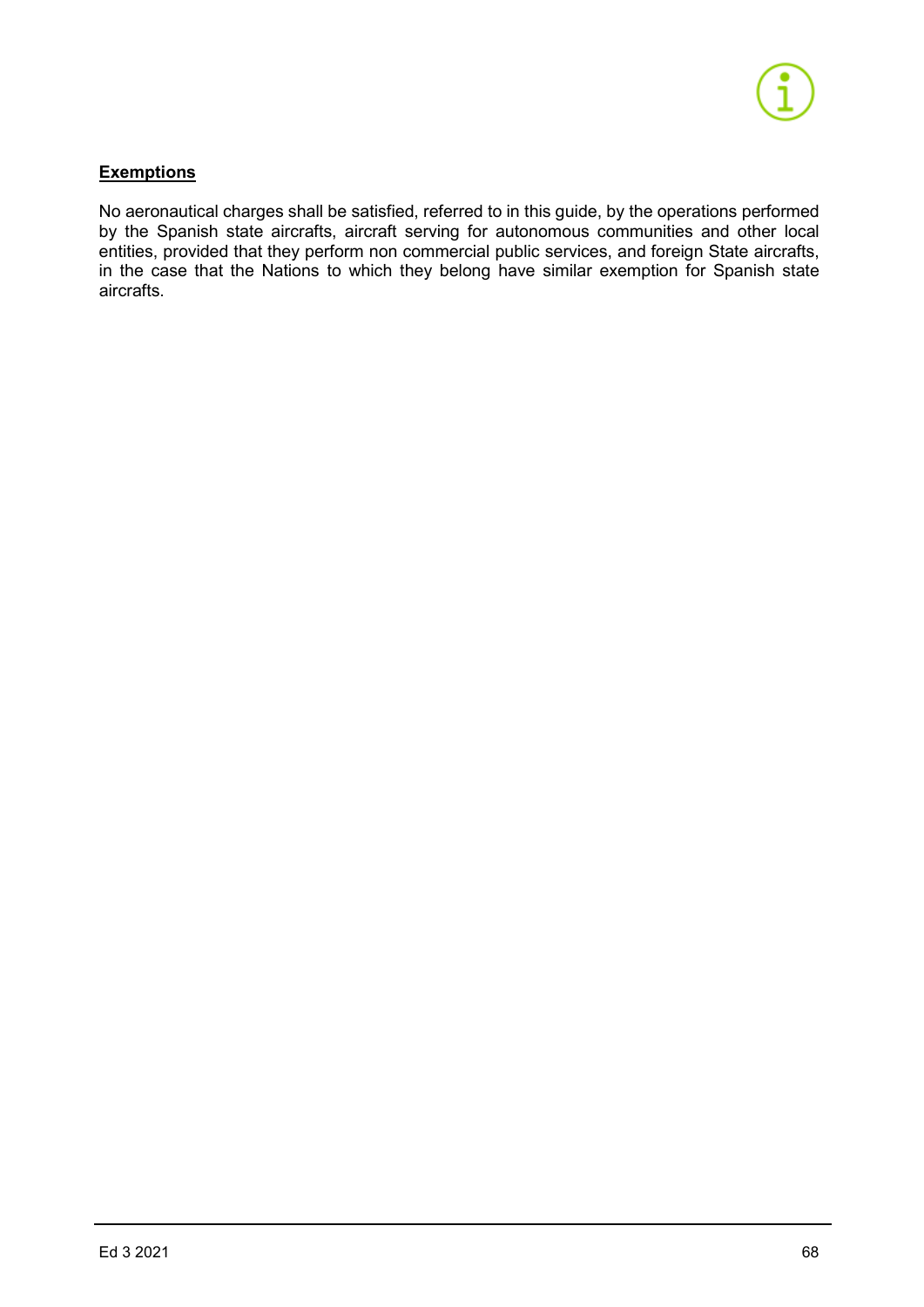# **OTHER ENTITIES CHARGES**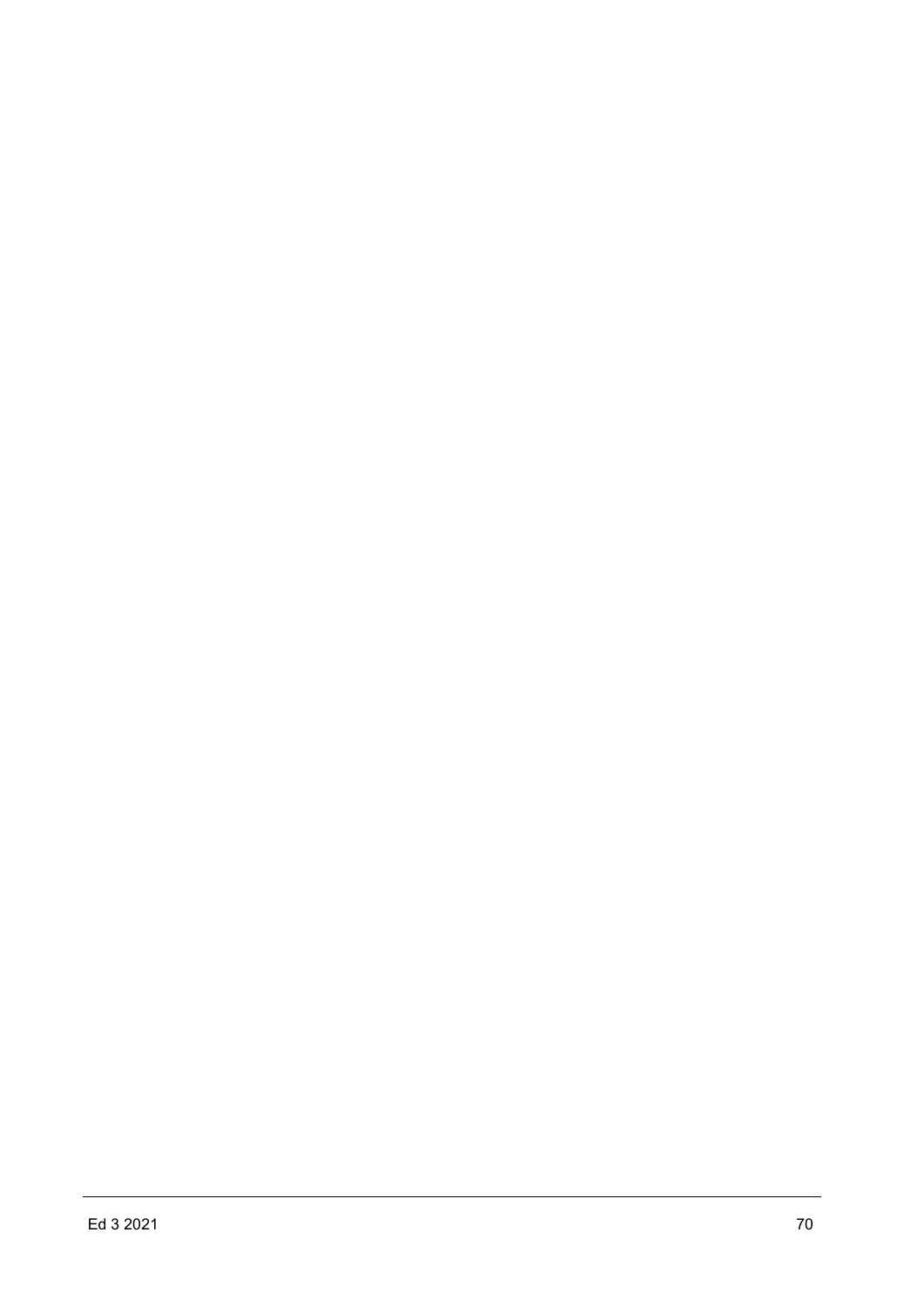

## **7. TAXES AND CHARGES OF ENTITIES DIFFERENT FROM AENA**

This heading shows charges of services provided by entities other than Aena. Notwithstanding Aena has the duty of their invoicing. The incomes collected are not part of Aena's revenues.

### **7.1 SAFETY & SECURITY TAX**

### **Definition**:

The tax covers the activities and services of supervision and inspection performed by the Agencia Estatal de Seguridad Aérea (AESA) for safety and security reasons. The amount of this tax will be collected by Aena and then will be transferred to AESA.

### **Taxpayer:**

Passengers boarding at an airport managed by Aena, regardless of subsequent intermediate stages that the flight may perform and of its destination. Airlines, administrations, organizations and individuals carrying passengers to replace the aforementioned.

#### **Rates**:

| <b>Airport</b>            | <b>International &amp; EEA</b> |  |
|---------------------------|--------------------------------|--|
| I AI I                    | 0.62                           |  |
| f nor donarting naccongor |                                |  |

€ per departing passenger

| <b>Airport</b>                                                                                                                                                                          | <b>Domestic flights</b> | Interinsular flights |
|-----------------------------------------------------------------------------------------------------------------------------------------------------------------------------------------|-------------------------|----------------------|
| Fuerteventura, Ceuta, Gran Canaria, Hierro, Ibiza, César<br>Manrique-Lanzarote, La Palma, La Gomera, Melilla, Menorca,<br>Palma de Mallorca, Son Bonet, Tenerife Norte and Tenerife Sur | 0.53                    | 0.18                 |

€ per departing passenger

## **7.2 CHARGE ON SLOT ALLOCATION**

### **Definition**:

This charge is paid for the services provided by the Spanish Slots Coordinator (Asociación Española para la Coordinación y Facilitación de Franjas Horarias-AECFA-) relating to the slots allocation at coordinated and schedules facilitated airports. The amount of this tax will be collected by Aena and then will be transferred to AECFA

### **Taxpayer:**

Aircraft operators that have slots allocated or schedules facilitated at these airports in the final programming of each calendar month. Those aircraft operators with 10 or less slots allocated or schedules facilitated per airport are exempted.

### **Rates:**

0,45 € per slot allocated and 0,23 € per Schedule facilitated.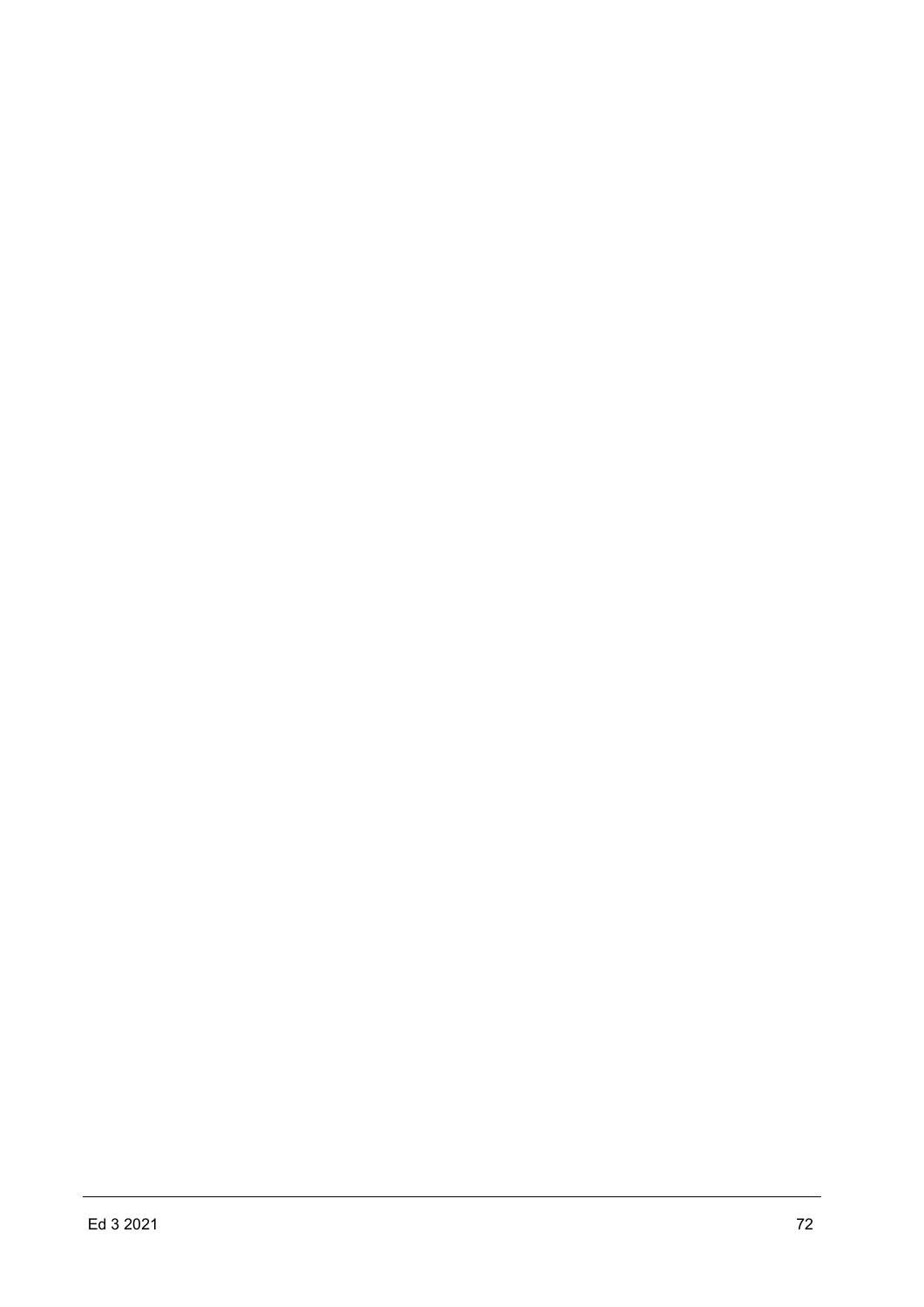# **HANDLING SERVICES**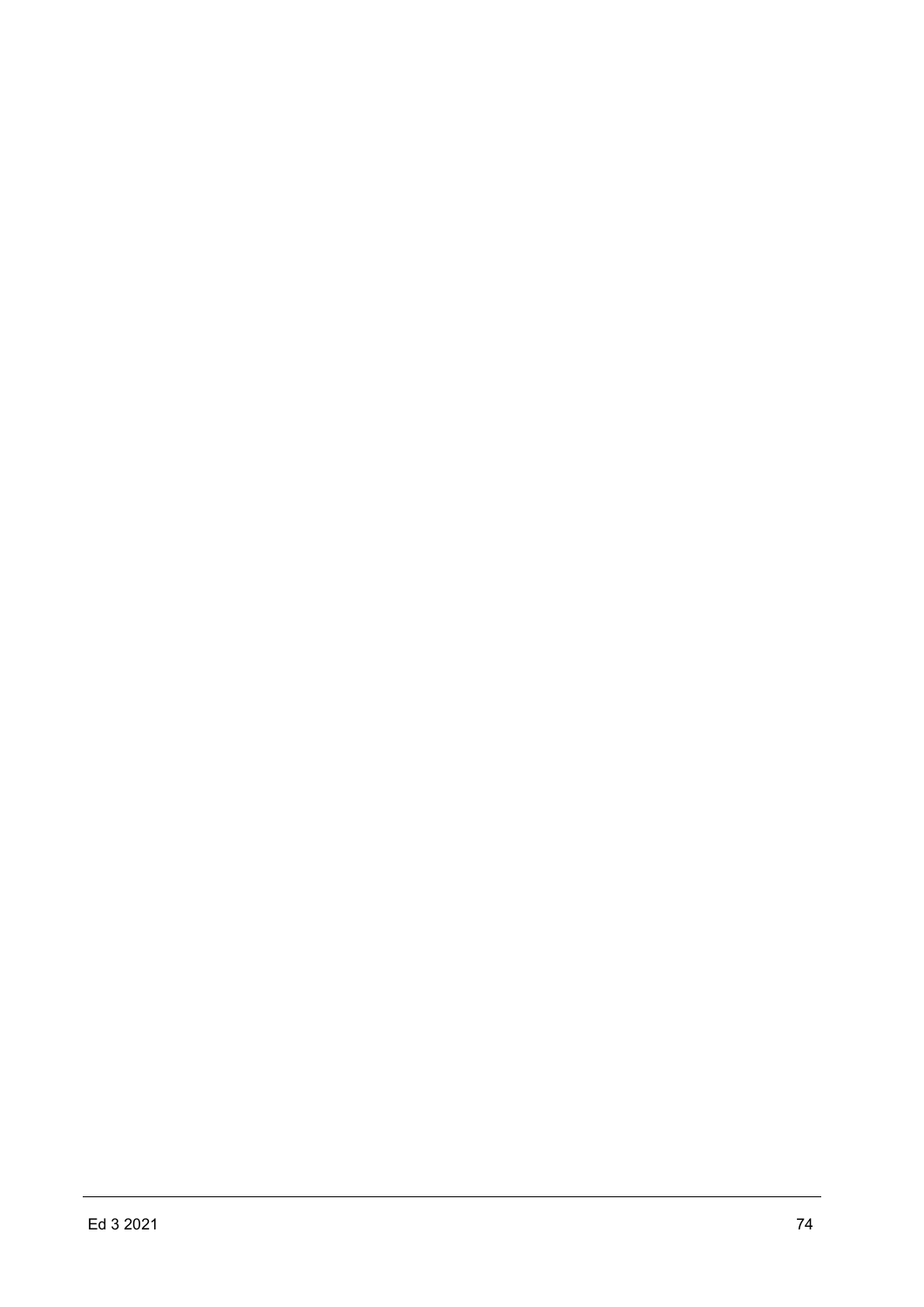

# **8. HANDLING SERVICE**

The rates listed in this section are the maximum authorized by Aena SME, S.A. that the handling agent can receive as payment for handling services on ground to their customers.

## **CONCESSIONAIRE AGENTS OF RAMP HANDLING SERVICE**

| <b>AIRPORT</b>                                         | <b>AGENTS</b>                                  |                                                                 |                                                                 |
|--------------------------------------------------------|------------------------------------------------|-----------------------------------------------------------------|-----------------------------------------------------------------|
| A CORUÑA                                               | <b>IBERIA</b>                                  |                                                                 |                                                                 |
| <b>ALBACETE</b>                                        | <b>IBERIA</b>                                  |                                                                 |                                                                 |
| <b>ALICANTE - ELCHE</b>                                | <b>IBERIA</b>                                  | <b>SWISSPORT</b>                                                | <b>UTE GLOBALIA</b><br><b>HANDLING -</b><br><b>IBERHANDLING</b> |
| <b>ALMERIA</b>                                         | <b>SWISSPORT</b>                               |                                                                 |                                                                 |
| <b>ASTURIAS</b>                                        | <b>IBERIA</b>                                  | <b>WFS</b>                                                      |                                                                 |
| <b>BADAJOZ</b>                                         | <b>IBERIA</b>                                  |                                                                 |                                                                 |
| <b>JOSEP TARRADELLAS</b><br><b>BARCELONA - EL PRAT</b> | <b>IBERIA</b>                                  | <b>UTE GLOBALIA</b><br><b>HANDLING -</b><br><b>IBERHANDLING</b> | <b>SWISSPORT</b>                                                |
| <b>BILBAO</b>                                          | UTE GLOBALIA HANDLING -<br><b>IBERHANDLING</b> | <b>IBERIA</b>                                                   |                                                                 |
| <b>BURGOS</b>                                          | <b>SWISSPORT</b>                               |                                                                 |                                                                 |
| <b>CORDOBA</b>                                         | <b>IBERIA</b>                                  |                                                                 |                                                                 |
| <b>FUERTEVENTURA</b>                                   | UTE GLOBALIA HANDLING -<br><b>IBERHANDLING</b> | <b>AVIAPARTNER</b>                                              |                                                                 |
| <b>GIRONA - COSTA</b><br><b>BRAVA</b>                  | <b>IBERIA</b>                                  | <b>AVIAPARTNER</b>                                              |                                                                 |
| <b>GRAN CANARIA</b>                                    | <b>IBERIA</b>                                  | <b>UTE GLOBALIA</b><br><b>HANDLING -</b><br><b>IBERHANDLING</b> |                                                                 |
| <b>FGL - GRANADA JAÉN</b>                              | <b>IBERIA</b>                                  |                                                                 |                                                                 |
| <b>HIERRO</b>                                          | ATLÁNTICA DE HANDLING                          |                                                                 |                                                                 |
| <b>HUESCA - PIRINEOS</b>                               | <b>SWISSPORT</b>                               |                                                                 |                                                                 |
| <b>IBIZA</b>                                           | <b>IBERIA</b>                                  | <b>UTE GLOBALIA</b><br><b>HANDLING -</b><br><b>IBERHANDLING</b> |                                                                 |
| <b>JEREZ</b>                                           | <b>IBERIA</b>                                  |                                                                 |                                                                 |
| <b>LA GOMERA</b>                                       | ATLÁNTICA DE HANDLING                          |                                                                 |                                                                 |
| <b>CESAR MANRIQUE-</b><br><b>LANZAROTE</b>             | <b>SWISSPORT</b>                               | <b>AVIAPARTNER</b>                                              |                                                                 |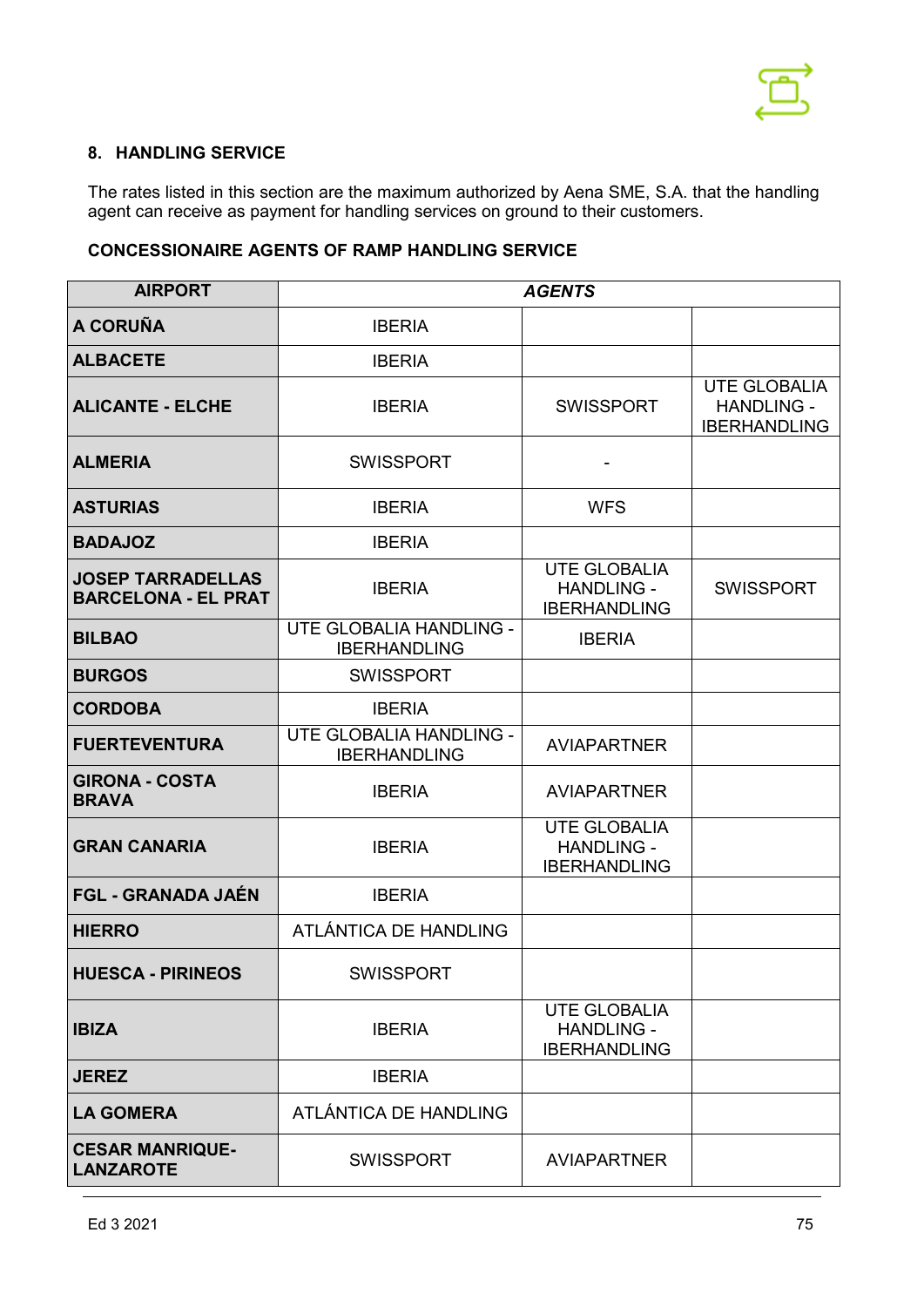

| <b>AIRPORT</b>                                  | <b>AGENTS</b>                                  |                                                                 |                    |
|-------------------------------------------------|------------------------------------------------|-----------------------------------------------------------------|--------------------|
| <b>LA PALMA</b>                                 | <b>IBERIA</b>                                  |                                                                 |                    |
| LEÓN                                            | <b>IBERIA</b>                                  |                                                                 |                    |
| <b>LOGROÑO</b>                                  | <b>SWISSPORT</b>                               |                                                                 |                    |
| <b>ADOLFO SUAREZ</b><br><b>MADRID - BARAJAS</b> | <b>IBERIA</b>                                  | <b>UTE GLOBALIA</b><br><b>HANDLING -</b><br><b>IBERHANDLING</b> | <b>WFS</b>         |
| <b>MALAGA - COSTA DEL</b><br><b>SOL</b>         | <b>IBERIA</b>                                  | <b>UTE GLOBALIA</b><br><b>HANDLING -</b><br><b>IBERHANDLING</b> | <b>AVIAPARTNER</b> |
| <b>MELILLA</b>                                  | <b>IBERIA</b>                                  |                                                                 |                    |
| <b>MENORCA</b>                                  | <b>IBERIA</b>                                  | <b>AVIAPARTNER</b>                                              |                    |
| <b>PALMA DE MALLORCA</b>                        | UTE GLOBALIA HANDLING -<br><b>IBERHANDLING</b> | <b>ACCIONA</b>                                                  | <b>IBERIA</b>      |
| <b>PAMPLONA</b>                                 | <b>IBERIA</b>                                  |                                                                 |                    |
| <b>REUS</b>                                     | <b>SWISSPORT</b>                               | <b>IBERIA</b>                                                   |                    |
| <b>SALAMANCA</b>                                | <b>SWISSPORT</b>                               |                                                                 |                    |
| <b>SAN SEBASTIAN</b>                            | <b>IBERIA</b>                                  |                                                                 |                    |
| <b>SEVE BALLESTEROS</b><br><b>SANTANDER</b>     | <b>IBERIA</b>                                  |                                                                 |                    |
| <b>SANTIAGO</b>                                 | <b>IBERIA</b>                                  | <b>WFS</b>                                                      |                    |
| <b>SEVILLA</b>                                  | <b>AVIAPARTNER</b>                             | <b>WFS</b>                                                      |                    |
| <b>TENERIFE NORTE</b>                           | UTE GLOBALIA HANDLING -<br><b>IBERHANDLING</b> | <b>IBERIA</b>                                                   |                    |
| <b>TENERIFE SUR</b>                             | <b>IBERIA</b>                                  | <b>AVIAPARTNER</b>                                              |                    |
| <b>VALENCIA</b>                                 | UTE GLOBALIA HANDLING -<br><b>IBERHANDLING</b> | <b>SWISSPORT</b>                                                |                    |
| <b>VALLADOLID</b>                               | <b>SWISSPORT</b>                               |                                                                 |                    |
| <b>VIGO</b>                                     | <b>IBERIA</b>                                  |                                                                 |                    |
| <b>VITORIA</b>                                  | <b>IBERIA</b>                                  | WFS*                                                            |                    |
| <b>ZARAGOZA</b>                                 | <b>SWISSPORT</b>                               | UTE GLOBALIA<br><b>HANDLING -</b><br><b>IBERHANDLING *</b>      |                    |

\* Cargo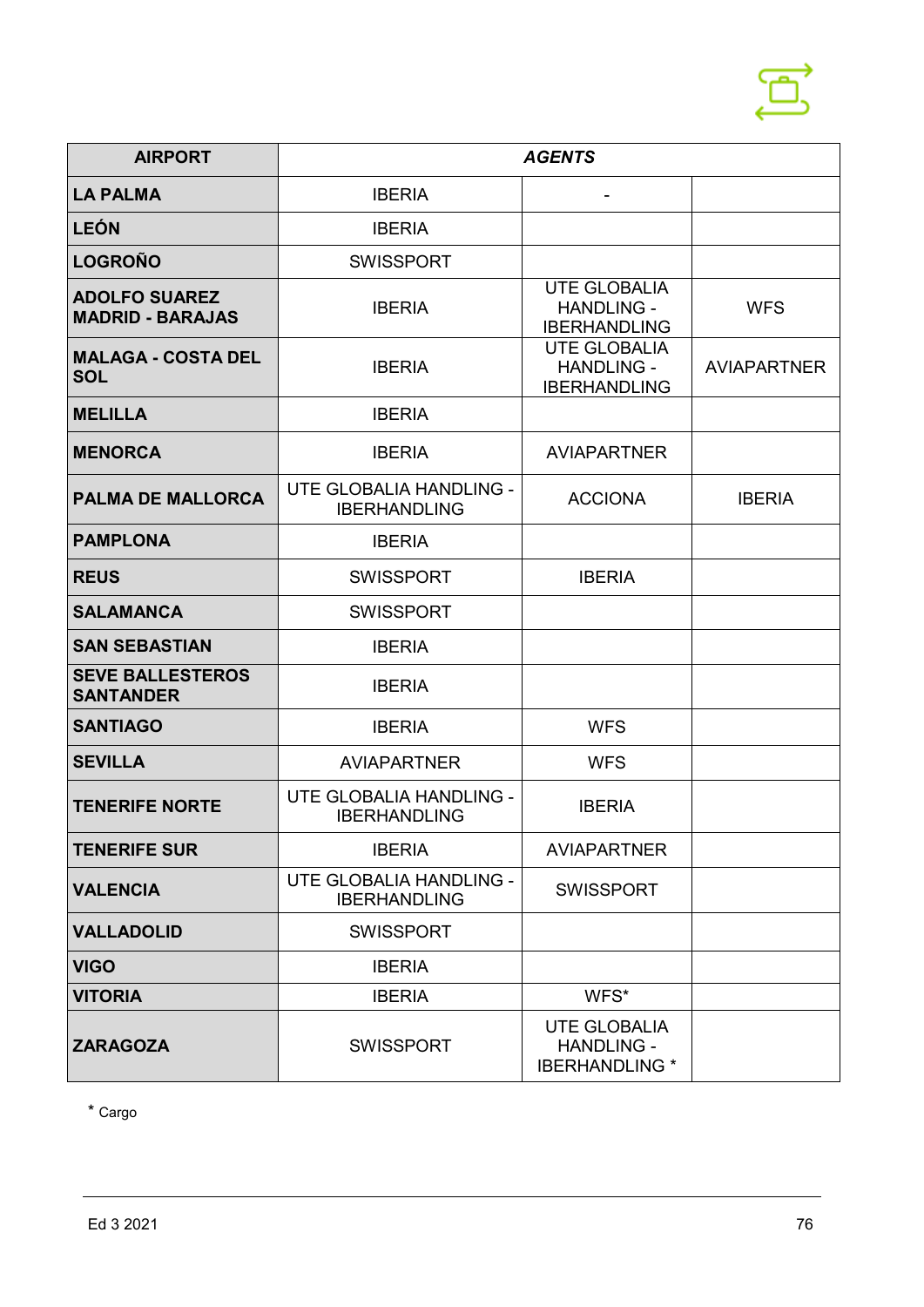

For the purposes of application of the amounts by the agents regarding ground handling services provided to third parties for ramp categories, is established the following classification of aircraft, pointing out some of the most representative ones of each category.

| <b>AIRCRAFT</b><br><b>CLASS</b> | <b>AIRCRAFT TYPE</b>                                            | <b>AIRCRAFT</b><br><b>CLASS</b> | <b>AIRCRAFT TYPE</b>                           |
|---------------------------------|-----------------------------------------------------------------|---------------------------------|------------------------------------------------|
| 4A                              | <b>AEROSPATIALE AS350 Ecureuil</b><br><b>CESSNA TWIN PISTON</b> | 71                              | AIRBUS 320                                     |
| 4B                              | AEROSPATIALE SN365 Dauphin<br>AVIOCAR CN212-200                 | 72                              | <b>BOEING 727-200</b>                          |
| 4C                              | <b>EMBRAER 120 BRASILIA</b><br><b>AVIOCAR CN235</b>             | 81                              | <b>BOEING 757-300</b><br>AIRBUS A310           |
| 31                              | <b>AEROSPATIALE ATR 42</b><br>DE HAVILLAND DHC-8                | 82                              | AIRBUS A300 B4/C4/F4<br><b>BOEING 767-300</b>  |
| 41                              | <b>AEROSPATIALE ATR 72</b><br>CANADAIR REGIONAL JET 900         | 83                              | <b>AIRBUS 340-200</b><br><b>BOEING 777-200</b> |
| 51                              | <b>BRITISH AEROSPACE 146-300</b><br>McDONNELL DOUGLAS DC-9      | 91                              | McDONNELL DOUGLAS MD-<br><b>BOEING 777-300</b> |
| 61                              | <b>BOEING 737</b><br>McDONNELL DOUGLAS MD 83                    | 93                              | BOEING 747-200/400<br><b>AIRBUS A340-600</b>   |

#### **8.1. BASIC RAMP HANDLING MAXIMUM PRICES**

|                                                      |                                 | <b>COMMERCIAL STOP</b>     | <b>TECHNICAL</b>       |                 |                                      |
|------------------------------------------------------|---------------------------------|----------------------------|------------------------|-----------------|--------------------------------------|
| <b>Type of aircrafts for</b><br>illustrative purpose | <b>AIRCRAFT</b><br><b>CLASS</b> | <b>Passenger</b><br>flight | <b>Mixed</b><br>flight | Cargo<br>flight | <b>STOP</b><br>(Passenger<br>flight) |
|                                                      |                                 | Euros                      | Euros                  | <b>Euros</b>    | Euros                                |
| <b>CESSNA SINGLE POSITION</b>                        | 4A                              | 25,45                      | 27,49                  | 27,49           | 12,22                                |
| <b>CESSNA CITATION</b>                               | 4B                              | 77,37                      | 83,48                  | 83,48           | 37,67                                |
| <b>EMBRAER 120</b>                                   | 4C                              | 153,73                     | 167,98                 | 165,95          | 75,34                                |
| <b>ATR 42</b>                                        | 31                              | 205,65                     | 223,98                 | 220,92          | 100,79                               |
| <b>ATR 72</b>                                        | 41                              | 328,84                     | 357,35                 | 354,29          | 160,86                               |
| <b>BOEING 717 (DC-9)</b>                             | 51                              | 798,17                     | 869,44                 | 984,48          | 391,96                               |
| <b>BOEING 737-400</b>                                | 61                              | 1.025,21                   | 1.116,83               | 1.264,46        | 502,93                               |
| AIRBUS 320                                           | 71                              | 1.233,91                   | 1.343,87               | 1.521,01        | 604,74                               |
| <b>BOEING 727</b>                                    | 72                              | 1.387,64                   | 1.510,83               | 1.710,37        | 680,08                               |
| AIRBUS 310                                           | 81                              | 1.541,37                   | 1.677,80               | 1.899,74        | 755,42                               |
| <b>BOEING 767-300</b>                                | 82                              | 1.839,67                   | 2.003,58               | 2.267,26        | 902,02                               |
| AIRBUS 340-200                                       | 83                              | 2.076,88                   | 2.261,16               | 2.559,45        | 1.018,08                             |
| <b>BOEING 777-300</b>                                | 91                              | 2.715,22                   | 2.957,52               | 3.346,43        | 1.330,63                             |
| <b>BOEING 747-400</b>                                | 92                              | 3.226,30                   | 3.514,41               | 3.976,62        | 1.581,08                             |

Charges of technical stops for mixed and cargo flights will be 50% of the commercial stop ones.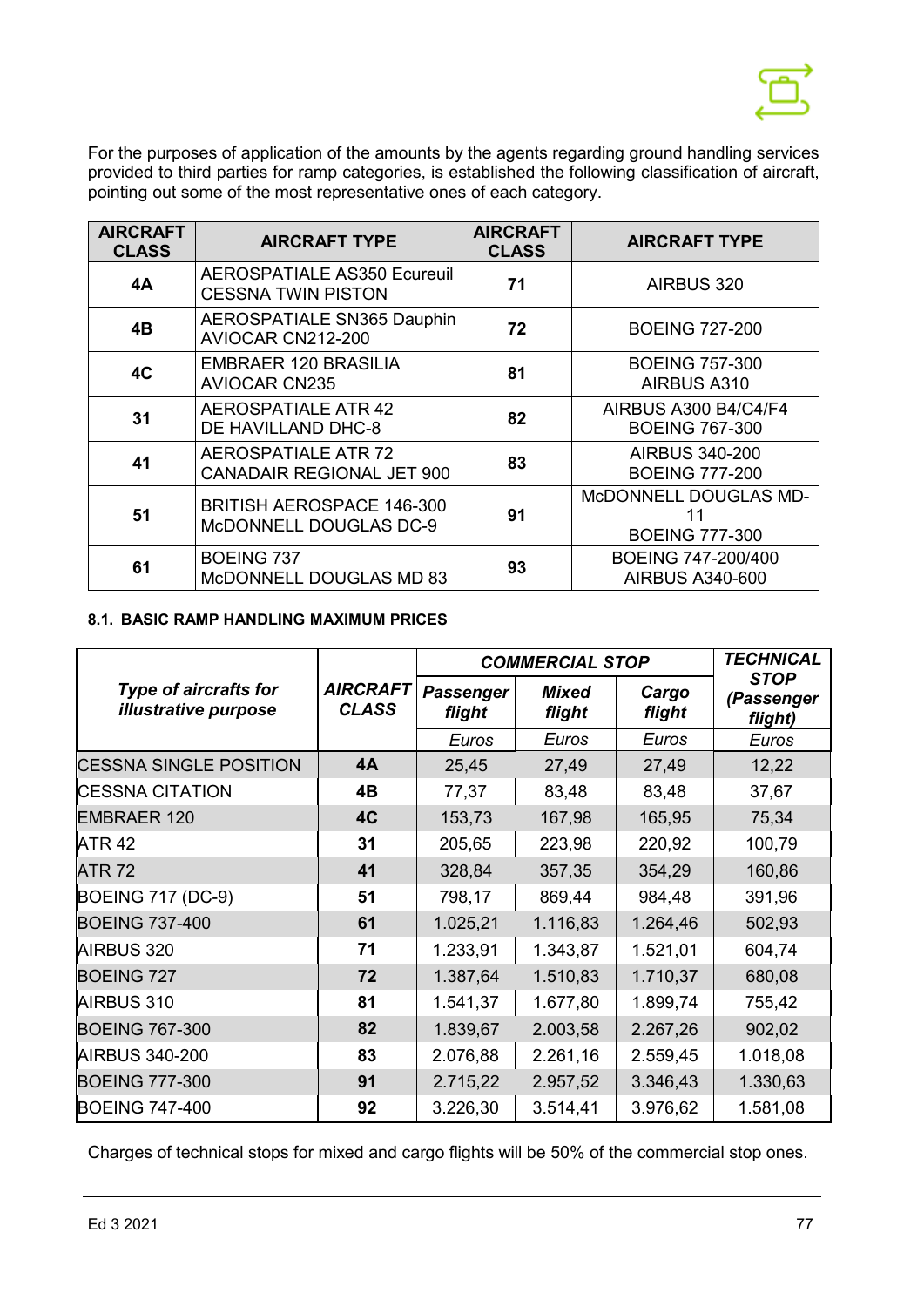

## **8.2. MAXIMUM CHARGES OF THE MAIN COMPLEMENTARY ACTIVITIES OF HANDLING**

The maximum prices for complementary ramp services are the following:

| <b>Services</b>                                                                                                                                                                                                     | <b>Maximum</b><br>charge $(E)$ | <b>Units of charge</b>  |
|---------------------------------------------------------------------------------------------------------------------------------------------------------------------------------------------------------------------|--------------------------------|-------------------------|
| To handle special luggage                                                                                                                                                                                           | 15,27                          | Per service             |
| To provide, to put and to put away passenger<br>and cabin stairs, for those scales longer than<br>the standard one defined for each type of<br>aeroplane (75 minutes conventional<br>aeroplane and 90 minutes W.B.) |                                |                         |
| Fixed stairs:                                                                                                                                                                                                       | 11,20                          | Per unit / half an hour |
| Conventional hydraulic stairs:                                                                                                                                                                                      | 15,27                          | Per unit / half an hour |
| W.B. hydraulic stairs.:                                                                                                                                                                                             | 29,62                          | Per unit / half an hour |
| To provide and to handle appropriates means<br>of communication between terminal and<br>aircraft                                                                                                                    | 7,13                           | Per flight              |
| To provide transport at ramp:                                                                                                                                                                                       |                                |                         |
| Passengers (bus):                                                                                                                                                                                                   | 34,61                          | Per service             |
| Passengers (microbus):                                                                                                                                                                                              | 22,40                          | Per service             |
| Crew (microbus):                                                                                                                                                                                                    | 22,40                          | Per service             |
| Classes 4A-4B-4C (microbús):                                                                                                                                                                                        | 9,16                           | Per service             |
| To provide special equipment, facilities and<br>training people to carry special passengers<br>like people with handicaps, children, VIP, etc.<br>between aircraft and terminal.                                    | 22,40                          | Per service             |
| To provide special equipment, facilities and<br>training people to provide whole assistance to<br>Authorities at Mad and BCN airports.                                                                              | 101,81                         | Per service             |
| To provide special equipment, facilities and<br>training people to provide whole assistance to<br>Authorities at Aena airports, except at Mad<br>and BCN                                                            |                                |                         |
| With out vehicle                                                                                                                                                                                                    | 23,42                          | Per service             |
| Vehicle included, up to 7 passengers                                                                                                                                                                                | 40,72                          | Per service             |
| To provide ballast sacks                                                                                                                                                                                            | 1,02                           | Per sack                |
| To take care of protection the entire load                                                                                                                                                                          |                                |                         |
| when it is loading and unloading or<br>connecting with the terminal                                                                                                                                                 | 19,34                          | Per service             |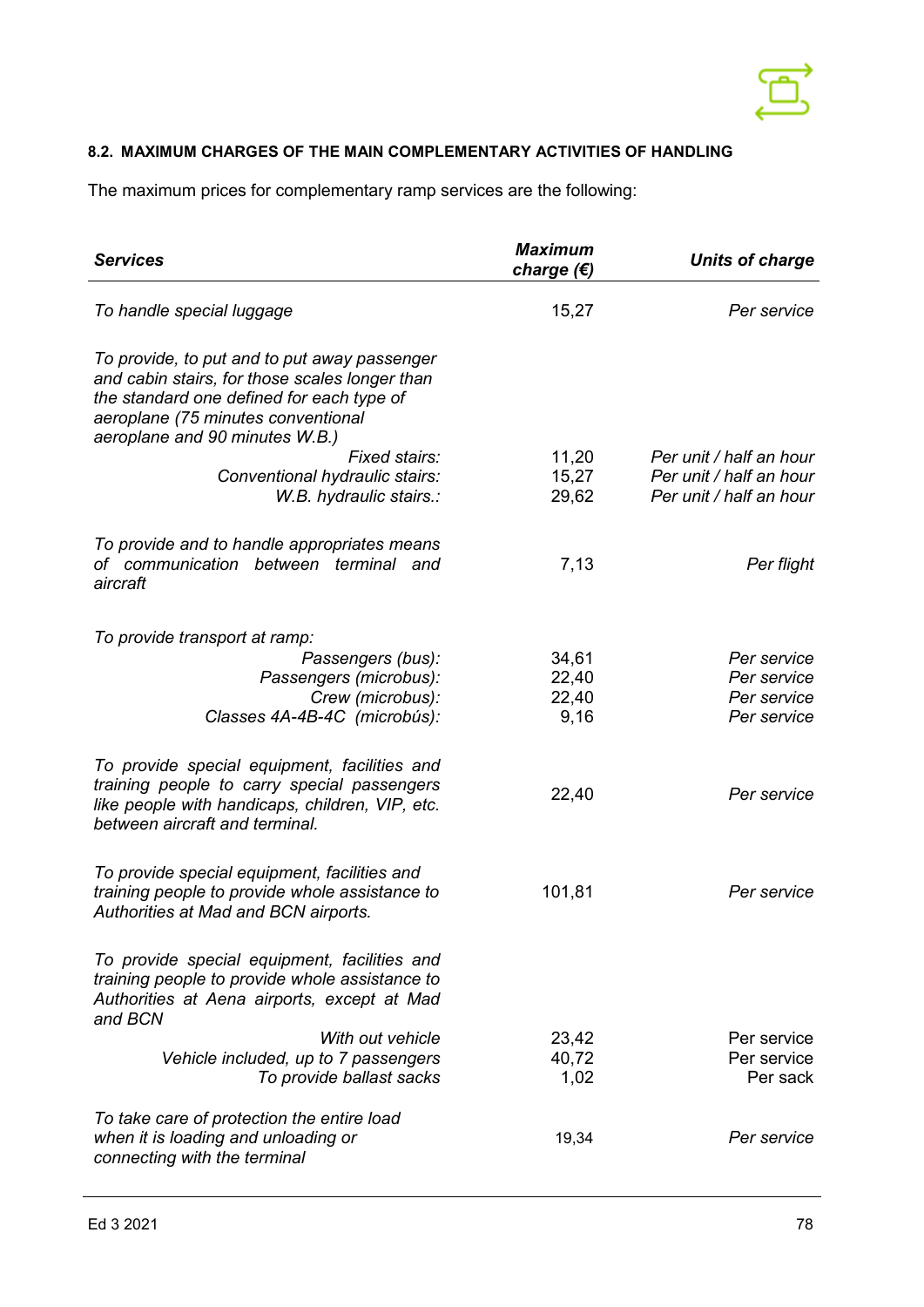

| <b>Services</b>                                                                                                                         | <b>Maximum</b><br>charge $(E)$ | <b>Units of charge</b> |
|-----------------------------------------------------------------------------------------------------------------------------------------|--------------------------------|------------------------|
| To provide personal of security to the aircraft.                                                                                        | 42,76                          | Per hour / person      |
| To provide the suitable equipment to start up<br>engines                                                                                |                                |                        |
| Common airplanes:                                                                                                                       | 65,16                          | Per start up           |
| Airplanes W.B.:                                                                                                                         | 152,71                         | Per start up           |
| To provide power unit                                                                                                                   | 37,67                          | Per one hour           |
| To provide the suitable equipment<br>to<br>communicate aircraft and land during the push<br>back, star up engines and other situations. | 7,13                           | Per service            |
| To provide the communications between<br>aircraft and land during the push back, star up<br>engines and other situations                | 7,13                           | Per service            |
| To provide the rail to drag the aircraft                                                                                                | 19,34                          | Per service            |
| To perform push back or push out service<br>Aircrafts class 4A-4B                                                                       | 22,40                          | Per service            |
| Aircrafts class 4C-31-41-51                                                                                                             | 55,99                          | Per service            |
| Aircrafts class 61-71-72-81                                                                                                             | 73,30                          | Per service            |
| Aircrafts class 82-83-91-92                                                                                                             | 165,95                         | Per service            |
| To identify luggage next to the flight                                                                                                  |                                |                        |
| Aircrafts class 4A-4B                                                                                                                   | 14,25                          | Per flight             |
| Aircrafts class 4C-31-41-51                                                                                                             | 35,63                          | Per flight             |
| Aircrafts class 61-71-72-81                                                                                                             | 106,90                         | Per flight             |
| Aircrafts class 82-83-91-92                                                                                                             | 179,18                         | Per flight             |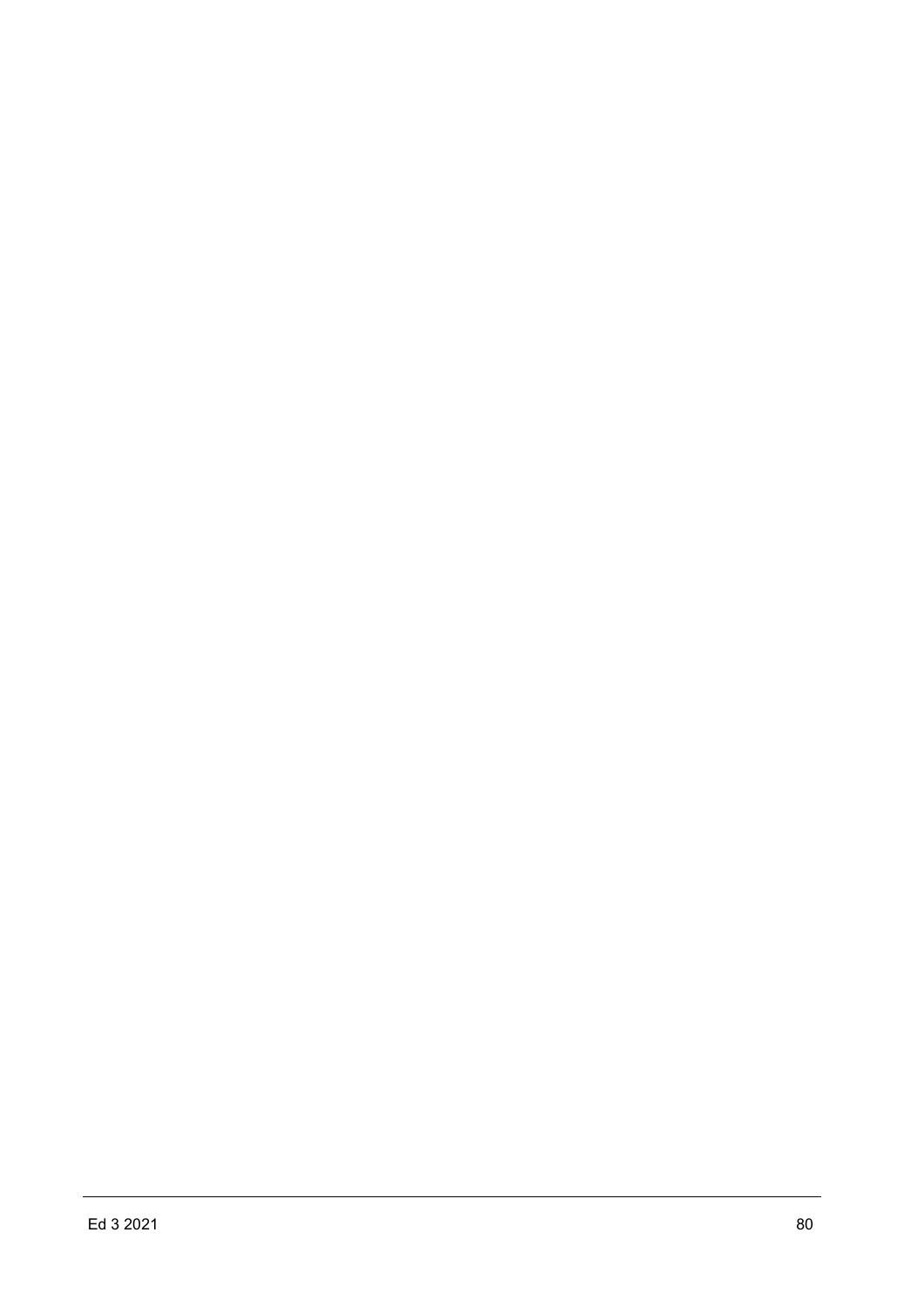# **CONTACT DETAILS**